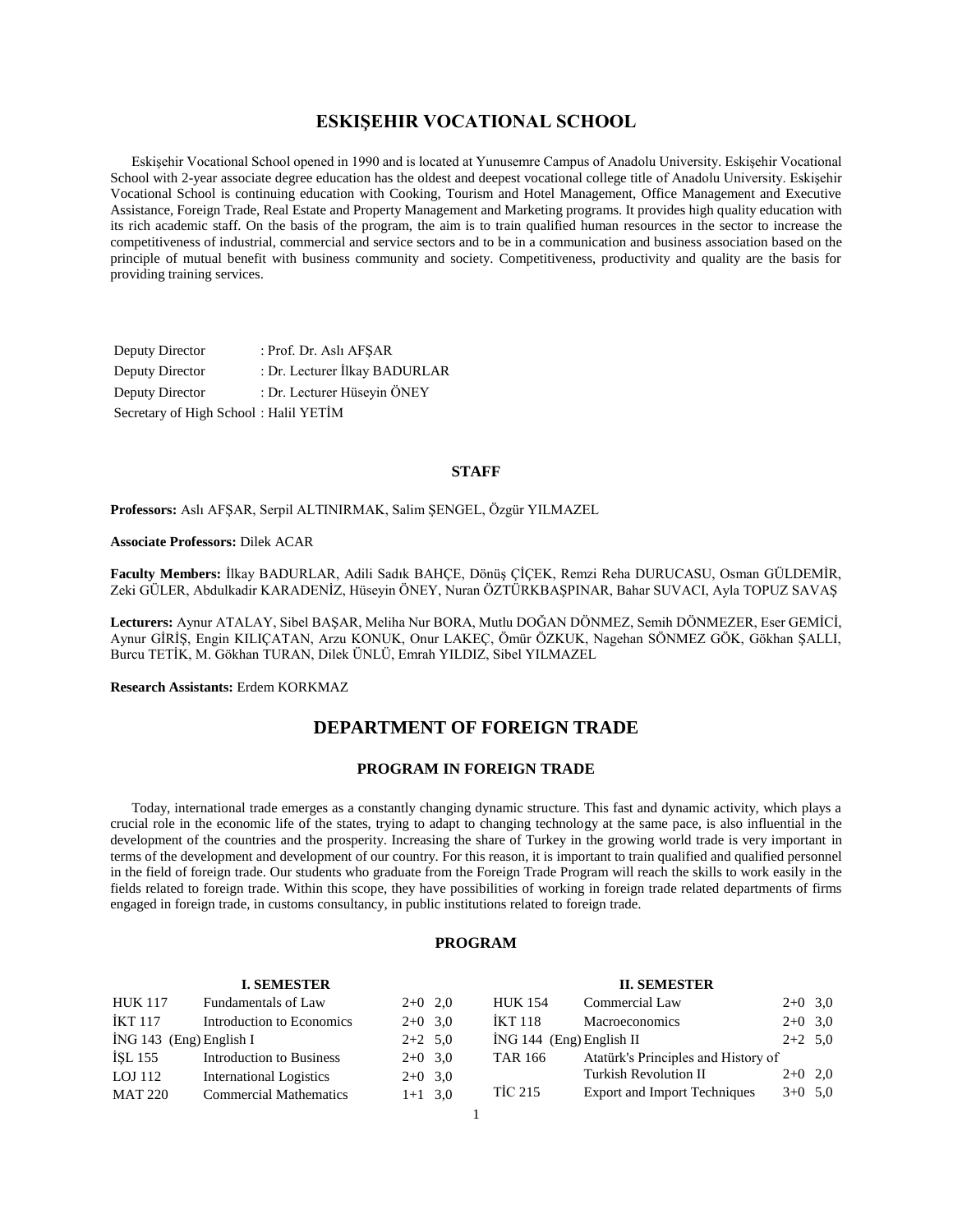| <b>MUH 114</b> | Introduction to Accounting          | $1+1$ 3.0 |      |
|----------------|-------------------------------------|-----------|------|
| <b>TAR 165</b> | Atatürk's Principles and History of |           |      |
|                | Turkish Revolution I                | $2+0$ 2,0 |      |
| <b>TİC 106</b> | <b>International Trade Theory</b>   | $3+0$ 4,0 |      |
| <b>TÜR 125</b> | Turkish Language I                  | $2+0$ 2.0 |      |
|                |                                     |           |      |
|                |                                     |           | 30.0 |

#### **III. SEMESTER**

| <b>IKT 234</b> | <b>International Economics</b>       | $2+0$ 3.0 |      |
|----------------|--------------------------------------|-----------|------|
| <b>PZL 405</b> | <b>International Marketing</b>       | $2+0$ 3.0 |      |
| <b>TIC 211</b> | Foreign Trade Financing              | $3+0$ 3.0 |      |
| <b>TİC 217</b> | Information Technology in Foreign    |           |      |
|                | Trade                                | $3+0$ 4,0 |      |
|                | TIC 227 (Eng) Foreign Trade English  | $2+2$ 5.0 |      |
|                | <b>Departmental Elective Courses</b> |           | 12.0 |
|                |                                      |           |      |

30,0

## **DEPARTMENTAL ELECTIVE COURSES**

| <b>ETK 203</b>             | <b>Professional Ethics</b>             | $2+0$ 3,0 |     |
|----------------------------|----------------------------------------|-----------|-----|
| <b>FIN 304</b>             | <b>Financial Management</b>            | $3+0$ 4.5 |     |
| <b>HUK 223</b>             | Labor and Social Security Law          | $2+0$ 3.0 |     |
| <b>IKT 230</b>             | <b>Economic Policy</b>                 | $3+0$     | 4,0 |
| İKT 232                    | Contemporary Economic Problems 3+0 3,0 |           |     |
| <b>IKT 406</b>             | <b>Turkish Economy</b>                 | $3+0$ 4.5 |     |
| <b>İKT 420</b>             | European Union and Turkey              | $2+0$ 3.0 |     |
| <b>IKT422</b>              | <b>International Economics</b>         |           |     |
|                            | Organizations                          | $2+0$ 3.0 |     |
| ISP $255$ (Spa) Spanish II |                                        | $3+0$ 4,0 |     |
| <b>PZL 107</b>             | Principles of Marketing                | $2+0$ 3.0 |     |
| <b>PZL 223</b>             | <b>Speech Training</b>                 | $1+1$ 2,0 |     |
| <b>SEK 108</b>             | Filing and Archives                    | $3+0$ 3.0 |     |
| <b>TIC 201</b>             | Accounting in Foreign Trade            | $2+0$ 4,0 |     |
| <b>TIC 207</b>             | Economic Geography                     | $3+0$ 3.0 |     |
| <b>TIC 210</b>             | <b>Vocational English II</b>           | $3+0$ 3.0 |     |
| <b>TKY 204</b>             | <b>Total Quality Management</b>        | $2+0$ 2,0 |     |
| <b>TÜR 120</b>             | Turkish Sign Language                  | $3+0$ 3,0 |     |

| TÜR 126 | Turkish Language II                  | $2+0$ 2.0 |      |
|---------|--------------------------------------|-----------|------|
|         | <b>Departmental Elective Courses</b> |           | 8.0  |
|         | <i>Elective Courses</i>              |           | 2.0  |
|         |                                      |           | 30,0 |

## **IV. SEMESTER**

| EIS 202 | <b>Business Application</b> | $0+2012,0$ |      |
|---------|-----------------------------|------------|------|
| EIS 204 | <b>Business Training</b>    | $6+2$ 10,0 |      |
|         | <b>Elective Courses</b>     |            | 8.0  |
|         |                             |            | 30,0 |

# **ELECTIVE COURSES**

|                 | BEO 155 Physical Education                | $2+0$ 2,0 |     |
|-----------------|-------------------------------------------|-----------|-----|
|                 | CMH 201U Conflict and Stress Management I | $3+0$ 4,0 |     |
| <b>FEL 207U</b> | Philosophy                                | $3+0$     | 4,0 |
|                 | İLT 101U Interpersonal Communication      | $3+0$ 4,0 |     |
|                 | ILT 207U Persuasive Communication         | $3+0$ 4,0 |     |
| İLT 303U        | Image and Reputation Management in        |           |     |
|                 | Professional Life                         | $3+0$ 4,0 |     |
| KÜL 199         | Cultural Activities                       | $0+2$ 2,0 |     |
| <b>MÜZ 151</b>  | Short History of Music                    | $2+0$ 3,0 |     |
| <b>MÜZ 155</b>  | Turkish Folk Music                        | $2+0$ 2,0 |     |
| <b>MÜZ 157</b>  | <b>Traditional Turkish Art Music</b>      | $2+0$ 2,0 |     |
| <b>PSI 201U</b> | Social Psychology I                       | $3+0$ 4,0 |     |
| <b>SAN 155</b>  | <b>Hall Dances</b>                        | $0+2$ 2,0 |     |
| <b>SNT 155</b>  | History of Art                            | $2+0$ 2,0 |     |
| SOS 155         | Folkdance                                 | $2+0$ 2,0 |     |
| <b>THU 201</b>  | <b>Community Services</b>                 | $0+2$ 2,0 |     |
| <b>TİY 308</b>  | Republic Era Turkish Theatre              | $2+0$ 3.0 |     |
|                 |                                           |           |     |

# **DEPARTMENT OF HOTEL, RESTAURANT AND CATERING**

## **PROGRAM IN COOKERY**

 As it is in the whole world, gastronomy is a rising value in our country. Depending on this value, people's eating and drinking needs are increasing. Institutions and organizations that are actively working to meet these demands are increasingly in need of qualified staff. To meet this need, local cuisine, world cuisines, modern kitchen applications and different presentation techniques are taught to students on culinary education. Our students who are studying in the Cooking Program have the opportunity to do these trainings practically in the kitchen of our school. Those who finish the cooking program are awarded the title "Cooking Professional". Graduates of the culinary program can find places to work in cafeterias, catering establishments, private or official institutions.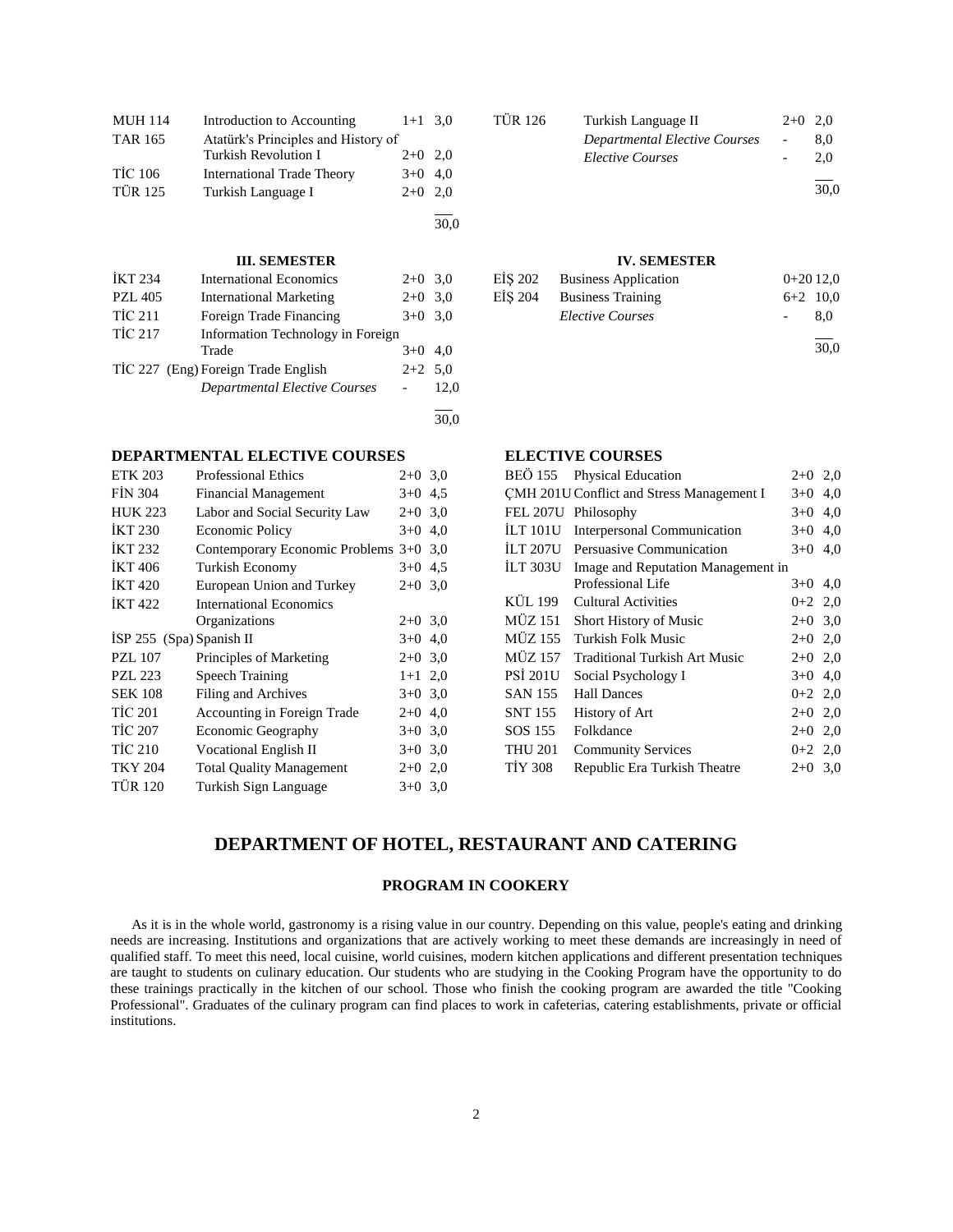# **PROGRAM**

## **I. SEMESTER**

| <b>ASC 101</b>            | Nutrition                       | $3+0$     | 4.0 |
|---------------------------|---------------------------------|-----------|-----|
| <b>ASC 116</b>            | Cooking Methods I               | $0+6$ 7,0 |     |
| <b>ASC 117</b>            | Introduction to Cookery         | $2+0$     | 2,0 |
| <b>ASC 119</b>            | <b>Hygiene and Sanitation</b>   | $2+0$ 3.0 |     |
| <b>ASC 209</b>            | Kitchen Services Management     | $3+0$     | 4.0 |
| $ING 187$ (Eng) English I |                                 | $3+0$ 3.0 |     |
| <b>İSL 155</b>            | <b>Introduction to Business</b> | $2+0$     | 3,0 |
| <b>TÜR 125</b>            | Turkish Language I              | $2+0$     | 2,0 |
|                           | <b>Elective Courses</b>         |           | 2,0 |
|                           |                                 |           |     |

#### 30,0

30,0

# **III. SEMESTER**

| ASC 219 Food and Beverage Cost Control                  | $3+0$ 4,0 |      |
|---------------------------------------------------------|-----------|------|
| ASC 223 World Kitchen                                   | $3+0$ 3.0 |      |
| ASC 240 Research of Culinary Culture and Food $0+4$ 3.0 |           |      |
| TAR 165 Atatürk's Principles and History of             |           |      |
| Turkish Revolution I                                    | $2+0$ 2.0 |      |
| Departmental Elective Courses                           |           | 18.0 |
|                                                         |           |      |

## **DEPARTMENTAL ELECTIVE COURSES**

| ASC 102                  | Cold Kitchen                          | $2+0$ 3,0   |     |
|--------------------------|---------------------------------------|-------------|-----|
| ASC 109                  | Kitchen Design                        | $3+0$ 3,0   |     |
| AŞÇ 113                  | Kitchen Equipment                     | $3+0, 3, 0$ |     |
| ASC 115                  | Food and Beverage Services            | $0+3$ 3,5   |     |
| <b>ASC 118</b>           | <b>Ottoman Cuisine</b>                | $1+3$ 3.5   |     |
| ASC 120                  | <b>Functional Foods</b>               | $2+0$ 3,0   |     |
| ASC 202                  | <b>Pastry Products</b>                | $0+4$ 3,0   |     |
| ASC 205                  | Vocational English I                  | $3+0$ 3,0   |     |
| ASC 206                  | Vocational English II                 | $3+0$ 3.0   |     |
| AŞÇ 211                  | Catering                              | $3+0$ 3.0   |     |
| ASC 226                  | The Art of Food Decoration            | $0+2$ 3.0   |     |
| <b>ASC 227</b>           | Food Writing                          | $2+0$ 3.0   |     |
| ASC 229                  | <b>Banquet Cuisine</b>                | $0+4$ 7,0   |     |
| AŞÇ 232                  | <b>Sauces</b>                         | $2+0$ 3,0   |     |
| AŞÇ 236                  | Regional Cuisine (Eskişehir)          | $3+0$ 3.0   |     |
| AŞÇ 238                  | <b>Industrial Food Applications</b>   | $0+6$ 7,0   |     |
| ASC 242                  | <b>Bread Making Technique</b>         | $0+4$ 4,0   |     |
| AŞÇ 244                  | Aromatic Herbs, Spices and Blends 1+1 |             | 3,0 |
| <b>BOP 108</b>           | Research Techniques and Seminar       | $2+1$ 3,0   |     |
| <b>CEK 404</b>           | Occupational Health and Safety        | $3+0$       | 4,5 |
| <b>CEV 204</b>           | <b>Environmental Protection</b>       | $2+0$       | 3,0 |
| <b>ETK 205</b>           | Ethics in Tourism                     | $2+0$ 3,0   |     |
| <b>FOT 214</b>           | Food Photography                      | $1+2$ 3,0   |     |
| <b>GMS 352</b>           | <b>Creative Kitchen Practices</b>     | $2+2$ 4,0   |     |
| ISP 154 (Spa) Spanish I  |                                       | $3+0$ 4,0   |     |
| İSP 255 (Spa) Spanish II |                                       | $3+0$ 4,0   |     |
| ISL 224                  | <b>Restaurant Management</b>          | $2+0$ 3,0   |     |
| <b>RHI 107</b>           | Communicating                         | $1+1$ 2,0   |     |
|                          |                                       |             |     |

## **II. SEMESTER**

| <b>ASC 112</b>           | <b>Technology of Food</b>            | $2+0$ 3.0 |     |
|--------------------------|--------------------------------------|-----------|-----|
| <b>ASC 122</b>           | History and Culture of Food          | $2+0$ 3.0 |     |
| <b>ASC 217</b>           | Cooking Methods II                   | $0+6$ 7.0 |     |
| <b>ASC 218</b>           | Menu Planning                        | $2+0$ 2.0 |     |
| <b>ASC 224</b>           | <b>Turkish Cuisine</b>               | $0+4$ 3.0 |     |
| İNG 188 (Eng) English II |                                      | $3+0$ 3.0 |     |
| <b>TÜR 126</b>           | Turkish Language II                  | $2+0$     | 2.0 |
|                          | <b>Departmental Elective Courses</b> |           | 7.0 |
|                          |                                      |           |     |

30,0

## **IV. SEMESTER**

| EİŞ 202 Business Application                | $0+2012,0$ |            |
|---------------------------------------------|------------|------------|
| EİS 204 Business Training                   |            | $6+2$ 10,0 |
| TAR 166 Atatürk's Principles and History of |            |            |
| <b>Turkish Revolution II</b>                | $2+0$ 2.0  |            |
| <b>Elective Courses</b>                     |            | 6.0        |
|                                             |            |            |

30,0

| SAG 205        | <b>First Aid</b>                  | $2+0$ 3,0 |  |
|----------------|-----------------------------------|-----------|--|
| SOS 130        | Social Behavior and Protocol      | $2+0$ 3,0 |  |
| <b>TKY 207</b> | <b>Quality Management Systems</b> | $2+0$ 3,0 |  |
| <b>TRZ 226</b> | Automation of Food and Beverage   |           |  |
|                | Services                          | $2+1$ 4.0 |  |
| <b>TÜR 120</b> | Turkish Sign Language             | $3+0$ 3.0 |  |

# **ELECTIVE COURSES**

|                 | BEO 155 Physical Education                         | $2+0$ 2,0 |     |  |  |
|-----------------|----------------------------------------------------|-----------|-----|--|--|
|                 | CMH 201U Conflict and Stress Management I<br>$3+0$ |           |     |  |  |
| <b>FEL 207U</b> | Philosophy                                         | $3+0$     | 4,0 |  |  |
| <b>ILT 101U</b> | Interpersonal Communication                        | $3+0$ 4,0 |     |  |  |
| İLT 207U        | Persuasive Communication                           | $3+0$ 4.0 |     |  |  |
| İLT 303U        | Image and Reputation Management in                 |           |     |  |  |
|                 | Professional Life                                  | $3+0$ 4,0 |     |  |  |
| <b>KÜL 199</b>  | Cultural Activities                                | $0+2$ 2,0 |     |  |  |
| <b>MÜZ 151</b>  | <b>Short History of Music</b>                      | $2+0$ 3,0 |     |  |  |
| <b>MÜZ 155</b>  | Turkish Folk Music                                 | $2+0$ 2,0 |     |  |  |
| MÜZ 157         | <b>Traditional Turkish Art Music</b>               | $2+0$ 2,0 |     |  |  |
| <b>PSI 201U</b> | Social Psychology I                                | $3+0$ 4,0 |     |  |  |
| <b>SAN 155</b>  | <b>Hall Dances</b>                                 | $0+2$ 2,0 |     |  |  |
| SNT 155         | History of Art                                     | $2+0$ 2,0 |     |  |  |
| SOS 155         | Folkdance                                          | $2+0$ 2,0 |     |  |  |
| <b>THU 201</b>  | <b>Community Services</b>                          | $0+2$ 2,0 |     |  |  |
| <b>TIY 308</b>  | Republic Era Turkish Theatre                       | $2+0$ 3.0 |     |  |  |
|                 |                                                    |           |     |  |  |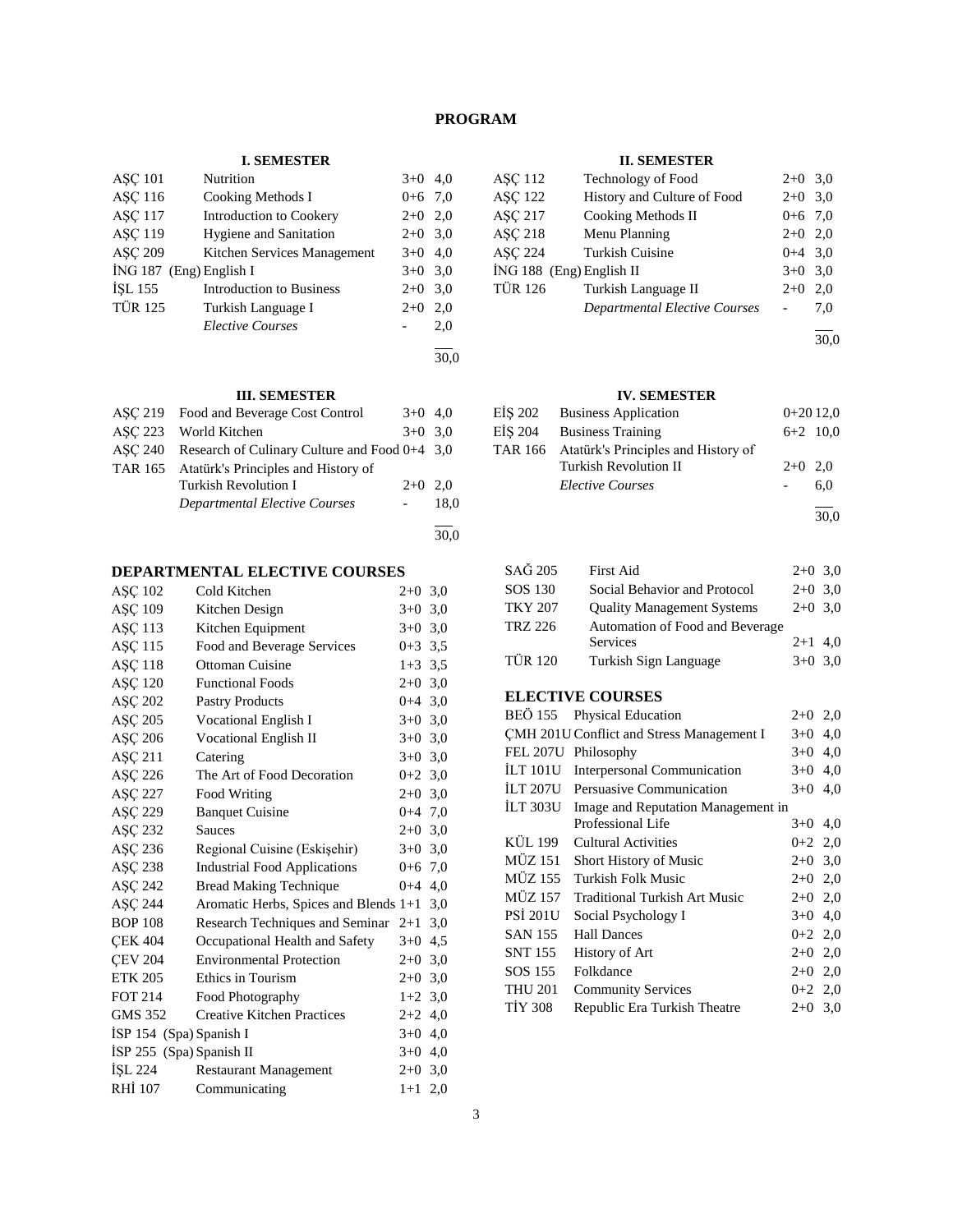## **TOURISM AND HOTEL MANAGEMENT**

 The tourism sector, which has an important place in the service sector, is growing day by day in our country and the importance for our country's economy is increasing even more. There is a steady increase in the number of people participating in tourism activities in our country and the number of enterprises operating in the field of tourism. Due to this increase, the demand for qualified labor force is further increased by the tourism sector, which is already a large sector based on human power. Purpose of Tourism and Hotel Management Program In order to meet the needs of intermediate human power needed in the tourism sector, students are required to acquire necessary knowledge and skills in service, housekeeping, kitchen, front office and human relations. Students graduated from the Tourism and Hotel Management Program; hospitality operators, travel agencies, food and beverage enterprises and hospitality establishments.

## **PROGRAM**

#### **I. SEMESTER**

| <b>ETK 205</b> | Ethics in Tourism                      | $2+0$     | 3,0 |
|----------------|----------------------------------------|-----------|-----|
| ISL 155        | Introduction to Business               | $2+0$     | 3,0 |
| <b>TAR 165</b> | Atatürk's Principles and History of    |           |     |
|                | Turkish Revolution I                   | $2+0$     | 2.0 |
| <b>TRZ 114</b> | Introduction to Tourism                | $2+0$     | 3,0 |
| <b>TRZ 208</b> | Environmental Issues and Tourism $2+0$ |           | 3.0 |
| <b>TRZ 225</b> | <b>Travel Agencies</b>                 | $2+0$     | 3.0 |
| TRZ 263        | Food and Beverage Management           | $3+0$     | 4.0 |
| <b>TÜR 125</b> | Turkish Language I                     | $2+0$     | 2,0 |
|                | $ING 143$ (Eng) English I              | $2+2$ 5.0 |     |
|                | <b>Elective Courses</b>                |           | 2.0 |
|                |                                        |           |     |

 $\frac{1}{30.0}$ 

## **III. SEMESTER**

| ISL 210        | Human Resources Management           | $1+1$ 2,0 |      |
|----------------|--------------------------------------|-----------|------|
| İSL 421        | Entrepreneurship                     | $2+0$ 3.0 |      |
| <b>TRZ 217</b> | <b>Tourism Marketing</b>             | $2+1$ 3.0 |      |
| <b>TRZ 288</b> | Services                             | $0+3$ 3.0 |      |
|                | TRZ 289 (Eng) Tourism English        | $2+2$ 5.0 |      |
|                | <b>Departmental Elective Courses</b> |           | 14.0 |
|                |                                      |           |      |

 $\frac{1}{30.0}$ 

## **DEPARTMENTAL ELECTIVE COURSES**

| ANI 220                    | <b>Animation Activities</b>     | $1+2$ 3,0 |  |
|----------------------------|---------------------------------|-----------|--|
| <b>ASC 112</b>             | <b>Technology of Food</b>       | $2+0$ 3.0 |  |
| <b>ASC 205</b>             | Vocational English I            | $3+0$ 3.0 |  |
| AŞÇ 206                    | <b>Vocational English II</b>    | $3+0$ 3,0 |  |
| <b>ASC 211</b>             | Catering                        | $3+0$ 3.0 |  |
| ASC 219                    | Food and Beverage Cost Control  | $3+0$ 4.0 |  |
| <b>BOP 108</b>             | Research Techniques and Seminar | $2+1$ 3.0 |  |
| <b>CEK 404</b>             | Occupational Health and Safety  | $3+0$ 4.5 |  |
| <b>IKT 105</b>             | Tourism Economy                 | $2+0$ 3,0 |  |
| ISP 154 (Spa) Spanish I    |                                 | $3+0$ 4,0 |  |
| $ISP 255$ (Spa) Spanish II |                                 | $3+0$ 4.0 |  |
| ISL 215                    | Time Management                 | $1+1$ 3.0 |  |
| ISL 219                    | <b>Work Organization</b>        | $2+0$ 3.0 |  |
| ISL 224                    | <b>Restaurant Management</b>    | $2+0$ 3.0 |  |
|                            |                                 |           |  |

## **II. SEMESTER**

| <b>TAR 166</b>             | Atatürk's Principles and History of  |           |      |
|----------------------------|--------------------------------------|-----------|------|
|                            | <b>Turkish Revolution II</b>         | $2+0$ 2,0 |      |
| <b>TRZ 118</b>             | Front Office Management              | $2+1$ 4,0 |      |
| <b>TRZ 138</b>             | Housekeeping Management              | $2+0$ 3.0 |      |
| <b>TÜR 126</b>             | Turkish Language II                  | $2+0$ 2,0 |      |
| $ING 144$ (Eng) English II |                                      | $2+2$ 5.0 |      |
|                            | <b>Departmental Elective Courses</b> |           | 14.0 |

l  $\frac{1}{30.0}$ 

#### **IV. SEMESTER**

| EİŞ 202 Business Application | $0+2012,0$ |      |
|------------------------------|------------|------|
| EIS 204 Business Training    | $6+2$ 10,0 |      |
| <i>Elective Courses</i>      |            | 8.0  |
|                              |            | 30.0 |

| MUH 114        | Introduction to Accounting        | $1+1$ 3,0 |  |
|----------------|-----------------------------------|-----------|--|
| PZL 105        | <b>Services Marketing</b>         | $2+0$ 3,0 |  |
| <b>PZL 223</b> | <b>Speech Training</b>            | $1+1$ 2,0 |  |
| <b>REK 102</b> | <b>Recreation Management</b>      | $2+0$ 3,0 |  |
| RHÍ 107        | Communicating                     | $1+1$ 2,0 |  |
| SAĞ 205        | <b>First Aid</b>                  | $2+0$ 3,0 |  |
| SEK 232        | <b>Meeting Management</b>         | $2+0$ 3,0 |  |
| SOS 130        | Social Behavior and Protocol      | $2+0$ 3,0 |  |
| TKY 207        | <b>Quality Management Systems</b> | $2+0$ 3,0 |  |
| TRZ 112        | <b>Hotel Management</b>           | $2+0$ 4,0 |  |
| TRZ 131        | Principles of Nutrition and Menu  |           |  |
|                | Planning                          | $2+1$ 3,0 |  |
| TRZ 132        | Kitchen Services                  | $2+1$ 3,0 |  |
| TRZ 134        | Special Interest Tourism          | $2+0$ 3,0 |  |
| TRZ 136        | Current Subject in Tourism        | $2+0$ 3.0 |  |
|                |                                   |           |  |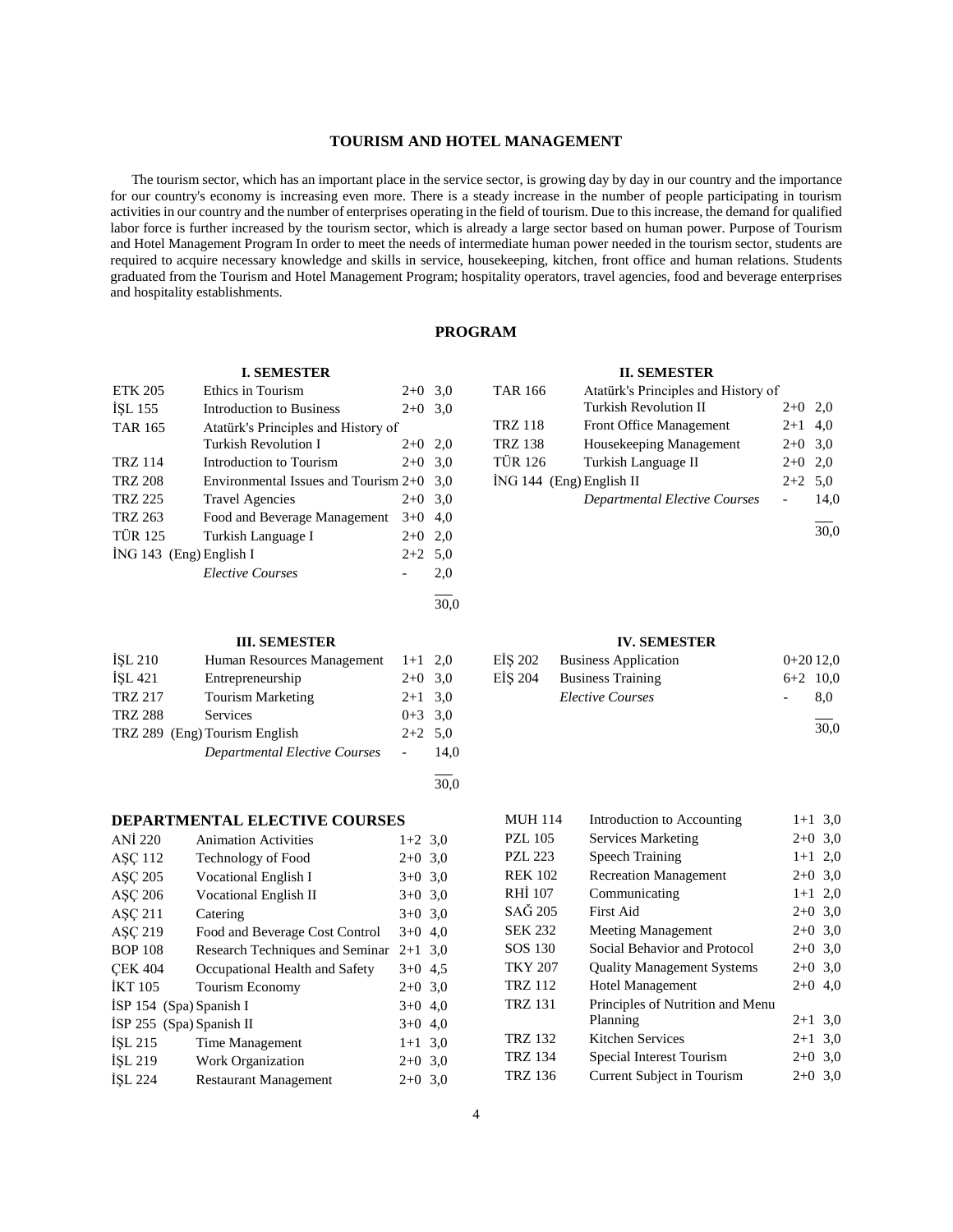| <b>TRZ 147</b> | Hygiene and Sanitation in Hotel  |           |  |
|----------------|----------------------------------|-----------|--|
|                | Industry                         | $2+0$ 3.0 |  |
| TRZ 223        | Tourism Law                      | $2+0$ 3.0 |  |
| TRZ 226        | Automation of Food and Beverage  |           |  |
|                | Services                         | $2+1$ 4,0 |  |
| TRZ 270        | Sales and Pricing in the Hotel   |           |  |
|                | <b>Business</b>                  | $2+1$ 3.0 |  |
| TRZ 277        | Management of Banquet and        |           |  |
|                | Catering                         | $2+0$ 3.0 |  |
| <b>TRZ 279</b> | Conference and Activity Services | $3+0$ 4.0 |  |
| TRZ 282        | Front Office-Housekeeping        |           |  |
|                | Services Automation              | $2+2$ 5.0 |  |
| TRZ 286        | Housekeeping Applications        | $2+2$ 4,0 |  |
| TRZ 287        | Tour Design                      | $2+0$ 3,0 |  |
| <b>TRZ 298</b> | Sociology of Tourism             | $2+0$ 3.0 |  |
| TRZ 318        | Sectoral Relations in Tourism    | $2+0$ 3.0 |  |
| <b>TÜR 120</b> | Turkish Sign Language            | $3+0$ 3.0 |  |
|                |                                  |           |  |

# **ELECTIVE COURSES**

|                                           | BEÖ 155 Physical Education           | $2+0$ 2,0 |     |
|-------------------------------------------|--------------------------------------|-----------|-----|
| CMH 201U Conflict and Stress Management I | $3+0$                                | 4,0       |     |
| FEL 207U                                  | Philosophy                           | $3+0$     | 4,0 |
| İLT 101U                                  | Interpersonal Communication          | $3+0$ 4,0 |     |
| İLT 207U                                  | Persuasive Communication             | $3+0$ 4,0 |     |
| İLT 303U                                  | Image and Reputation Management in   |           |     |
|                                           | Professional Life                    | $3+0$     | 4,0 |
| KÜL 199                                   | Cultural Activities                  | $0+2$ 2,0 |     |
| MÜZ 151                                   | Short History of Music               | $2+0$ 3,0 |     |
| MÜZ 155                                   | Turkish Folk Music                   | $2+0$ 2,0 |     |
| MÜZ 157                                   | <b>Traditional Turkish Art Music</b> | $2+0$ 2,0 |     |
| PSİ 201U                                  | Social Psychology I                  | $3+0$ 4,0 |     |
| SAN 155                                   | <b>Hall Dances</b>                   | $0+2$ 2,0 |     |
| SNT 155                                   | History of Art                       | $2+0$ 2,0 |     |
| SOS 155                                   | Folkdance                            | $2+0$ 2,0 |     |
| THU 201                                   | <b>Community Services</b>            | $0+2$ 2,0 |     |
| TİY 308                                   | Republic Era Turkish Theatre         | $2+0$ 3,0 |     |

# **DEPARTMENT OF MARKETING AND ADVERTISEMENT**

# **PROGRAM IN MARKETING**

 The marketing sector has a growing, developing, self-renewing structure worldwide. In particular, the recent global crisis has shown that countries only need to focus on production for catching sustainable growth, marketing manufactured products by following appropriate strategies is at the same time, perhaps even with a bigger prescription. Because a product produced does not have an economic impact on its own, but as long as appropriate strategies are selected and marketed, economic returns can be an element. The Marketing Program aims to offer highly graduated graduates who are confident in their modern marketing approach to the market and who have a high level of professional knowledge and skills. Graduates can be employed as sales representatives in the fields and stores, sales representatives, sales managers, researchers in marketing companies, public relations and advertising agencies.

# **PROGRAM**

| <b>I. SEMESTER</b>      |                                     |           |      |                            | <b>II. SEMESTER</b>                        |                          |      |
|-------------------------|-------------------------------------|-----------|------|----------------------------|--------------------------------------------|--------------------------|------|
| <b>HUK 117</b>          | Fundamentals of Law                 | $2+0$ 2.0 |      | $ING 188$ (Eng) English II |                                            | $3+0$ 3.0                |      |
| <b>İKT</b> 117          | Introduction to Economics           | $2+0$ 3.0 |      | <b>PZL 116</b>             | <b>Marketing Principles II</b>             | $3+1$ 5.0                |      |
| İNG 187 (Eng) English I |                                     | $3+0$ 3.0 |      | <b>PZL 221</b>             | <b>Customer Relationship</b>               |                          |      |
| <b>IST 251</b>          | <b>Statistics</b>                   | $2+0$ 3.0 |      |                            | Management                                 | $2+0$ 3,0                |      |
| ISL 155                 | Introduction to Business            | $2+0$ 3.0 |      | <b>PZL 232</b>             | Physical Distribution Management $2+0$ 2,0 |                          |      |
| <b>MAT 220</b>          | <b>Commercial Mathematics</b>       | $1+1$ 3.0 |      | <b>PZL 240</b>             | Sales Techniques                           | $2+2$ 4.0                |      |
| <b>MUH 114</b>          | Introduction to Accounting          | $1+1$ 3.0 |      | <b>PZL 254</b>             | Direct Marketing                           | $2+0$ 4.0                |      |
| <b>PZL 101</b>          | <b>Marketing Principles I</b>       | $3+1$ 4.0 |      | <b>TAR 166</b>             | Atatürk's Principles and History of        |                          |      |
| <b>TAR 165</b>          | Atatürk's Principles and History of |           |      |                            | Turkish Revolution II                      | $2+0$ 2,0                |      |
|                         | Turkish Revolution I                | $2+0$ 2,0 |      | <b>TÜR 126</b>             | Turkish Language II                        | $2+0$ 2,0                |      |
| <b>TÜR 125</b>          | Turkish Language I                  | $2+0$     | 2,0  |                            | <b>Departmental Elective Courses</b>       | $\overline{\phantom{0}}$ | 5,0  |
|                         | <b>Elective Courses</b>             | -         | 2,0  |                            |                                            |                          | 30.0 |
|                         |                                     |           | 30.0 |                            |                                            |                          |      |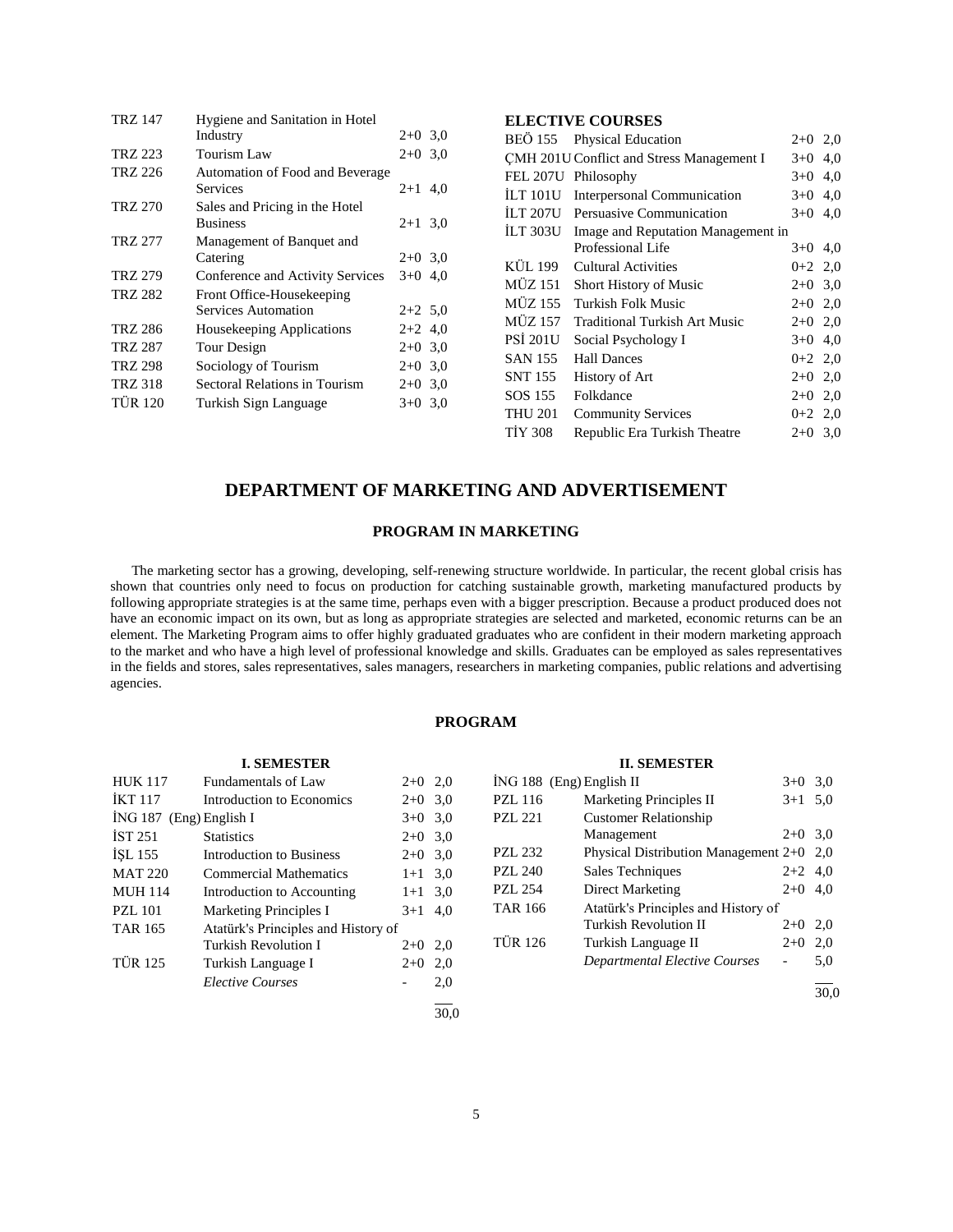## **III. SEMESTER**

|                | PZL 204 Marketing Research     | $3+0$ 3.0  |      |
|----------------|--------------------------------|------------|------|
| PZL 216        | <b>Consumer Behavior</b>       | $2+0$ 3.0  |      |
| PZL 243        | <b>International Marketing</b> | $2+0$ 4,0  |      |
| <b>PZL 244</b> | <b>Retailing Management</b>    | $1+1$ 2,0  |      |
| <b>PZL 247</b> | Sales Management               | $2+0$ 3.0  |      |
|                | Departmental Elective Courses  | $\sim 100$ | 15.0 |
|                |                                |            |      |

30,0

## **DEPARTMENTAL ELECTIVE COURSES**

| <b>CEV 204</b> | <b>Environmental Protection</b>      | $2+0$<br>3,0   |
|----------------|--------------------------------------|----------------|
| <b>FIN 206</b> | <b>Business Finance</b>              | 3,0<br>$2+0$   |
| <b>HUK 154</b> | Commercial Law                       | 3,0<br>$2+0$   |
| <b>HUK 223</b> | Labor and Social Security Law        | $2+0$<br>3,0   |
| <b>ISN 102</b> | <b>Public Relations</b>              | $3+0$<br>3,0   |
| İŞL 110        | Management and Organization          | $2+0$<br>2,5   |
| İŞL 213        | Human Sources Management             | $2+0$<br>3,0   |
| ISL 216        | <b>Multinational Companies</b>       | $2+0$<br>3,0   |
| İŞL 421        | Entrepreneurship                     | 3,0<br>$2+0$   |
| <b>PZL 110</b> | <b>Marketing Information Systems</b> | 4,0<br>$2 + 1$ |
| <b>PZL 207</b> | Service Marketing                    | $2+0$<br>2,0   |
| PZL 217        | <b>Marketing Communications</b>      | 3,0<br>$1+1$   |
| <b>PZL 223</b> | <b>Speech Training</b>               | $1 + 1$<br>2,0 |
| <b>PZL 224</b> | Marketing Law                        | $2+0$<br>3,0   |
| <b>PZL 228</b> | Professional Study and Seminar       | 4,0<br>$2+2$   |
| PZL 231        | The Law of Customs                   | $1+1$<br>2,0   |
| PZL 242        | <b>Industrial Products Marketing</b> | $2+0$<br>3,0   |
| <b>PZL 249</b> | Purchasing                           | 3,0<br>$3+0$   |
| <b>PZL 253</b> | Digital Marketing                    | $2+0$<br>3,0   |
| RHI 217        | Advertisement                        | $2+0$<br>4,0   |
| SAĞ 205        | First Aid                            | $2+0$<br>3,0   |
| <b>SOS 118</b> | <b>Behavioral Sciences</b>           | $2+0$<br>3,0   |
| SOS 130        | Social Behavior and Protocol         | $2+0$<br>3,0   |
| <b>TIC 209</b> | Vocational English I                 | $3+0$<br>3,0   |
|                |                                      |                |

## **IV. SEMESTER**

| EİŞ 202 Business Application | $0+2012.0$ |      |
|------------------------------|------------|------|
| EIS 204 Business Training    | $6+2$ 10,0 |      |
| Elective Courses             |            | 8.0  |
|                              |            | 30.0 |

TİC 210 Vocational English II  $3+0$  3,0 TKY 204 Total Quality Management 2+0 2,0 TRZ 246 Tourism Marketing  $2+0$  2,0 TÜR 120 Turkish Sign Language 3+0 3,0 **ELECTIVE COURSES** BEÖ 155 Physical Education 2+0 2,0 ÇMH 201U Conflict and Stress Management I 3+0 4,0 FEL 207U Philosophy 3+0 4,0 İLT 101U Interpersonal Communication 3+0 4,0 İLT 207U Persuasive Communication 3+0 4,0 İLT 303U Image and Reputation Management in Professional Life  $3+0$  4.0 KÜL 199 Cultural Activities  $0+2$  2.0 MÜZ 151 Short History of Music 2+0 3,0 MÜZ 155 Turkish Folk Music 2+0 2,0 MÜZ 157 Traditional Turkish Art Music 2+0 2,0 PSİ 201U Social Psychology I  $3+0$  4,0 SAN 155 Hall Dances  $0+2$  2,0 SNT 155 History of Art 2+0 2,0 SOS 155 Folkdance 2+0 2,0 THU 201 Community Services 0+2 2,0 TİY 308 Republic Era Turkish Theatre 2+0 3,0

# **DEPARTMENT OF OFFICE MANAGEMENT AND SECRETARIAL TRAINING**

#### **PROGRAM IN OFFICE MANAGEMENT AND EXECUTIVE ASSISTANT TRAINING**

 After the industrial revolution, the dizzying developments in production have made the office activities one of the indispensable organizations. The more important the production is for the enterprises to survive, the more important is the office work in terms of the organizational affairs. Administrative assistants who work in contemporary businesses in today's world are a profession that supports him in every aspect of his organizational and managerial duties, carries out his duties in his absence, creates an organizational image, acts as a team player and performs career and business planning, opinion leadership and relationship expertise. is gaining importance. It is aimed that the courses offered within the scope of Office Management and Executive Assistance Program aim to enable students to fulfill the responsibilities expected from office managers and executive assistants in today's business life. Graduates from the Office Management and Executive Assistance Program can work as office staff and administrative assistants in private, public and non-profit making institutions.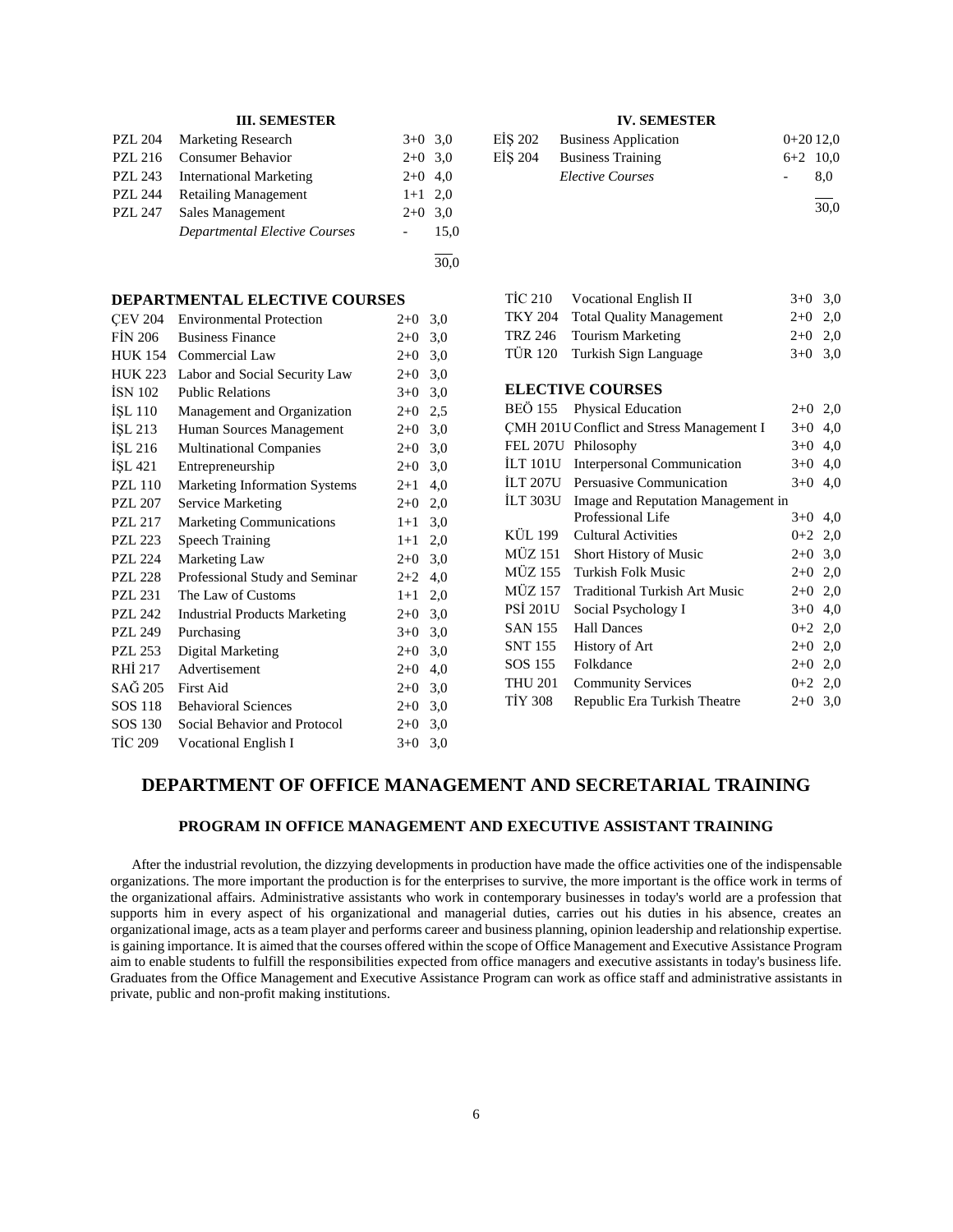# **PROGRAM**

## **I. SEMESTER**

| <b>HUK 117</b>            | Fundamentals of Law                  | $2+0$     | 2,0  |
|---------------------------|--------------------------------------|-----------|------|
| $ING 187$ (Eng) English I |                                      | $3+0$     | 3,0  |
| İŞL 155                   | Introduction to Business             | $2+0$     | 3,0  |
| ISL 352                   | Organizational Communication         | $2+0$ 3.0 |      |
| <b>MAT 220</b>            | <b>Commercial Mathematics</b>        | $1+1$     | 3,0  |
| <b>SEK 121</b>            | <b>Keyboard Techniques</b>           | $1+2$ 3.0 |      |
| <b>SEK 123</b>            | <b>Basics of Protocol</b>            | $2+0$     | 3.0  |
| SOS 120                   | Organizational Behavior              | $2+0$     | 2.0  |
| <b>TAR 165</b>            | Atatürk's Principles and History of  |           |      |
|                           | <b>Turkish Revolution I</b>          | $2+0$     | 2,0  |
| <b>TÜR 125</b>            | Turkish Language I                   | $2+0$     | 2,0  |
|                           | <b>Departmental Elective Courses</b> |           | 2,0  |
|                           | <b>Elective Courses</b>              |           | 2,0  |
|                           |                                      |           | 30.0 |

## **III. SEMESTER**

|                | MUH 114 Introduction to Accounting    | $1+1$ 3.0 |      |
|----------------|---------------------------------------|-----------|------|
| <b>SEK 118</b> | <b>Information and Document</b>       |           |      |
|                | Management                            | $2+1$ 4,0 |      |
| <b>SEK 228</b> | <b>Presentation Techniques</b>        | $2+0$ 3.0 |      |
| <b>SEK 233</b> | Crisis and Stress Management          | $1+1$ 3,0 |      |
| <b>SEK 234</b> | <b>Executive Secretarial Training</b> | $2+1$ 4,0 |      |
| <b>SEK 238</b> | Case Analysis                         | $3+0$ 3.0 |      |
|                | Departmental Elective Courses         |           | 10,0 |
|                |                                       |           |      |

# **DEPARTMENTAL ELECTIVE COURSES**

| <b>BIM 202</b> | Database Management                 | $0+3$ 3.0 |     |
|----------------|-------------------------------------|-----------|-----|
| <b>CEV 204</b> | <b>Environmental Protection</b>     | $2+0$     | 3,0 |
| <b>HUK 223</b> | Labor and Social Security Law       | $2+0$ 3.0 |     |
| <b>İSN 102</b> | <b>Public Relations</b>             | $3+0$     | 3,0 |
| ISL 215        | Time Management                     | $1+1$     | 3,0 |
| <b>ISL 421</b> | Entrepreneurship                    | $2+0$ 3.0 |     |
| SAĞ 205        | First Aid                           | $2+0$     | 3,0 |
| <b>SEK 119</b> | <b>Basics of Secretarial Skills</b> | $2+0$     | 2,0 |
| <b>SEK 227</b> | <b>Effective Speech</b>             | $1+2$ 2,0 |     |
| <b>SEK 229</b> | Contemporary Management             |           |     |
|                | Approaches                          | $3+0$     | 4,0 |
| <b>SEK 230</b> | Speed Reading Techniques and        |           |     |
|                | Shorthand                           | $1 + 1$   | 3,0 |
| <b>SEK 231</b> | Officce Ergonomics                  | $2+0$     | 3,0 |
| <b>SEK 232</b> | <b>Meeting Management</b>           | $2+0$     | 3,0 |
| <b>SEK 240</b> | <b>Office Management Practices</b>  | $0 + 3$   | 3,0 |
| <b>SEK 241</b> | (Eng) Vocational English I          | $2+0$     | 3,0 |
| <b>SEK 242</b> | <b>Vocational English II</b>        | $2+0$     | 3,0 |
| <b>TÜR 120</b> | Turkish Sign Language               | $3+0$     | 3,0 |
|                |                                     |           |     |

# **II. SEMESTER**

| <b>BİM 106</b>             | <b>Office Programs</b>               | $0 + 3$   | 4,0 |
|----------------------------|--------------------------------------|-----------|-----|
| <b>İKT 120</b>             | Introduction to Economy              | $3+0$     | 4,0 |
| $ING 188$ (Eng) English II |                                      | $3+0$ 3.0 |     |
| <b>SEK 120</b>             | <b>Office Management</b>             | $3+0$     | 4,0 |
| <b>SEK 225</b>             | <b>Business Correspondence</b>       | $1+2$ 3.0 |     |
| <b>TAR 166</b>             | Atatürk's Principles and History of  |           |     |
|                            | <b>Turkish Revolution II</b>         | $2+0$     | 2,0 |
| <b>TÜR 126</b>             | Turkish Language II                  | $2+0$     | 2,0 |
|                            | <b>Departmental Elective Courses</b> |           | 8,0 |
|                            |                                      |           |     |

30,0

# **IV. SEMESTER**

|         | EİŞ 202 Business Application |            | $0+2012.0$ |
|---------|------------------------------|------------|------------|
| EİS 204 | <b>Business Training</b>     | $6+2$ 10.0 |            |
|         | <i>Elective Courses</i>      |            | 8.0        |
|         |                              |            | 30.0       |

# **ELECTIVE COURSES**

| BEÖ 155         | <b>Physical Education</b>                 | $2+0$     | 2,0 |
|-----------------|-------------------------------------------|-----------|-----|
|                 | CMH 201U Conflict and Stress Management I | $3+0$     | 4,0 |
| <b>FEL 207U</b> | Philosophy                                | $3+0$     | 4,0 |
| ILT101U         | <b>Interpersonal Communication</b>        | $3+0$     | 4,0 |
| ÍLT 207U        | Persuasive Communication                  | $3+0$     | 4,0 |
| ILT 303U        | Image and Reputation Management in        |           |     |
|                 | Professional Life                         | $3+0$     | 4,0 |
| KÜL 199         | Cultural Activities                       | $0+2$ 2,0 |     |
| MÜZ 151         | Short History of Music                    | $2+0$ 3.0 |     |
| MÜZ 155         | Turkish Folk Music                        | $2+0$ 2,0 |     |
| <b>MÜZ 157</b>  | <b>Traditional Turkish Art Music</b>      | $2+0$ 2,0 |     |
| <b>PSI 201U</b> | Social Psychology I                       | $3+0$ 4,0 |     |
| <b>SAN 155</b>  | <b>Hall Dances</b>                        | $0+2$ 2,0 |     |
| <b>SNT 155</b>  | <b>History of Art</b>                     | $2+0$ 2,0 |     |
| SOS 155         | Folkdance                                 | $2+0$ 2,0 |     |
| <b>THU 201</b>  | <b>Community Services</b>                 | $0+2$ 2,0 |     |
| <b>TIY 308</b>  | Republic Era Turkish Theatre              | $2+0$ 3.0 |     |

30,0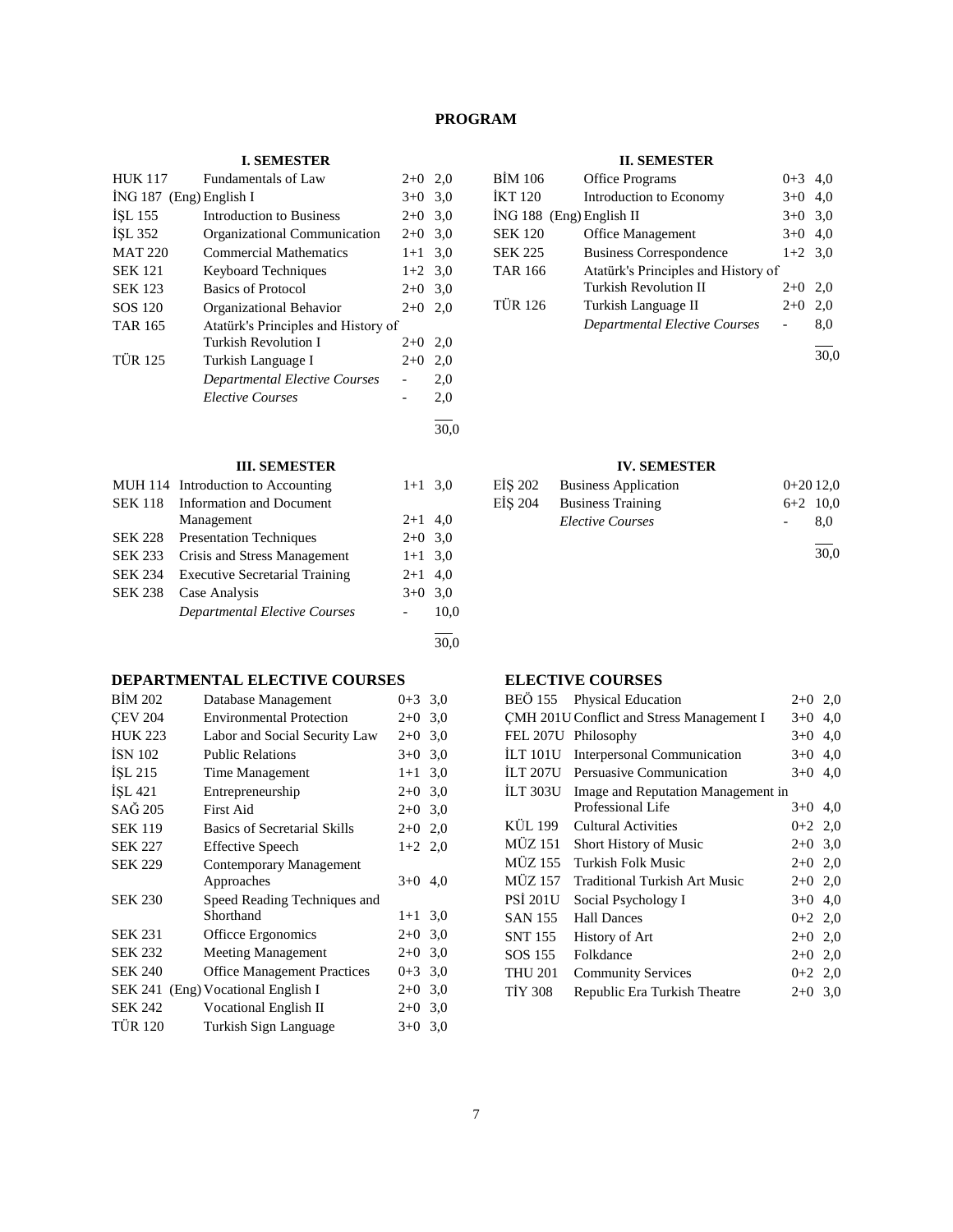## **ANİ 220 Animation Activities 1+2 3,0**

Basic Concepts: Leisure, Recreation and animation; Development of Animation: Its development in the world and Turkey; Functions of Animation Services: Touristoriented, Tourism-oriented and social functions; Administration of Animation Services: Planning, Organization, Orientation and inspection; Animation Activities: Game activities, Sport games, Special organization activities, Cultural activities, Model activities, Reviving traditional culture; Special Competitions.

## **AŞÇ 101 Nutrition 3+0 4,0**

Food Chemistry; Nutritional Value of Food: Balanced nutrition, Alternative solutions to nutrition problems, Food technologies, Cooking technologies, Hygiene and environment health, Dried food, Main nutritional elements in food; Nutritional Components: Physical and chemical characteristics, Frequent, nutrition problems; Nutrition and Health and Health Problems; Classification of Food According to their Nutritional Value.

## **AŞÇ 102 Cold Kitchen 2+0 3,0**

Preparation of Cold Sauces and Marinades; Preparation of Salads; Preparation of Appetizers; Preparation of Various Hors d'oeuvres; Preparation of Cold and Warm Toasts and Sandwiches; Preparation of Cold Soups; Preparation of Olive Oil Dishes; Preparation of Cold Buffet Dishes; Preparation of Plate and Buffet Decors.

#### **AŞÇ 109 Kitchen Design 3+0 3,0**

Planning Food Units: Planning the Main kitchen; Planning the cold kitchen section; Planning Banquet kitchen section; Planning the a la cart kitchen section; Planning Patisserie and bakery production area; Planning storage areas; Optimization of kitchen space and division; Organizing the Kitchen.

#### **AŞÇ 112 Technology of Food 2+0 3,0**

Definition of Food Technology; Raw Materials and Compounds in Ready Food Technology; Food Spoilage Factors and Control; Physical Food Preservation Methods; Chemical Food Preservation and Biological Food Preservation Techniques; Grain, Fruit, Vegetable, Meat, Milk, Oil, Sugar, Tea, Coffee Processing Technology and Processed Food Quality Control Methods and Application, Food Additives and Preservatives.

## **AŞÇ 113 Kitchen Equipment 3+0 3,0**

Historical Development of Kitchen Equipment; New Trends and Technologies; Material and Equipment Used in the Production Related Standards; Introduction to Kitchen Equipment: Storage equipment, Preparation equipment, Cooking equipment; Cook-chill technology; Service and distribution equipment; Dishwasher and disposal equipment; Household appliances; Buffet equipment; Determination of Kitchen Equipment Needs; Determination of Purchase Processes; Installation, Maintenance, and Protection Procedures.

## **AŞÇ 115 Food and Beverage Services 0+3 3,5**

Quality Training: Service, Product, General appearance, Trained personnel, Personal hygiene, Hygiene of working<br>places: Customer Relations: Customer hosting, places; Customer Relations: Communication with customers; Taking Reservations; Suggestive Selling; Over Selling; Customer Complaints; Offers; Hygiene: General hygiene, General hygiene standards; Food Poisoning, Temperatures for Food Service, Microbes, Food Cooling and Preservation, Pests Control; Inservice Training: General service techniques, Mise en Place, Serving food, Serving beverages, Serving wine, Serving alcoholic beverages, Serving cocktail Trainings, Serving soft and hot drinks; Food and Beverage Operations: General information, Open buffet, Specialty restaurants, Room service and Mini bars, VIP guests, Cost control, Menu, Menu Planning, Checklists, Job description.

# **AŞÇ 116 Cooking Methods I 0+6 7,0** International Cutting Procedures: Julienne, Brunoise,

Jardiniere, Macedoine, Mirepoix, Paysanne, Batonnets; Preparation of Vıch and its use where necessary; Preparation of spice and flavor bags for garnie purposes; Preparation of Sauce and Meat Juice to be Used in Soups; Cooking Equipment Used: Tools and equipment; Pre-cooking Process and Bleaching Process.

## **AŞÇ 117 Introduction to Cookery 2+0 2,0**

Introduction to Kitchen and Cookery; Kitchen Rules, Cloths, Communication; Individually Owned Features for a Cook; Organizational Capabilities for the Kitchen; Kitchen Tools and Materials; Preparation in Kitchen; Kitchen Types and Departments; Kitchen Organization; Kitchen Management, Planning, Organizing, Coordination, Execution, Control; Purchasing, Receiving, Production, Procedures, Controls, Measuring, Packaging, Protection, Sales and Distribution; Occupational Health and Safety for Cookery; First Aid; Food Safety; Hygiene and Sanitation.

# **AŞÇ 118 Ottoman Cuisine 1+3 3,5**

Ottoman Cuisine; Cooking Methods in Ottoman Cuisine; Materials Used in Ottoman Cuisine; Food Preparation and Presentation in View of Culinary Practices of the Ottoman Period; Practices: Soups, Appetizers; Practices: Meat, Offal; Practices: Poultry and Game Animals, Seafood; Practices: Vegetable and Fruit Dishes, Rice and Pasta; Practices: Donuts and Muffins, Pastry; Practices: Milk, Light Desserts and Candies, Fruit Desserts; Practices: Beverage.

# **AŞÇ 119 Hygiene and Sanitation 2+0 3,0**

Definitions of Hygiene and Sanitation; Use of Hygiene; Where and When; Sanitation: Personnel hygiene; Sanitation in Food Producing Establishments: Profits of Sanitation Programs to Businesses; Water Hygiene; Pest Control; Personal Hygiene Rules; Toilets and Hand Washing Areas;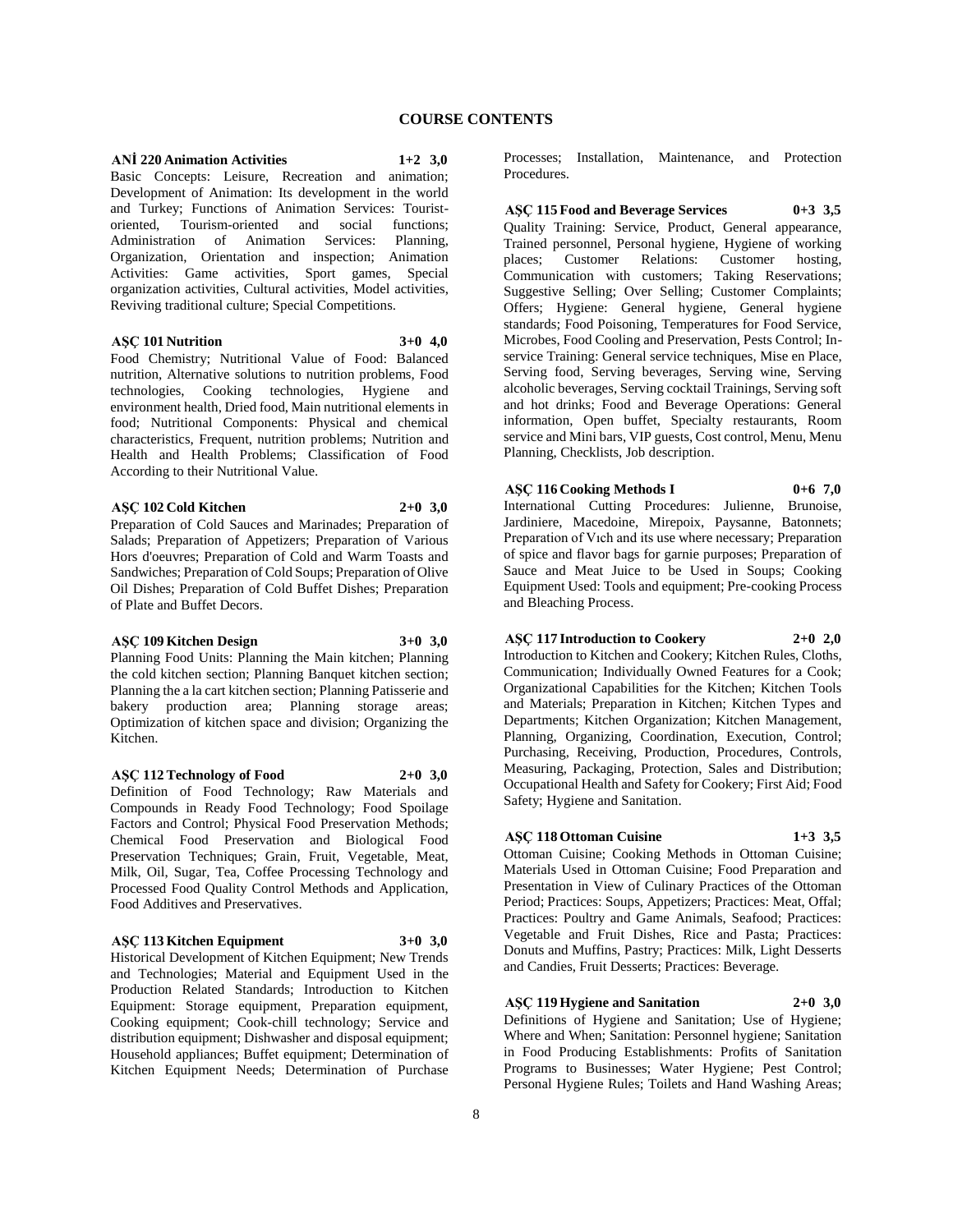Cleaning Methods: Natural hygiene methods; Periodic Health Checks: Microorganism and humans; Disinfection; The Golden Rules.

## **AŞÇ 120 Functional Foods 2+0 3,0**

Recent Developments in Science of Nutrition and Importance of Quality of Life; Description of Functional Foods; Cookery and Functional Foods; Purpose of Functional Food Science; History of Functional Foods; International Developments Related to Functional Foods; Scientific Bases of Functional Food Science; Technological Overview of Functional Food Science; Components and Features of Functional Food; Role of Functional Foods in Health; Role of Functional Foods in Prevention of Diseases; Role of Functional Foods in the Improvement of Quality of Life.

**AŞÇ 122 History and Culture of Food 2+0 3,0** Food Culture in Ancient Times; Historical Process of Turkish Culinary Culture; Historical Process of European Culinary Culture; Middle Eastern and Far Eastern Culinary Cultures; Short History of Cuisine; Some Kinds of Beverages and Their Origin; Historical Process of Sacred and Forbidden Foods; History of Coffee and Cocoa; History of Tea; History of Sugar; History of Pasta; History of Boza [A Kind of Specially Fermented Turkish Beverage]; History of Modern Approaches That Affect Todays' Habits.

#### **AŞÇ 202 Pastry Products 0+4 3,0**

Microbiology of Cereals; Cereal Products; Pastries; Cereal Cooking Methods; Characteriscs of Dough: Dough preparation; Points to be taken into consideration in dough preparation; Pastries; Types of pie dough; Pastry types; Ravioli; Pasta; Preparing Pita Bread; Definition of desserts; Equipment and tools used in construction of desserts ; Preparation techniques for desserts: Sweet fried dough desserts; Crepe dough; The dough for Tulumba Dessert; Sponge cake mixture; Pat dough; Cream desserts; Ice cream; Fruit Desserts; Jellies; Desserts in Turkish Cuisine; Dairy Desserts; Biscuits and cakes.

#### **AŞÇ 205 Vocational English I 3+0 3,0**

Introducing Oneself; Using 'used to? for Habitual Actions in the Past; Asking for Directions; Imperatives; Comparisons using adjectives; Giving Instructions; Modal Verbs: Future with 'going to? and 'will?; Making Requests: Using 'would? and 'could?; Writing Apology and Thank you Letters; Gerunds and Infinitives; Compound Nouns; Countable and Uncountable Nouns; Relative Clauses of Time; Adverbial Clauses of Time.

## **AŞÇ 206 Vocational English II 3+0 3,0**

Describing Possibilities; Past and Present Tenses; If-Clauses with 'will? and 'may?; Use of Adjectives and Adverbs in Describing People's Qualities; The Passive with and without 'by?; Adverbial Clauses; Use of Relative Clauses in Describing Movies, Books and People; Giving Definitions and Explaining Meanings; Reported Speech; If-Clauses with 'could, 'would?, and 'might?; Finding out about Likes, Dislikes, and Wishes; Causatives.

**AŞÇ 209 Kitchen Services Management 3+0 4,0** General information about kitchen; Kitchen organization; Kitchen culture; Kitchen's staff; Kitchen set; Kitchen equipment; Security in the kitchen; Kitchen organization: Purchasing and Storage; Organizing work in the kitchen; Kitchen planning; Basic factors in kitchen planning; Functional relations in the kitchen; Kitchen characteristics; Physical characteristics of the kitchen; Main functions of the kitchen.

## **AŞÇ 211 Catering 3+0 3,0**

The Concept of Catering Entrepreneurship; the definition, importance and functions of catering; the history of catering companies; the service field of catering; airways, armies, schools, institutions, commercial organizations and other organizations. The organization structure of catering entrepreneurship; personnel selection methods, the task structure of personnel, types of organization, samples of organizations. The production systems of catering; the methods of purchasing and stocking, facilitating systems, traditional systems, ready-meal systems, the systems of central distribution. Menu planning in catering companies, the importance of menu planning, factors affecting menu planning, the selection of food and beverage in preparing menu, auditing the lists of meals (menu), menu samples. Cost Control; the definition of cost, factors influencing costs, methods used in cost control, Standardization of receipts and re-using wastes. The definition of standard tariff (receipts), documen

#### **AŞÇ 217 Cooking Methods II 0+6 7,0**

Food Preparation using a variety of cooking methods from international cooking conventions: Food preparation and presentation for grills; Preparation for steamed food; Food preparation and presentation; Preparation of fried food; Preparing food for poaching; Food preparation and presentation in Braising Method; Smoked food preparation and presentation; Gratinating food; Food preparation and presentation: Preparing food for Roti.

#### **AŞÇ 218 Menu Planning 2+0 2,0**

Food and Beverage Industry: Historical Development Classification, Development, Menu Concept: Definition, Development, Functions, Structure; Types of Menus; Menu Planning, and Development: Menu planning, Definition, Importance; Menu planning process; Menu Planning and Development Systems: Pre-service and back- menu planning and development of services; Menu Pricing: Food and beverage pricing methods: Subjective methods, Objective methods; Menu Design: Menu cards, Menu text, Menu Cover, Menu graphics; Menu Analysis.

**AŞÇ 219 Food and Beverage Cost Control 3+0 4,0** Scope and Importance of Food and Beverage Cost Control; Cost control systems; Significance of income-expenditure control; Food and Beverage Cost Control Process and Stages; Employee Verification System Tasks; Effects and Benefits of Cost Calculations to Food-Beverage Establishments; Standard Food-Beverage Recipes and their Effect on the Business Success; Using Statistical Data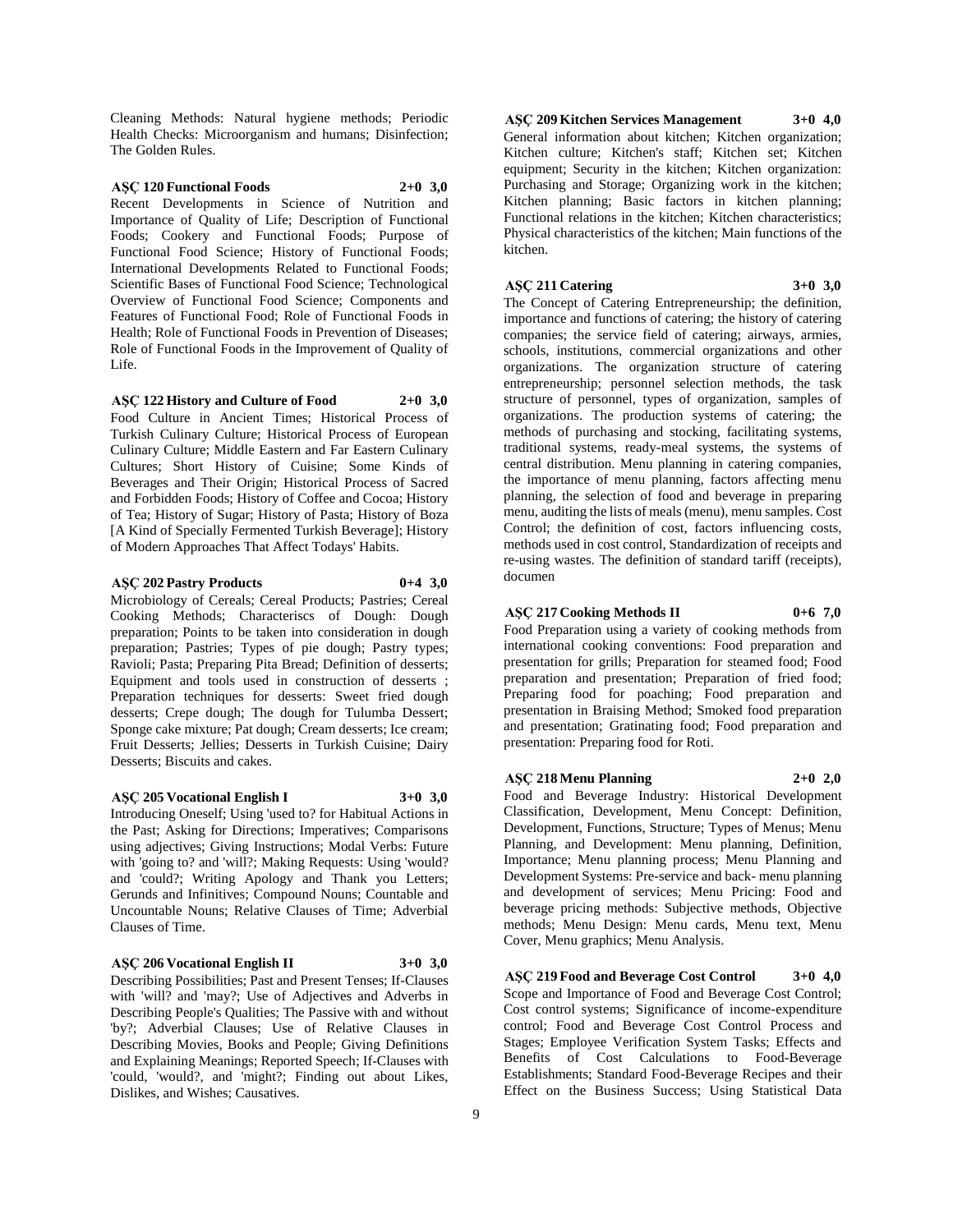Methods to Evaluate Food and Drink Activities; Preparation of Food and Beverage Production and Sales Reports; Sales Reports and Beverage Production and Preparation; Taking Action as a Result of the Calculations; Information and Regulatory Reports Needed by Top Management.

## **AŞÇ 223 World Kitchen 3+0 3,0**

Concept of World Cuisine: Cooking and serving methods classified at global, national and local levels; Hors d?oeuvres in the World Cuisine; Various Climates and Cultural Habits; Sample Dishes; Local Food Menu Preparation and Presentation; A la Carte Menu Preparation and Presentation; Dining Menu Preparation and Presentation in Local Cuisines.

## **AŞÇ 224 Turkish Cuisine 0+4 3,0**

Turkish Dieatry Customs; History ofTurkish Cuisine; Turkish kitchen equipment; Cooking techniques; Turkish Cuisine Materials and Tools Used in International Cuisines; Organization of Turkish and International Cuisine; Interaction cuisines between Turkish and other cuisines; Turkish hot dishes; Appetizers; Sweets and pastries.

## **AŞÇ 226 The Art of Food Decoration 0+2 3,0**

Definition of Ornaments; Types of Ornaments; Tools and Materials Used as Adornments; Why decorate food; Salad Decorations; Soup Decorations; Decoration of Desserts; Pastry Decorations; Hot Meal Decorations; The final decoration process of a plate before presentation; Preparation of Center Pieces for Decorative Purposes.

#### **AŞÇ 227 Food Writing 2+0 3,0**

Preparation of Standard Recipes; Harmonization of Practical Measurement and Measurement Units with Material Descriptions; Recipe Writing; Writing Articles for Newspapers; Food Writing for Newspaper Supplements; Recipe Writing for Magazines; Writing about Culinary Culture for Magazines; Food-Themed Composition; Blog Writing on Food; Food Writing and Sharing by e-Mail and in e-Groups; Food Writing through Other Social Media Channels; Breakfast-Themed Food Writing; Food Culture Writing Themed Transition from Birth to Death; Food Culture Writing Themed Holidays and Other Special Occasions.

#### **AŞÇ 229 Banquet Cuisine 0+4 7,0**

Explaining the Meaning of Banquet in Terms of Cooks; Planning Banquet Menus; Planning a Banquet Organization: Preparing a banquet purchase list, Preparing appropriate tools and equipment for the banquet, Preparing for the banquet, Preparing banquet meals, Making banquet meals ready for presentation; Preparing a Sample Banquet Presentation; Getting Feedback from Banquet Activities; Open Buffet Preparation; Cocktail Preparation; Preparing a Reception.

**AŞÇ 232 Sauces 2+0 3,0**

Definition and History of Sauces; Sauces and Basic Food Preparation, Basic Brown Sauce and Derivatives: Spanish sauce, Burgundy sauce, Robert sauce, Italian Sauce;

Burgundy Sauce; Basic White Sauces and Derivatives: Béchamel sauce, Sauce Velue, Hollandaise sauce, Mayonnaise; Other Sauces: Tomato sauce, Bolognese sauce, Neapolitan sauce; Salad Dressings: Yogurt sauce, Mustard sauce, Spicy sauce, Mayonnaise sauce, Lemon sauce, Cocktail sauces; Dessert Toppings: Vanilla sauce, Lemon sauce, Chocolate sauce, Orange sauce.

# **AŞÇ 236 Regional Cuisine (Eskişehir) 3+0 3,0**

Dietary Customs of Eskisehir; Eskisehir Region Culinary Culture; Research on Eskisehir Region Authentic Food: Soups, Meat Dishes, Vegetable Dishes, Stuffed vegetables, Rice and pasta, Pastries, Sweets, Others; Special and Authentic Cooking Techniques in Eskisehir Region; Meals Cooked On Special Occasions; Menu Samples and Food Recipes: Cooking and Servicing of Food in Eskisehir Kitchen.

**AŞÇ 238 Industrial Food Applications 0+6 7,0** Menus; Control of Materials in the Menu; Food Groups and Serving Sizes; Chemical Phenomena in Cooking; Appraising Food by Five Sense; Cold Food; Sauces; Meat; Cooking Meat; Offal; Poultry; Fish and How to Cook Fish; Milk and Milk Products; Chemical Structure of Milk; Storing and Cooking Milk; Oil; Eggs; Cooking Eggs; Grain and Grain Products: Flour, rice, stanch; Biscuits; Pastry and Baked Desserts; Bakery Preparation Methods; Explaining the Preparation of Candy and Ice cream.

#### **AŞÇ 240 Research of Culinary Culture and Food 0+4 3,0**

Culinary Culture; Understanding of Qualitative Research; Interview and Focus Group Interviews; Document Collecting, Photographing and Labeling; Communicating and Making an Appointment with Interviewees; Sound and Video Recording; Transcribing; Archiving; Using Discourse and Content Analysis to Bring Together Analogic Data; Survey of Culinary Literature; Reporting; Writing Abstract and Introduction; Creation of Table of Contents; Writing References and Presenting.

## **AŞÇ 242 Bread Making Technique 0+4 4,0**

Introduction to Bread; Bread and Its History; Materials Used in Making Bread and Their Features; Measuring Cups Used in Making Bread; White Bread Making Practices-1; White Bread Making Practices-2; White Bread Making Practices-3; Brown Bread Making Practices; Sourdough Bread Making Practices; Bakery Breads; Practices of Making Other Types of Breads; Stale Bread Recipes.

**AŞÇ 244 Aromatic Herbs, Spices and Blends 1+1 3,0** Importance of Aromatic Herbs, Spices and Mixtures in Cookery; The World of Spices; Usage of Wild Plants and Fruits; Herbal Dishes and Foods and Beverages Made from Plants; Cultivation of Useful Plants; A-Z Aromatic Herbs, Spices and Mixtures; Relationship of Aromatic Herbs, Spices and Mixtures with Health; Exercises for Recognition and Identification of Aromatic Herbs, Spices and Mixtures.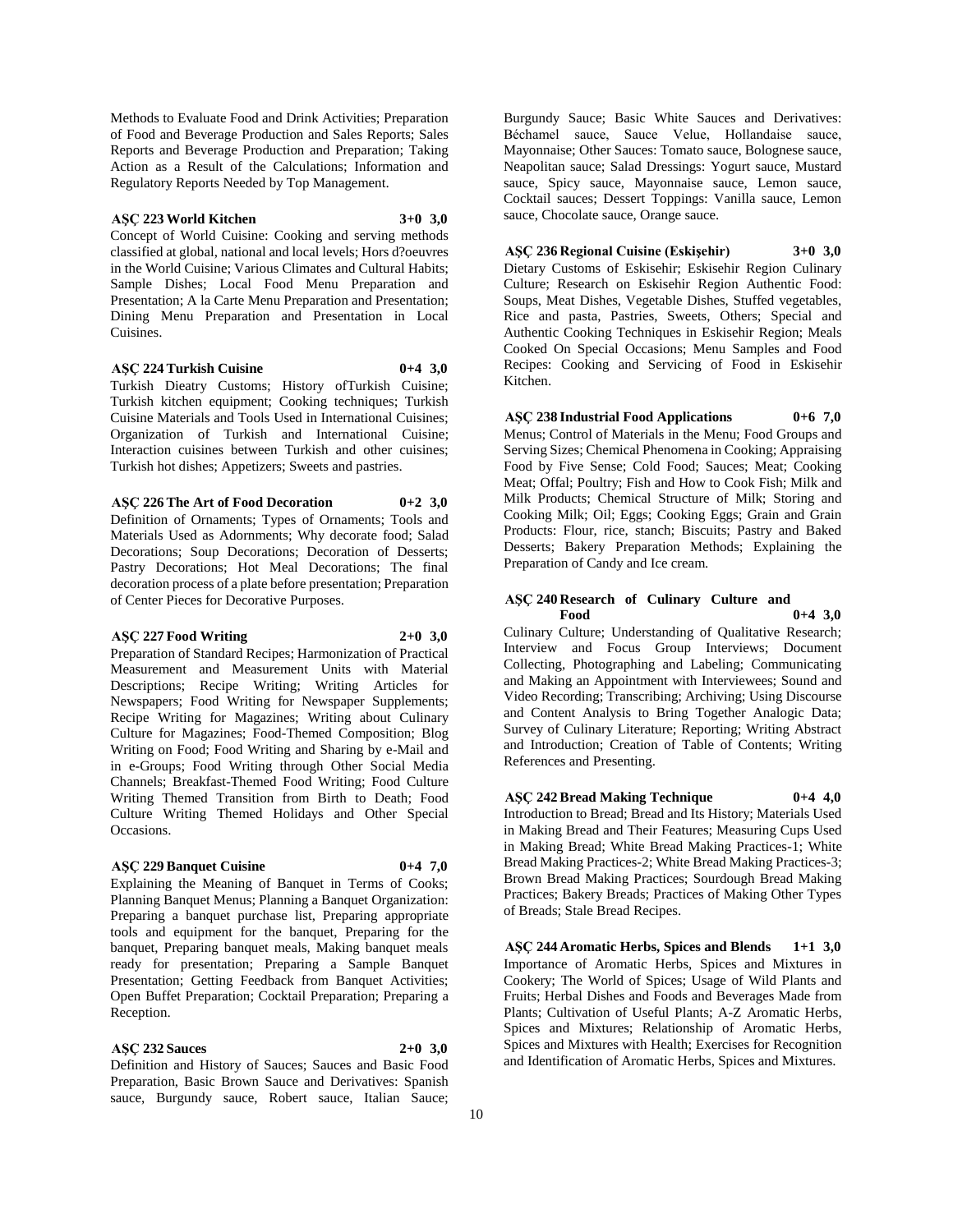**BEÖ 155 Physical Education 2+0 2,0**

Definition of Physical Education and Sports; Aims, Disadvantages of Inactive Life; Various Activities for Physical Education; Recreation; Human Physiology; First Aid; Sports Branches: Definition, Rules and Application; Keep Fit Programs.

#### **BİM 106 Office Programs 0+3 4,0**

Word Subjects; Excel Subjects; Work with Powerpoint and Slides; Work with Frontpage 2007; Creating a Website; Presenting Information through Lists and Tables; Developing a Website through Graphics; Making Websites; Changing Page Arrangements; Developing Website Skills; Communicating with Visitors; Creating a Website for Team Projects; Publishing the Website; Administrating the Website; Working with the Outlook; Administrating e-mails; Finding and Editing e-mails; Administrating the Calendar; Administrating and Timing the Meetings; Creating and Administrating the Contact List; Monitoring the Data; Working on More than One Position; Personalizing the Outlook.

**BİM 202 Database Management 0+3 3,0**

What's data; What's database; Advantages and disadvantages of databases; What is database management system; What?s relational database; What?s flat file database; Rdms (relatıonal database management system); Administrator Of Database; Database components; What?s form; Classes of data; Text; Note; Bolean; Ole object; Hiperlink; Field size; Input mask; Queries; Forms; Properties window; Using acts; Determining act for object; Builder; Builder\Expression buılder; Aligning the tables on the forms; Forms with more than one tables.

**BOP 108 Research Techniques and Seminar 2+1 3,0** Research Techniques: Importance of Research; Basic Concepts and Tecniques of Data Collection; Selection of Research Topics; Following Topical Developments in Computer Technology; Topic Selection on the Basis of Technological Innovations in the Field; Resources; Following relevant publications such as books and periodicals; Using the Internet and library; Reporting and Presenting Research Topics.

**ÇEK 404 Occupational Health and Safety 3+0 4,5** Occupational Health and Safety; Protective Action; Causes of Work Accidents and Occupational Illnesses; Necessary Measures Against Work Accidents, Employee Health Problems; Legal Responsibilities of Employers; Legal Aspects; Safety Control in Turkey.

**ÇEV 204 Environmental Protection 2+0 3,0** Definitions of Environment and History of Environment: Environment, Environmental science, Pollution, Ecology, Nature, Environmental protection, Waste, Recycling; Environmental rights and Environmental Regulations: Laws 2872 and 5491 on Environment; Natural Resources and their Pollution: Air pollution, Water pollution, Soil pollution, Noise, pollution; Waste Management: Waste regulations, Waste control, Waste reduction; Safeguards against

Pollution: International health and security alerts, Occupational health and safety regulations, Environmental protection measures, Personal protection measures.

**ÇMH 201U Conflict and Stress Management I 3+0 4,0** Nature of Conflict: Definition, Types and Process of Conflict: Introduction, Definition of the Concept of Conflict, Causes and Consequences of Conflict: Introduction, Factors leading to a conflict, Conflict Management: Introduction, Conflict management, Negotiation in Conflict Management: Mediation in Conflict Management; Controlling Anger in Conflict Management; Communication in Conflict Management; Leadership Styles in Conflict Management.

## **EİŞ 202 Business Application 0+20 12,0**

Definition of Business Application; Purpose of Business Application; Business Application Flow Process; Responsibilities of the Students As Qualified Professionals in the Workplaces; Employee-Employer Relations; Business Organization; Production Process; Production Systems; Occupational Health and Safety; Current Developments in the Field of Profession; Recognition and Learning of New Technologies Related to the Professional Field; On-Site Investigation and Implementation of the Related Processes.

**EİŞ 204 Business Training 6+2 10,0** Business Recognition; Learning the Functioning of the Department; Getting the Basics of the Work; Learning and Fulfilling Their Responsibilities in the Workplace; Learning the Legislation and Practices Related to Business Training; Compliance with the Business Ethics Rules; Gaining Experience in Superior-Subordinate Relationships; Implementing Information Related to Business; Strengthening Theoretical Knowledge and Skills

#### **ETK 203 Professional Ethics 2+0 3,0**

Ethics and Moral Concepts: Ethics, Relationship between ethics and morals; Moral Values; Rules of ethic; Relationship between ethics and society; Results of positive ethics behavior; Factors of individual ethical behavior; Systems of Ethics; Ethics of intended result; Rules of ethics; Ethics of social contract; Personal ethics; Social life ethics; Factors involved in Moral values; Profession ethics; Principles of ethics in business life; Analysis of unethical behavior in business life; Prevention of unethical behavior; Effects of organizational culture and ethical behavior in business; Creating ethical climate in business; Effects of positive moral conditions in business and their effect on employees; Professional degeneration and results of unethical behavior in professional life; Social responsibility.

#### **ETK 205 Ethics in Tourism 2+0 3,0**

Tourism and Ethics; Ethics and Related Concepts; Ahi-Turkish Islamic Guild System and its Development; Theories of Ethics; Basic Ethics Principles: Honesty, Truthfulness, Loyalty, Justice, Charity, Respect; Responsibility; Types of Ethics: Individual ethics, Business ethics; Factors in Ethics; Ethic Codes; Ethical Problems in Tourism Organizations; Ethics and Customer Complaints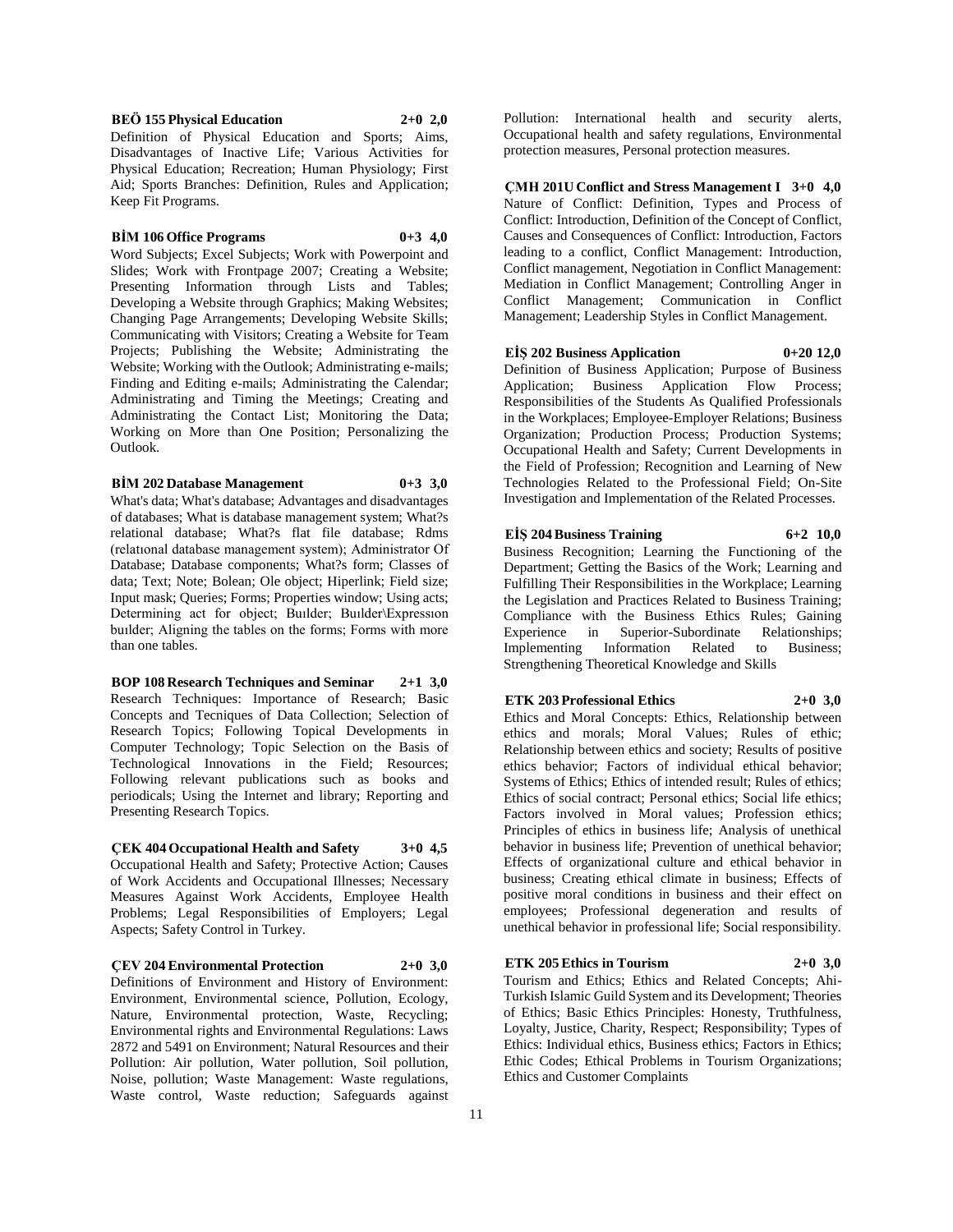#### **FEL 207U Philosophy 3+0 4,0**

What is Philosophy: Love of wisdom, Concept of logos, Socratic search, Value of philosophy, Critical, analytical and integrative aspects of philosophy, Subfields of philosophy; Emergence of the Western Philosophy; Epistemology; Logic; Metaphysics; Philosophy of Science; Philosophy of Social Sciences; Ethics: Normative ethics, Meta-ethics, Applied ethics; Political Philosophy; Philosophy of Law and Human Rights; Philosophy of Language; Philosophical Aesthetics; Recent Approaches to Philosophy.

## **FİN 206 Business Finance 2+0 3,0**

An overview of financial management: description of financial management and its goals, organization of finance department within company; analysis of financial statements: ratio analysis, statements of cash flow; financial planning: cash budget, capital budgeting and investment decisions; Proforma balance sheet, breakeven analysis; management of working capital for business: managing cash and marketable securities, inventory management, credit management; managerial investment for business; policy of dept in business: sources of short-term, long-term financing; the cost of capital and capital structure; reasons of bankruptcy and their solutions.

#### **FİN 304 Financial Management 3+0 4,5**

Objectives and Description of Financial Management; Organizing Finance Departments in Companies; Financial Analysis; Ratios, Statement of Fund Flows; Financial Planning: Cash Budget, Pro-Forma Balance Sheet; Breakeven Analysis; Working Capital Management in Companies: Cash and Cash-Equivalents Management, inventory Management, Receivables Management; Fixed Assets Management in Companies; Borrowing Policies in Companies; Short, Medium and Long Term Sources of Financing; Cost of Capital and Capital Structure in Companies; Causes of Business Failure and its Solutions.

#### **FOT 214 Food Photography 1+2 3,0**

Definition of Food Photography; Differences From Other Types of Photography, Introduction to Photographic Equipment; Use of Technology in Photography, Auxiliary Equipment: Use of natural light and artificial light; Correct Exposure, Colour Balance; Lenses: Focal length, Focal multiplier; Composition; Introduction to Food Photography; Composition in Food Photography; Introduction to Food Styling; Food and Plate Compositions in Style and Colour Harmony; Photography Projects for Hot-Cold Dishes: Hot dishes, Cold dishes, Drinks, Salads.

**GMS 352 Creative Kitchen Practices 2+2 4,0**

Creative process stages of the cooks; Motivation; Job features; Satisfaction of the employee; Stress at work; Creativity in the kitchen; The first superstar chefs; Da Vinci Kitchen; Extraordinary banquets; "Şakşuka" [a kind of vegetable fries] and "barbunya pilaki" [a kind of kidney bean stewing] in the context of creativity; "Acılı ezme" [a kind of vegetable salad] and "cevizli kadayıf dolması" [a kind of special dessert with walnuts] in the context of creativity; "Sebze mücveri" [a kind of vegetable patties] and "mercimek

köftesi" [a kind of lentil patties] in the context of creativity; "Patlıcan salatası" [Eggplant salad] and "sigara böreği" [a kind of pastry] in the context of creativity; "Yaprak sarması" [a kind of wrappng food] and "biber dolması" [a kind of suffed food] in the context of creativity

## **HUK 117 Fundamentals of Law 2+0 2,0**

Systems of Law: The Turkish law system; Branchs and Sources of Law; The Turkish Judgement System; Judgement System and Types of Lawsuit; Legal Actions: Relationships and treatments; Personality Concept; Classified of Persons: Real and legal Persons; Efficiencies of Persons: Right efficiency, Action efficiency; Relationship, Residence; Inheritance Concept and Legal Inheritors; Rights, Examined of The Private Rights; Acquiring of Rights and Goodwill Rules: Losing and Protection of Rights and Proof Responsibility; Ownership Right, Purview and Types of Ownership Right; Obligation Concept and Types of Contract; Laws of Independent Accountancy and Financial Adviser.

## **HUK 154 Commercial Law 2+0 3,0**

Commercial Law Concept and Commercial Enterprise; Merchant; Commercial Name; Commercial Register; Unfair Competition; Commercial Reports; Merchant Assistant; Current Account; Partnership Concept; Definition and Elements of Partnership; Collective Partnerships: Establishment, Operation, Ending; Commanded Partnership: Establishment, Operation, Ending; Joint Stock Corporation: Establishment, Operation, Ending; Limited Company: Establishment, Operation, Ending.

**HUK 223 Labor and Social Security Law 2+0 3,0**

Individual Labor ;Law Labor Law; General Information and Characteristics of Labor Law; Historical Background of Labor Law in the World and Turkey, Explaining Basic Principles; Legal Regulations; Basics of Labor Law: Employers, Apprentice and trainees, Deputy employee, Secondary employees; Work Place and Organization; Definition of Contracts; Types of Contracts and Contract Obligations; Case Studies in Contract Services; Arrangements at Work Place; Periods of Work, Breaks, Paid Holidays and Inspection of Work; Collective Labor Law Regulating Formation of Unions, Collective Labor Contracts; Strike and Lockout; Collective Labor Agreements; Institutions Acting on Behalf of Employee and Employers; Labor Conflicts and Solutions, Social Security Law;, Universal Dimensions and Contemporary Trends in Social Security; Institutions of Obligatory Social Security in Turkey, Management of Institutions of Social Insurance, Social Insurance Institutions; Liabilities, Responsibilities of Social Insur

**İKT 105 Tourism Economy 2+0 3,0** Introduction to Economics: Basic Economics Terms, Economic Systems; Basic Consepts of Tourism Economics: Definition of Tourism, Tourism Products; Relationship Between Tourism and Economy: Importance of Tourism, Tourism as Economic Activity, Methods for Measuring the Economic Effects of Tourism; Supply in Tourism and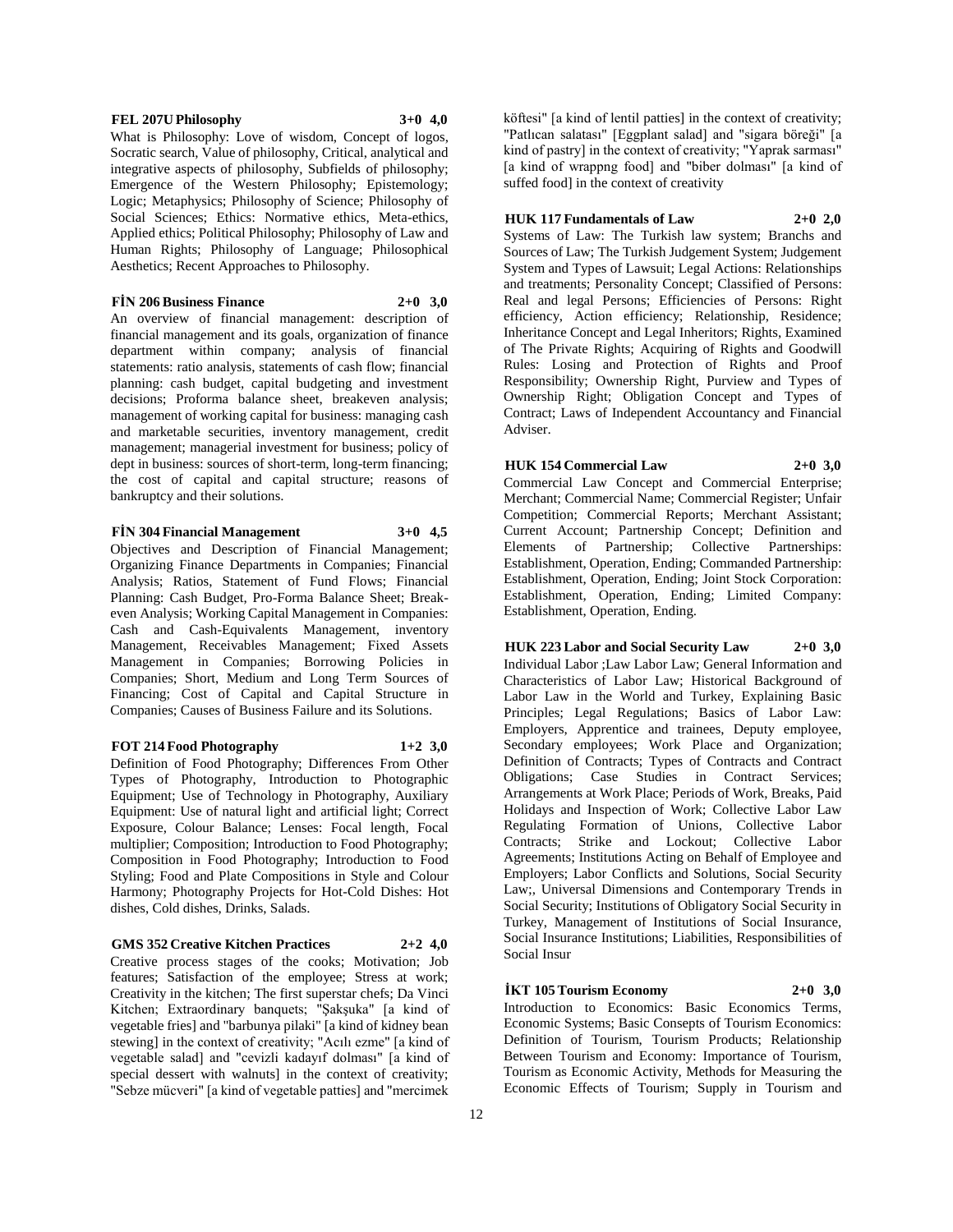Characteristics: Tourism Markets, Elasticity of Supply in Tourism, Supply Curve in Tourism; Demand in Tourism and Characteristics: Demand in Tourism, Elasticity of Demand in Tourism; Equilibrium in the Tourism Market: Formation of the Equilibrium Price in Tourism Markets; Tourism Supply to Meet Tourism Demand; Economic Effects of Tourism; Effects of Tourism on balance of payments; Impact of Tourism, Employment and Tourism, Effects of Tourism on other Sectors; Adverse Economic Effects of Tourism; Tourism and International Competition: Competition in the Tourism Sector, Importance of Destinations in terms of Competitive Power.

#### **İKT 117 Introduction to Economics 2+0 3,0**

Main Concepts of Economics: Economic needs; Economic Goods and Services; Utility; Value; Production; Factors of Production; Consumption; Specialization and Productivity; Scarcity: Economics and the solution to the problem of scarcity; Main Economic Problems; The Concepts of Supply and Demand: Demand, Supply and equilibrium in the markets; Elasticity of Supply and Demand; Theories of Consumer and Production: Theory of consumer choice and analysis of optimal choice; Optimal Production and Analysis of Cost; Production in Short and Long Run: Production in the short run and costs; Production in the Long Run and Costs; Market structure: Perfectly competitive markets; Monopoly; Monopolistically Competitive Markets; Oligopoly; Policies for Better Income Distribution.

#### **İKT 118 Macroeconomics 2+0 3,0**

National Income (Gross Domestic Product-GDP): Main concepts; Measurement Methods of National Income; Aggregate Demand and General Equilibrium: Monetary theory; Definition of Money and its Functions; Different Types of Payment Methods; Monetary System; Money Demand; Money Supply and Monetary Markets; Stabilization Policies: Monetary policies; Fiscal Policies; Income Policies; Supply-side Economic Policies; Economic Growth and Development: Economic development; Measurement of Economic Growth; Determinants of Economic Growth; Contemporary Problems of Turkish Economy.

#### **İKT 120 Introduction to Economy 3+0 4,0**

Economics Science and Main Concepts of Economics; Generation and Historical Evolution of Economics Science; Relations with Other Sciences and Importance in Everyday Life; Economic Organization and Basic Economic Systems; Supply and Demand Concepts in Macroeconomics; Factors Effecting Supply and Demand; Elasticity of Supply and Demand; Market Concept: Components, Types and competitive market; Utility; Consumer Equity; Identity Curve Analysis and Budget Line; Production Factors; Production Function Analysis and Cost Analysis; Pricing of Production Factors from Production Interest and Income Distribution; National Income from Macroeconomics Approach: calculating national iIncome; Money and Characteristics: Money types, Functions and policies of money; Economic Instabilities; Inflation; Unemployment

and Cyclical Fluctuations; Growing and Development of an Economy; Panel Decisions and Applications.

## **İKT 230 Economic Policy 3+0 4,0**

Fundamental Concepts in Economic Policy; Description of Economic Policy; Factors Accelerating Development of Economic Policy; Basic Elements of Economic Policy; Goal ? Tool Balance; Determination of Economic Policy; Application of Economic Policy; Types of Economic Policy; Fundamental Objectives of Economic Policy; Instruments of Economic Policy; Theories of Economic Policy and Macroeconomics; Classical Macro Theory and Economic Policy; Keynesian Macro Theory and Economic Policy; Rational Expectations Theory and Economic Policy.

**İKT 232 Contemporary Economic Problems 3+0 3,0** New World Order and Economy Policies; International Economic Institutions and Their Role in Solving Global Economic Problems; Economic Growth, Sustainable Growth and Economic Development; Center-Periphery Relations in the New World and BRIC Countries; Technological and Innovative Improvements in the New World and Unemployment; Money, Inflation and Central Banking in the New World; Treasury and Fiscal Policies, Turkish Experience in 1980-2013; World Economy and 2008 Crisis.

## **İKT 234 International Economics 2+0 3,0**

International Economic Integration; International Economic Policies; Trade Restrictions; Dumping; Export Subsidies; Foreign Exchange Markets; Balance of Payments; International Monetary Systems; International Credit Markets; Third World Countries; International Monetary Fund and Turkey.

# **İKT 406 Turkish Economy 3+0 4,5**

Geographical Characteristics of Turkey; Turkey in World Economy; National Income; Income Distribution in Turkey; Developments in Public Finance in Turkey; Public Debts in Turkey; Development of Agriculture and Industry in Turkey; Energy and Service Sectors in Turkey; State Economic Enterprises; Privatization of State Economic Enterprises; Inflation in Turkey; Stabilization Programs in Turkey; Analyzing Turkey's Foreign Trade Policy; EC-Turkey Relationship; Foreign Capital Policy of Turkey.

## **İKT 420 European Union and Turkey 2+0 3,0**

European Community: Establishment, Enlargement, Goals, Foundations, Management of European community, Criterion for membership, Results of membership; Economic and Monetary Union; Harmonization of Economic and Social Policies; Budget and European Investment Bank; Relationship Between Turkey and European Union: The history of relations, Terms of partnership, Financial assistance; Completing of Customs Union between Turkey and European Union: The establishment and scope of customs union, The effects of customs union on Turkish economy; The Analysis of European Summit Decisions.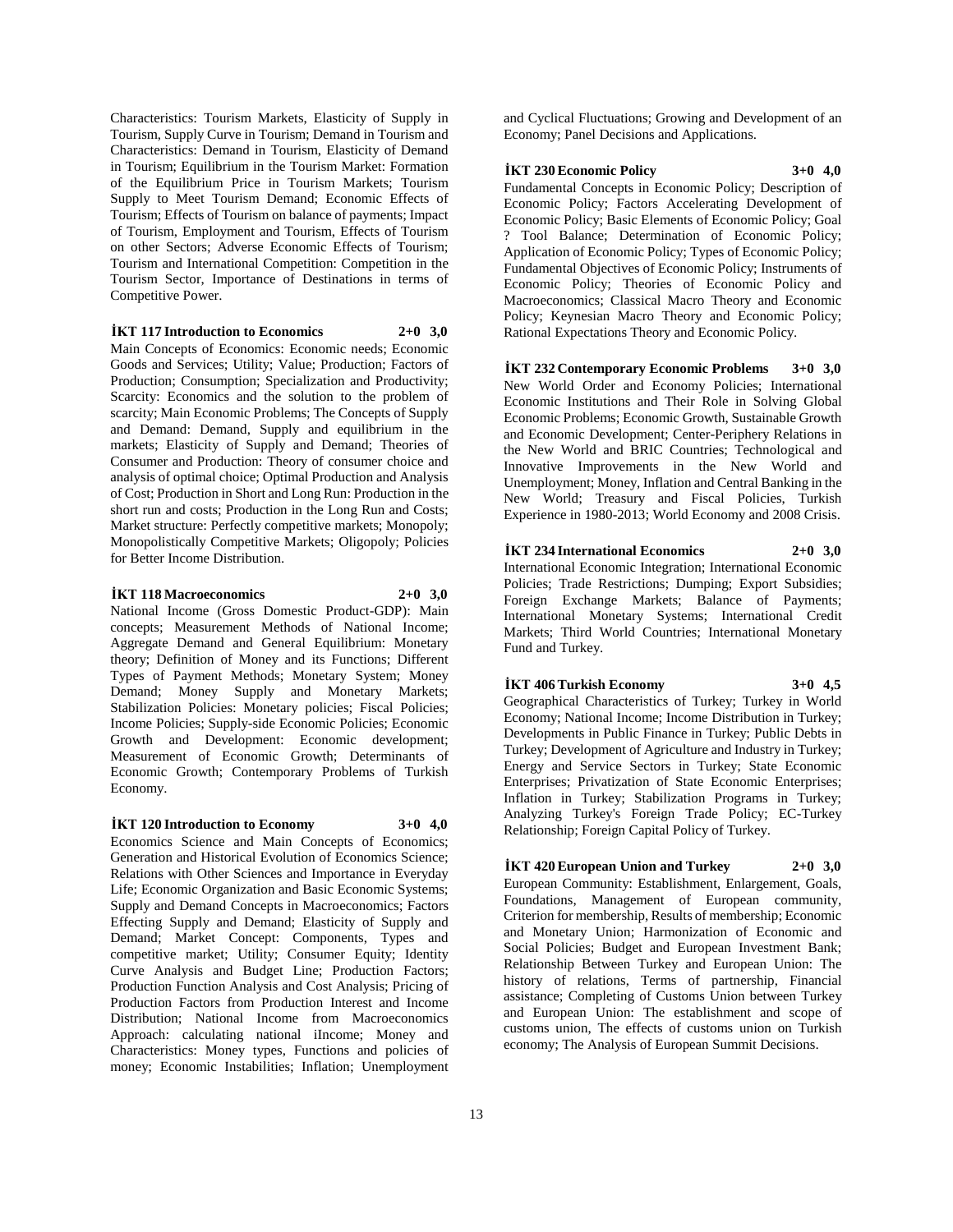| <b>IKT</b> 422 International | <b>Economics</b> |
|------------------------------|------------------|
| <b>Organizations</b>         | $2+0$ 3,0        |

Globalization in World Economy; Economic Cooperation between Industrialized Countries; Economic Cooperation among Muslim Countries; United Nations: United Nations Conference on Trade and Development; World Trade Organization; World Bank; International Monetary Fund: IMF-Turkey Relations; Economic Integration in Continental Europe.

**İLT 101U Interpersonal Communication 3+0 4,0** Basic Communication Skills, What Is Basic Communication Process? How Does It Function?; Types of Interpersonal Communication; Speaking Rules, Phone Conversation, Importance and Value of Voice in Speaking; Speaking and Persuasive Speaking, Definition of Speaking, Components of Speaking; Persuasive Communication, Concept of Attitude, Concept of Persuasion, Persuasion and Fear, Approaches to Persuasive Communication; Time and Stress Management.

#### **İLT 207U Persuasive Communication 3+0 4,0**

Concept of Persuasion: Attitudes, Persuasion process, Persuasion and propaganda, Persuasion and ethics; Psychological, Social and Logical Aspects of Persuasion; Theoretical Approaches to Persuasion; Sources of Persuasive Communication: Source credibility, Persuasive tactics used by the source, Evidence: Message in Persuasive Communication; Format and content of message, Rational and emotional attraction, Message and semiotics; Recipients of Message in Persuasive Communication; Non-verbal Communication and Persuasion; Communication Campaigns and Persuasion; Communication campaign and its types, Goals, strategies and tactics, and models in campaigns.

#### **İLT 303U Image and Reputation Management in Professional Life 3+0 4,0**

Personal Reputation in Professional Life and Career Management: Professional Life and Having a Profession, Professional Life and Professionalism, Personal Reputation in Professional Life, Career Management in Professional Life, Skills Required in Professional Life; Non-verbal Communication: Communication and Components of Communication, Non-verbal Communication, Culture and Non-verbal Communication; Verbal Communication and Rhetoric: Rhetoric in Verbal Communication, Types of Verbal Communication, Relationship between Verbal Communication and Rhetoric in Professional Life, Negotiation process and Cultural Differences; Power of Persuasion in Professional Life: Concept of Persuasion, Process of Persuasion, Tactics Used in Persuasive Communication, Personal Traits and Persuasion, Leadership and Persuasion, Organizational Communication and Persuasion; Reputation Management and Social Skills: Personal Reputation, Effect of Social and Political Skills on Personal Reputation, Impression Management; Social Norms and Protocol: Social behavior and Protocol Norms, Job Interview, Other Rules and Norms in Professional Life, International Social Norms; Dress Codes in Professional

Life: Image in Professional Life, Business Attires; Professional Ethics: Concept of Ethics, Business Ethics, Historical and Social Sources of Business Ethics, Reflections of Business Ethics on Professional Life.

#### **İNG 143 English I 2+2 5,0**

Greetings: Starting and ending conversation; Tenses: Present continuous, Simple present, Past; Creating Question Clauses in These Tenses; Transportation, Asking for and giving directions; Accepting and Refusing the Order, Paying the bill; Expressing Emotions (Apologizing, Making request, Appreciating) in Different Tenses; Clock and Time Concepts; Conjunctions (and, but, or, not, so, for, yet, furthermore, moreover, however, nevertheless, nonetheless); Forming Sentences Using Conjunctions.

#### **İNG 144 English II 2+2 5,0**

Review of the Tenses: Present continuous tense, Simple present tense and past tense; Present Perfect Tense; Forming Question Sentences in the Perfect Tense; Habits and Behaviors; Comparisons (quite, too, very, much); Advice and Orders; Allow and Deny Modes; Share Past Experiences; Future Tense; Plans and Forecast for the Future; Knowing the Human Body: Structure, Organs and Their Functions.

## **İNG 187 English I 3+0 3,0**

Using Personal Pronouns and Possessive Adjectives; Using to be in Present Tense; Using Singular and Plural Nouns; Using Basic Language Related to Food and Drink; Using "There is-there are" in sentences; Using "have got"; Asking "yes-no" Questions and Giving Short Answers to Them; Talking about Daily and Weekly Routines; Talking about Likes and Dislikes; Talking about Sports and Hobbies; Talking about Abilities by Using "can", "can't"; Using Adjectives that Describe People; Talking about Appearance, Personality and Feelings of People; Talking about Clothes and Colours; Talking about Shopping and Prices; Using Present Continuous Tense.

#### **İNG 188 English II 3+0 3,0**

Using Simple Present Tense; Comparing Simple Present and Present Continuous Tenses; Using Prepositions of Time and Place; Giving Directions, Making Reservations; Using "to be" in Past Tense; Using Regular and Irregular Verbs in Simple Past Tense; Using Comparative and Superlative Form of Adjectives; Using Modals to Give Advice; Suggestions and Obligations; Using Future Tense: Making Sentences Using "going to" and "will"; Using If Clauses Type 0 and 1.

#### **İSN 102 Public Relations 3+0 3,0**

Fundamentals of Public Relations; Historical Development of Public Relations in Turkey and in the World; Development of Public Relations in Private and Public Sector; Career Development in Public Relations; Place of Public Relations Department in an Organization; Interdepartmental Public Relations; Research in Public Relations; Planning a Public Relations Campaign: Identifying problems, Determining objectives, Application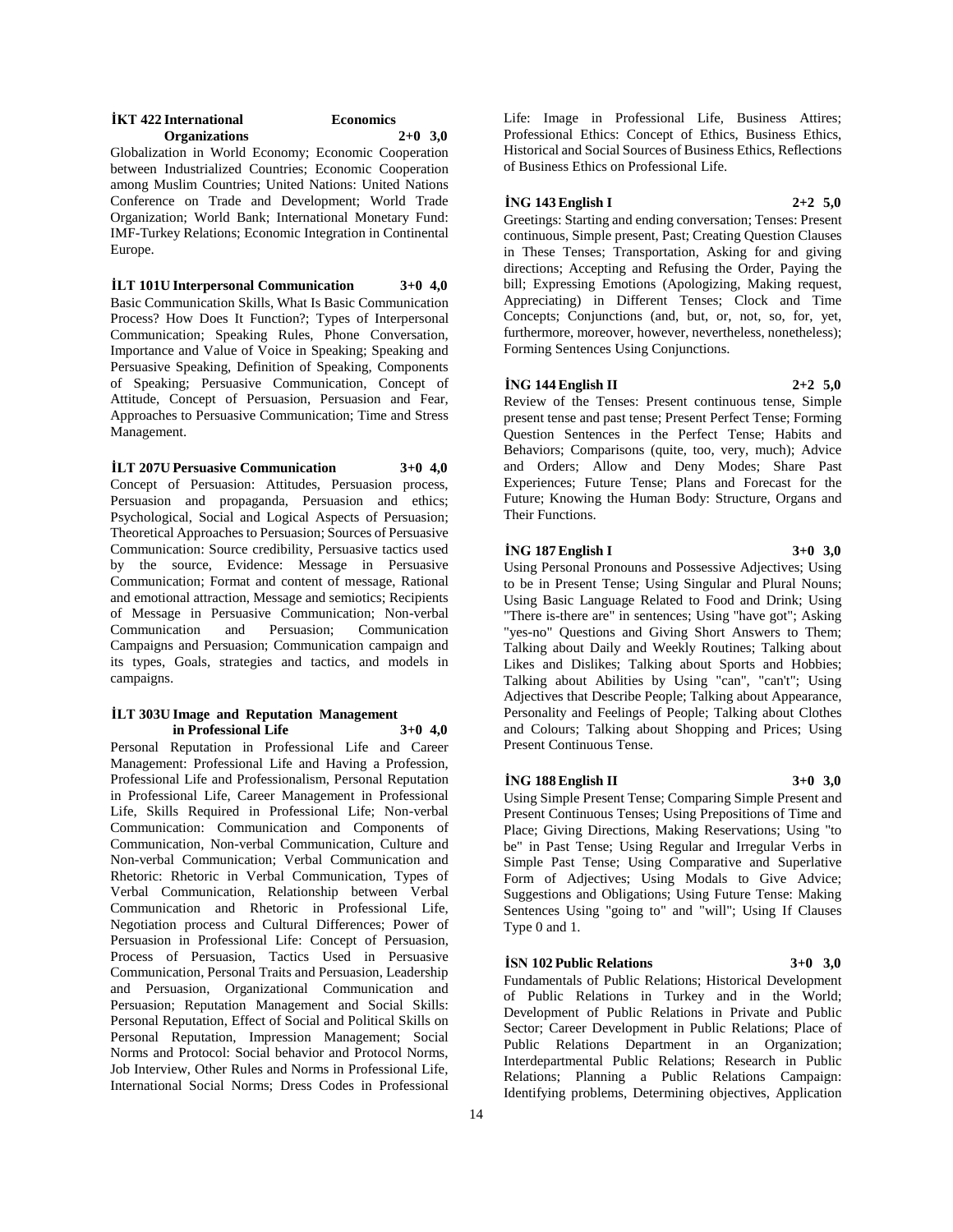and evaluation; Materials Used in Public Relations: Written, Audio-visual and other materials.

## **İSP 154 Spanish I 3+0 4,0**

Saying hello, Introduction, Spanish Alphabet, Pronunciation exercises, Numbers in Spanish, Country names, Nationalities, Personal pronouns, Verb conjugations in Present tense, Use of Ser-Estar and Haber verbs, Demonstrative Pronouns, Grammatical Gender in Spanish, Asking for directions, Giving directions, Asking for time and telling time, Describing people and objects, Comparatives, Shopping, Imperative sentences in Spanish, Use of Poder, Gustar, Querer and Tener verbs, Vocabulary building: Objects in the classroom, Objects at home, Occupations, Food and description of clothes.

### **İSP 255 Spanish II 3+0 4,0**

Polite requests, Asking for permission, Present Perfect tense, Past Perfect tense, Reqular conjugation of verbs, Irregular conjugation of verbs, Asking for opinions, Description of event and people in past tense, Talking about past habits, Future tense, Talking about future plans, Vocabulary building: Parts of body, Colors, Fruits and vegetables, Talking about health, Use of Ser and Estar verbs in Present Perfect and Past Tense, Use of past tense forms.

## **İST 251 Statistics 2+0 3,0**

Statistics; Definition; Subject and Importance: Basics; Unit, Variable: Types of variable; Data: Collecting data, Classification of data, Grouping the data: Series: Its definitions and types, Showing with graphic: Histogram; Averages, Measurement of variability, Co efficiency of variability, Standard deviation and variance; Random Variables; Discontinues Distribution; Introduction to Sampling: Types of sampling, Statistical estimation, Chisquare analysis.

**İŞL 110 Management and Organization 2+0 2,5** Definition of Management; Basic Characteristics of Management Process; Comparison of Management to Similar Concepts; Development of Management Science; Modern Management Trends; Management Consideration And Organization Theory; Management System; Decision Making in Management; Concepts of Authority and Power; Characteristics; Authority Deployment; The Organization Theory: Characteristics, Principles, Organization Process and Comparison to Planning Process, Segmentation, Staffing; Characteristics; Process of Staffing; Direction: Characteristics, Direction Process; Organization Structures; Change in Organization Structure to Today from Classic Approach; Comparison; Coordination; Controlling; Characteristics; Controlling Process.

**İŞL 155 Introduction to Business 2+0 3,0** Introduction to Business: Basic concepts, External environment of business enterprises; Structure of Business Enterprises; Foundations of Business Enterprises: Stages, Feasibility decisions; Functions of Business Enterprises: Management, Marketing, Production and financing; Cost

Concept: Variable and fixed costs, Unit and total costs, Job order costing system, Process costing, Case studies.

**İŞL 210 Human Resources Management 1+1 2,0** Definition, Organization and Environment of Human Resources; Organization of Human Resources Department; Process of Identifying the Required Labor; Job Analysis; Finding, Selecting and Directing Human Resources; Human Resources and Theories of Motivation; Training and Improving Human Resources; Preparing Training and Development Policies; Contribution of Training and Development of Human Resources to Success of Organization; Evaluating Employers; Methods of Evaluating Success; Use of Results for Salary Appraisal; Various Pricing Systems and Job Evaluation Methods.

**İŞL 213 Human Sources Management 2+0 3,0** Introduction To Staff Management; Basic Functions; Organizing; Planning of Work Force; Methods; Planning Means; Work Analysis; Work Definitions; Work Necessities; Hiring: Finding; Selecting; Training; Staff Training; Methods; Principles; Evaluating; Staff Evaluating; Methods; Evaluation Mistakes; Discipline; Types; Forming The System; Punishment Application; Salary Management; Salary Methods; Staff services.

## **İŞL 215 Time Management 1+1 3,0**

Time and Time Management: Concept of time, Time management; Historical Development of Time Management; Time Traps; Authority Transfer; Ability to Say No; Supplementary Techniques in Time Management; Classical Time Management Techniques: First generation, Second generation, Third generation; New Approaches; Time Using Matrix, Stages in Effective Time Management; Importance of Communication; Personal Development; Case Studies.

**İŞL 216 Multinational Companies 2+0 3,0**

Definition of a Multinational Company and Its Historical Development; Operation Areas of Multinational Companies; Access of Multinational Companies into a Foreign Country; Management of a Multinational Company; Marketing and Marketing Strategies in Multinational Companies; Financial Structure of Multinational Companies; Human Resource Management in Multinational Companies; Multinational Companies and Developing Countries; Strategic Alliances in Multinational Companies; Export and Import in Multinational Companies; Case Studies.

#### **İŞL 219 Work Organization 2+0 3,0**

The Concept of Organization; Interrelationship of Organization and Management; Management Functions; Traditional and Contemporary Approaches to Organization; Organization Principles; Components of Organizations; Work and Task Concepts; Personnel Perspectives in an Organization: Work analysis, Work design; The concept of process; Process design; Service Organization; Performance, Effectiveness and Efficiency in Organizations; Team Building; Organization and Technology; Innovation and Change in Organizations.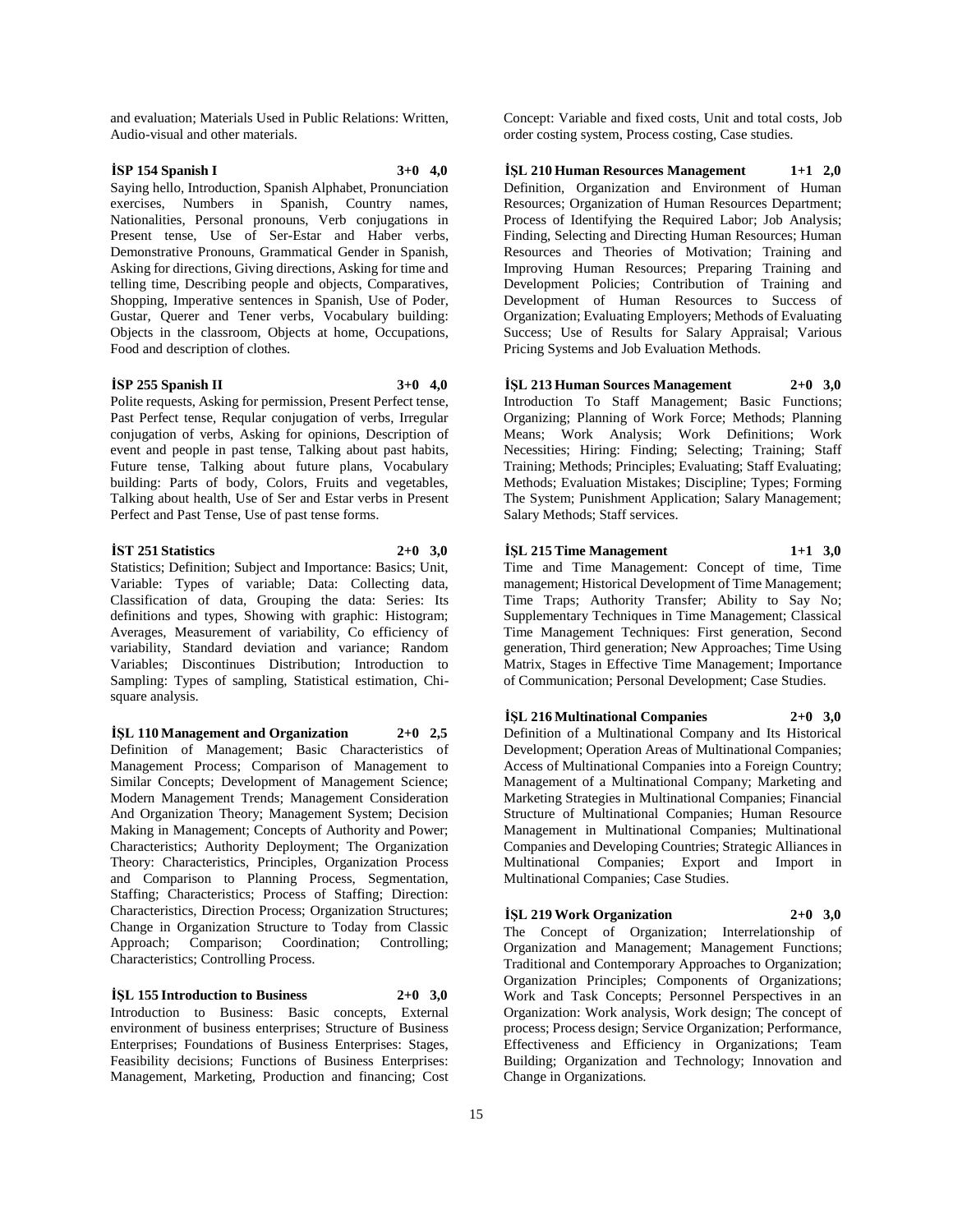**İŞL 224 Restaurant Management 2+0 3,0** Historical Development of Restaurants; Classification of Restaurants; Restaurant Services: Importance of Organizational Structure of Restaurants, Budgeting, Menu Planning: Menu development; Menu Engineering; Pricing: The standard receipt, Cost-based pricing, Competition and pricing; Food and Beverage Cost Control Systems: Definition and Objectives and stages; Labor cost control and Customer Relationship Management; Restaurant Marketing: Definitions and Concepts, Restaurant Marketing activities, Marketing Plan.

**İŞL 352 Organizational Communication 2+0 3,0** Definition and Significance of Organizational Communication; Functions of Organizational Communication; Organizational Communication Process; Channels of Organizational Communication; Communication Methods and Tools in Organizations: Organizational Communication and Managerial Function; Organizational Culture and Communication; Barriers to Organizational Communication; Developing Methods of Organizational Communication.

#### **İŞL 421 Entrepreneurship 2+0 3,0** Importance and Evolution of Entrepreneurship: Entrepreneurship within the framework of Manager, Concepts of Entrepreneur, Employer, Boss and Investor; Leadership in Entrepreneurship and Importance of Management Characteristics; Characteristics of

Entrepreneurship; Changing Views of Entrepreneurship; General Evaluation of Entrepreneurship in Turkey: Change and Entrepreneurship; Entrepreneurship before and after the Republic; Female Entrepreneurs.

#### **KÜL 199 Cultural Activities 0+2 2,0**

Participating Actively or as a Spectator in Sports Activities; Participating in Activities Arranged by the Counseling Center; Participating in Workshops in Art; Education on Museums; Participating in Art Trips; Participating in Cultural Trips; Participating in and Taking Duty in activities such as Cinema, theatre, scientific Meeting etc.; Taking duty in Clubs; Being a Student Representative and Participating in Environmental Activities.

# **LOJ 112 International Logistics 2+0 3,0**

The Basic Concepts of International Logistics; Global Resource Utilization and Trade; Global Supply Chain Management; Transport Planning; Combined Transport and Road Transport; Maritime Transport; Air Transport; Rail Transport; Ports and Facilities; Customs and Regulations; Commercial Documentation; Inventory Management; Insurance; New Approaches in International Logistics.

**MAT 220 Commercial Mathematics 1+1 3,0** Calculation of Percentage; Calculation of Interest: Simple interest, Description of interest and its features, Compound interest; Calculation of Discount: Simple discount, Compound discount, Discount calculation related to external discount method, Discount calculation related to internal discount method; Equivalent Notes: Consolidation of notes;

Calculation of Purchase; Cost, Sale and Profit; Ratio and Calculation Relevant Firms; Mixture; Composition and Alloy Problems; Money and Capital Markets; Annuities: Annuity and amount of annuity, Normal annuities, Other annuities; Debt Payoff: Debt payoff with equal installment, Debt payoff with equal principles, Debt payoff with payment fund

## **MUH 114 Introduction to Accounting 1+1 3,0**

Accounting Information System and Concept of Accounting; Methods of Recording, Keeping Ledger, and Process of Accounting; Definition and Functions of Accounting; Documents Used in Accounting; Purposes of information Produced by Accounting and Making Use of this Information; Uniform Accounting Systems and Uniform Accounting Plans; Uniform Accounting Plans and Factors to be Considered While Application; Applications of Uniform Account Plans; Balance Sheet and Table of Income; Definition and Structure of Balance Sheet and Table of Income.

## **MÜZ 151 Short History of Music 2+0 3,0**

Mile Stones in the History of Music; Music of the Antique Period; Music of Far East; Music of Anatolia; Music of the Middle Ages: Gregorian Chants; Music of Renaissance: Bach and Handel; Music of the Classical Age; Pianoforte in the Classical Age; Romantic Age; Nationalist Movement; Contemporary Music; Nationalism and Universality.

## **MÜZ 155 Turkish Folk Music 2+0 2,0**

Folk songs from different Regions of Turkey are Taught; Aegean Region Zeybek Folk Songs: Eklemedir koca konak, Ah bir ateş ver, Çökertme, Kütahya'nın pınarları, Çemberinde gül oya; Kars Region Azerbaijani Folk Songs: Bu gala daşlı gala, Yollarına baka baka, Dağlar gızı Reyhan, Ayrılık, Dut ağacı boyunca; Central Anatolian Region Folk Songs: Seherde bir bağa girdim, Uzun ince bir yoldayım, Güzelliğin on para etmez, Mihriban ve Acem kızı; Southeastern Anatolian Region; Urfa and Diyarbakır Folk Songs: Allı turnam, Urfanın etrafı, Mardin kapısından atlayamadım, Fırat türküsü, Evlerinin önü kuyu; Blacksea Region; Trabzon, Rize, Artvin Folk Songs: Maçka yolları taşlı, Ben giderim Batuma, Dere geliyor dere.

**MÜZ 157 Traditional Turkish Art Music 2+0 2,0** Description of Traditional Art Music: Basic concepts, Characteristics, Types, Notes, Instruments; The Mode System of Traditional Turkish Art Music; The Rhythmic Pattern of Traditional Turkish Art Music; Samples from Different Modes; Samples from Different Rhythmic Patterns.

**PSİ 201U Social Psychology I 3+0 4,0** What is Social Psychology?; Social Perception: Creating an impression; Social Cognition: Social cognition and use of schemas, Stereotypes, Mental shortcuts, Forgiving; Social Impact and Social Power: Culture-acculturationenculturation, Adaptation, Obedience; Attitudes and Attitude Change: Components of attitude, Theoretical approaches to attitude change, Attitude measurement; Interpersonal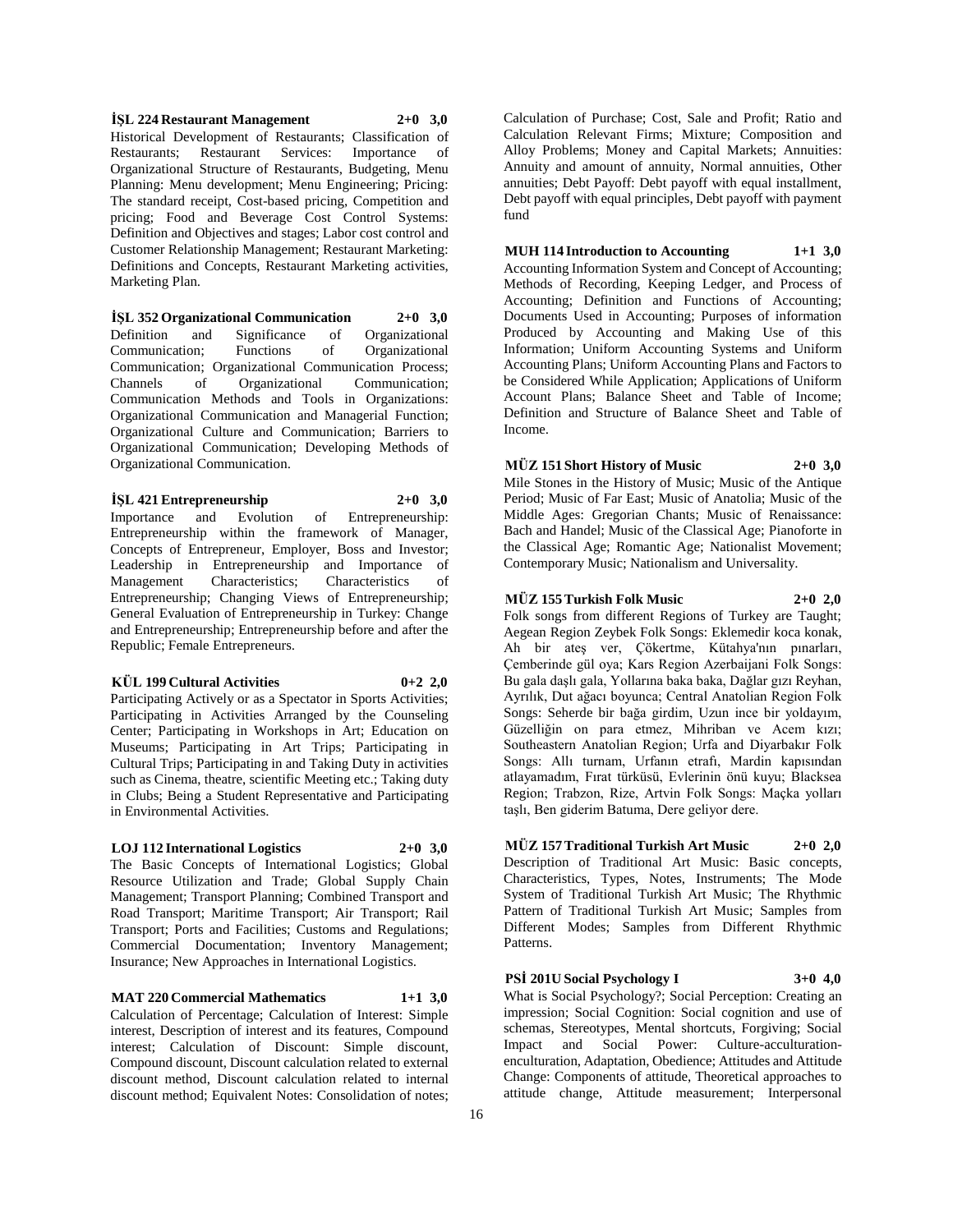Attraction and Close Relations; Altruistic Behavior; Aggression.

**PZL 101 Marketing Principles I 3+1 4,0** Definition of Marketing; Context; Development; Modern Marketing Management, Marketing Management and Relation of Environment; Strategically Marketing and Role of Marketing: Business Mission, Enterprise Objects, Making Portfolio; Marketing Information System and Marketing Research; Concept of Market; Consumer Market and Consumer Behavior; Industrial Market and Behaviors of Industrial Buyer; Segmentation of Market; Basic of Marketing Segmentation: Psychological, Demographic, Geographical, Behavioral Segmentation; Selection of Target Market; Focusing Market; Positioning Market.

#### **PZL 105 Services Marketing 2+0 3,0**

Distinctive aspects of services: Characteristics of services, Classification of services, Services and environment; Marketing Mix for Services: Service as a Product, Distribution of services and services intermediaries, Pricing services and yield management, Promoting Services; Human factor in service sector: Importance of personnel, Human resources management, Role of customers in service production process, Management of Demand and Capacity in Service Sector; Service Quality: Dimensions of quality, Measurement of quality, Gap Model of quality, Approaches for Quality Improvement, Relationship Marketing: Strategies for retaining customers; Internationalization of Services.

**PZL 107 Principles of Marketing 2+0 3,0** Marketing: Scope, Evolution of Marketing; Marketing Environment; Marketing Research and Marketing Information Systems; Market Segmentation; Selecting Target Markets; Elemets of Marketing Mix: Product, Price, Distribution channels, Promotion; Organization of Marketing Activities; International Marketing.

**PZL 110 Marketing Information Systems 2+1 4,0** Definition of systematic information, Use of information, Creating information, Information planning and control, Establishing a model bank: Decision models, Macro models, Micro analytic models, Micro behavior models, Graphic models, Logical flowcharts, Casual flowcharts, Functional relationship diagrams, Feedback diagrams, Verbal models, Decision support systems, Creating periodical information, Outside information, Reporting, Analytical marketing system, Marketing intelligence system, Socio-technical systems, Information flow on environmental factors.

#### **PZL 116 Marketing Principles II 3+1 5,0**

Concept of Product; Features and Kinds of Product; Decisions of Marketing Mix; Product Life Cycle; Price, Price Politics, Methods of price, Decisions of distribution; Marketing Mediators; Design of Distribution Channel; Physical distribution; Promotion; Concept of Promotion and Significance; Decisions of Promotion; Creating Process of Promotion Mix; Advertising; Public Relationship; Personal Selling; Sales Promotion; Service Marketing; Direct

Marketing; Internet Marketing; Marketing Management; International Marketing.

#### **PZL 204 Marketing Research 3+0 3,0**

Marketing Research: Definition, Scope; Relationship to Other Disciplines and Limitations; Marketing Research and the Organization; Definition of Research Process; Identifying the Problem; Sampling; Methods; Data Collection: Questionnaire, Observation, Experimental, Projection, Scaling; Classification and Analysis of Data; Writing Research Reports; Marketing Research Types.

#### **PZL 207 Service Marketing 2+0 2,0** Developments of Marketing and Services; Definition of

Service Concept; Common Features of Services Classifications of Services; The Importance of Service Sector in Recent Days; Service Marketing Mix; Traditional Marketing Mix; Classifications of Services; Product Concept in Services (Service As Product); Distribution of Services; Pricing of Services; Promotion; Human Element in Service Marketing: Staff, Customer, Physical Evidence; Environment, Dimensions of Service Facilities; Demand and Capacity Management in Services Businesses; Capacity of Services; Model, Dimensions, Improving Quality, Service Encounter; Relationship Marketing.

## **PZL 216 Consumer Behavior 2+0 3,0**

Introduction to Consumer Behavior; Concept of Consumer; Socio-Cultural Factors Effecting Consumer Behavior: Groups, Family, Social class, Culture and sub-cultures; Psychological Factors Effecting Consumer Behavior: Personality and self concept, Motivation, Learning, Personal attitude, Beliefs; Consumer Decision Process; Community and Consumer Behavior; Protection of the Consumer; Consumer Rights; Legal Aspects of Consumer Behavior.

## **PZL 217 Marketing Communications 1+1 3,0**

Marketing and Communication; Features of Marketing Communication; Characteristics of Communication; Objectives and Strategies of Marketing Communication; Promotion Mix and its Management; Advertising; Public Relations and Publicity; Personal Sales; Sales Promotion; Dimensions of Product, Brand and Package; Distribution and Price; Direct Marketing; Marketing Communication Management.

**PZL 221 Customer Relationship Management 2+0 3,0** Customer Relationship Management: Characteristics and concept of consumer relationship; New Dimension of Customer Relationship Management: Total quality management in marketing and sales, Creating value for customer; Communication with Customers: Communication model and its elements; Customer Service: Quality and systems; Customer Retention; Measuring Customer Relations: Focus groups, Panels, Critical incident techniques, Questionnaires, Benchmarking; Organization Culture and Change: Creating a customer oriented culture, Barriers of cultural change, Management.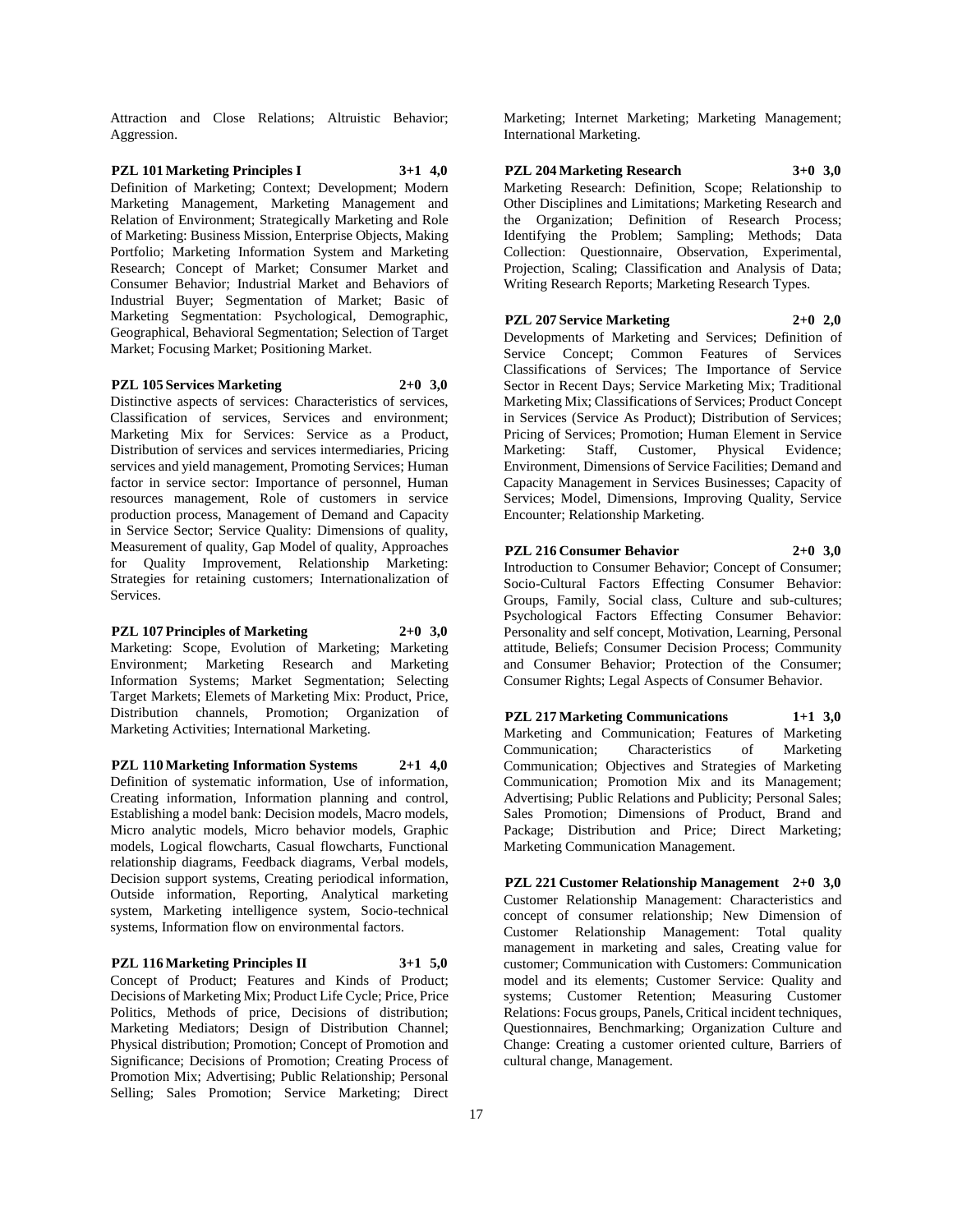**PZL 223 Speech Training 1+1 2,0**

Communication Skills; Individual Communication; Communication Methods; Persuasion Theories; Resisting Persuasion; Persuasive Message; Constructing Message; Persuasion Campaigns; Speaking; Basic Principals of Speaking; Speaker; Types of Speech; Persuasive Speech; Speech Organization and Planning; Listening; Body Language; Tone; Presentation in a Sale?s Campaign.

## **PZL 224 Marketing Law 2+0 3,0**

Fundamentals of Market Law; Relationship Between Law and Marketing; Contracts Law; Legal Dimensions of Sales? Contracts; Consumer Protection; Legal Rights and Responsibilities of Sales Personnel; Rights and Responsibilities of Consumers; Competition; Legal Aspects of Competition; Commercial Title and Business Title; Brand and Brands; Law of Brands; License Law; Copyright Laws for Creative Work; Ethics in Marketing.

# **PZL 228 Professional Study and Seminar 2+2 4,0**

Studies in Marketing Theories; Practical Studies in Special Topics; Studying Marketing Functions in Private Sector; Group Studies; Group Work and Discussions on Particular Marketing Topics; Analyses of Different Marketing Activities in the Media; Case Studies and Analyses of Different Marketing Topics.

# **PZL 231 The Law of Customs 1+1 2,0**

Customs; Customs Duty; Funds and Other Taxes and Fees; The Law of Customs; Calculation of Taxes; Criminal Charges and Practices; Regulations Fees and Taxes; Lump-Sum Tax; Exceptions and Exemptions; Unloading and Loading; Customs? Regimes: Temporary storing regime, Introduction regimes, Quotation regimes, Entrepot regimes; Individual Goods, Household Goods; Determination and Control of Customs Value of Goods; Exit Regime: Temporary exit and returned goods; Temporary Acceptance and Temporary Exempt Regime.

**PZL 232 Physical Distribution Management 2+0 2,0** International Marketing and International Commerce; Collecting Data in International Marketing Research; Integration to International Markets; Internationalization Process; Environment of International Marketing; Market Segmentation and Selection of Target Markets; Export and Insurance Transactions in International Marketing; Banking Transactions; Marketing Mix: Product decisions and strategies, Brand selection, Brand and strategies, Packing and labeling; Price Strategies; Distribution Strategies; Promotion Strategies; International Marketing Organizations.

## **PZL 240 Sales Techniques 2+2 4,0**

Personal Sales; Development of Personal Sales Techniques; Selling Efforts; Advantages and Disadvantages of Individual Selling; Process of Selling: Determining Potential Buyers, Determining Customer Approach, Role of Speech and Body Language, Objection of Buyers, Completing Sales Process; Consumer Relationship after the Sale: Consumer Follow Up, Additional Services; Care and Repair Services.

**PZL 242 Industrial Products Marketing 2+0 3,0** Characteristics of Marketing Industrial Products; Basic Elements of Marketing: Situation analysis, Determination of the KKV position, Buying-Center Concept, Comparative competition analysis, Identifying the position of an enterprise in the market, Relations of an enterprise with other companies, Classification of industrial product marketing, Characteristics of manufacturing enterprises, System Marketing.

**PZL 243 International Marketing 2+0 4,0** International Marketing and International Commerce; Significance and Definition of International Marketing; Collecting Data in International Marketing Research; Integration to International; Internationalization Process; Environment of International Marketing; Market Segmentation and Selection of Target Markets; Export and Insurance Transactions in International Marketing; Banking Transactions; Marketing Mix: Product Decisions and Strategies, Brand Selection, Brand and Strategies, Packing and Labeling; Price Strategies; Distribution Strategies; Promotion Strategies; International Marketing Organization.

#### **PZL 244 Retailing Management 1+1 2,0** Definition of Retailing and Its Position in Distribution

Channels, Economic and Social Importance of Retailing, Development of Retailing Industry, Current Trends Affecting the Retailing Industry, Changing Relations of Channels, Technological Developments, Mergers, Downsizing and differentiation, Internationalization, Types and Specifications of Retailers, Retailers by ownership structures, Retailers by product types, Contemporary types of retailing, Virtual stores, Service Retailing, Competitive Strategies in Retailing, Growth Strategies, Retailing life cycle and the effects of fashion, Branding in Retailing Industry.

# **PZL 247 Sales Management 2+0 3,0**

Concept of Sales Force; Sales Force Management; Sales Management and Planning; Organization of Sales Management; Demand and Sales Schedule; Sales Budgets; Sales Quota and Organizing of Sales Quotas; Sales Regions; Selecting and Training a Sales Force; Payment of Sales Force; Sales Force Motivation; Estimation of Demand; Sales Based on Region; Sales Based on Product; Strategic Sales Planning; Sales Process: Preparation, Stages, Dealing with objections, Selling; Ethic and Legal Dimensions of Sales Management.

## **PZL 249 Purchasing 3+0 3,0**

Basic Concepts in Purchasing and Supply Chain Management; Organization Structure of Purchasing and Relations Among the Departments; Strategic Purchasing Management Planning and Portfolio Analysis; Quality and Specifications; Material Management; Negotiation Management; Specification and Contracts; Evaluation of Supplier and Purchasing Performance; E-Purchasing; Job Ethics; Auditing of Purchasing Department; Practices of Purchasing in Public and Private Sectors; New Trends in Purchasing and Supply Chain Management.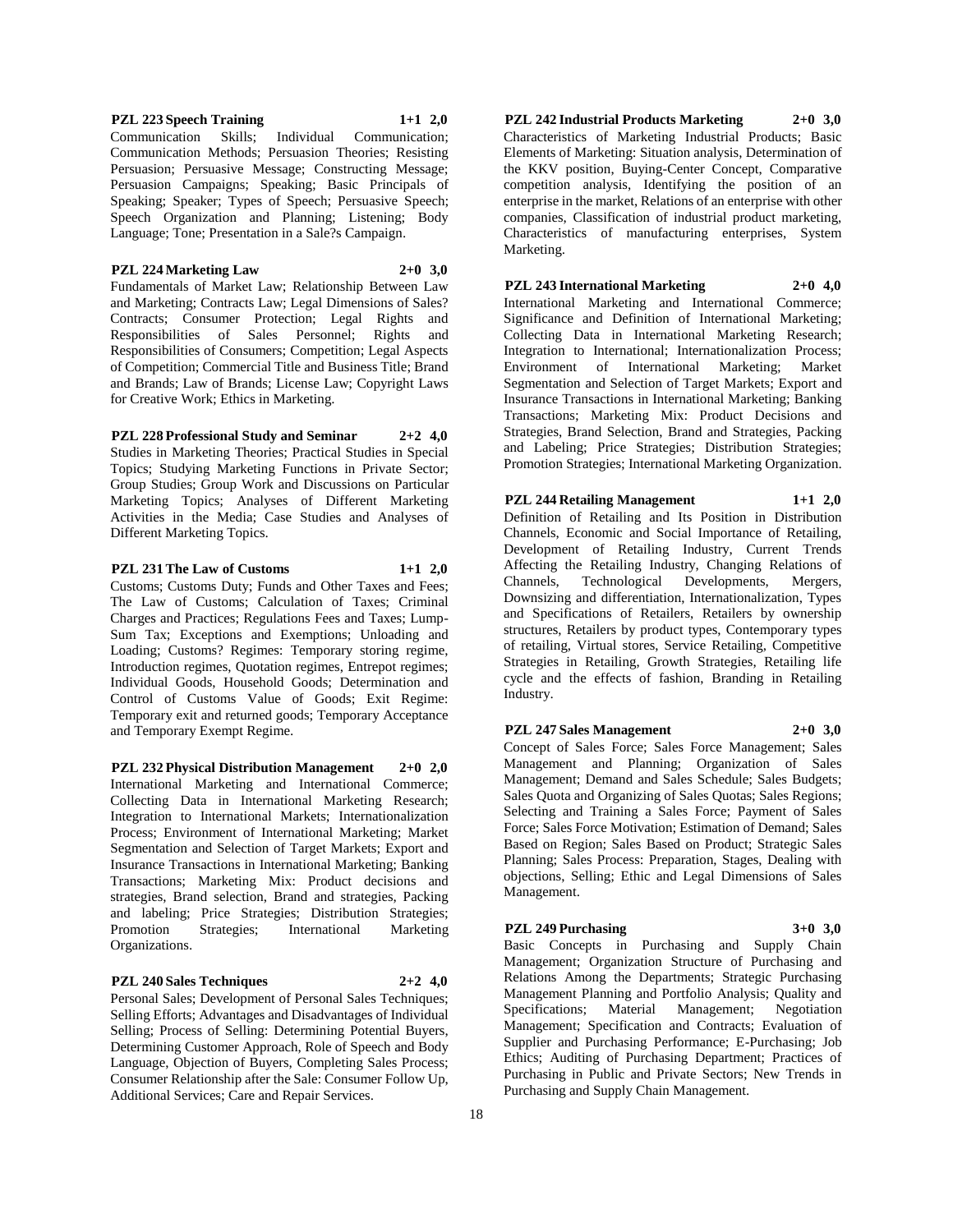#### **PZL 253 Digital Marketing 2+0 3,0**

Digital Transformation and Digital Business; Definition of Digital Marketing Concept and Its Progress; Digital Marketing Mix; Digital Marketing Steps; Acquire, Convert, Measure & Optimize, Retain & Grow, Digital Marketing tools, Social media marketing; Social Media Channels, Integrated interactive marketing; Display Advertising; E-Mail Marketing, Search engine marketing; Search Engine Optimization and Search Engine Advertising, Mobile marketing; Data Warehouse and Data Mining; Content Marketing; Other Digital Marketing Tools; Digital Branding; Definition of Digital Branding and the Process of Building a Digital Brand, Case studies on digital marketing campaigns.

## **PZL 254 Direct Marketing 2+0 4,0**

Concept of Direct Marketing; Development of Direct Marketing; Objectives of Direct Marketing; Advantages and Disadvantages of Direct Marketing; Characteristics of Direct Marketing; Marketing Mix and its Relation to Direct Marketing; Direct Marketing Tools and its Management; Direct Sales; Automatic Sales; Mail Order; Tele Marketing; Electronic Shopping; Characteristics.

#### **PZL 405 International Marketing 2+0 3,0**

Introduction to International Marketing: Fundamental concepts, Definition, Advantages, Environmental Factors Effecting International Marketing Efforts; Information Systems and Sources in International Marketing; Associations of International Marketing Activities; Competition in International Markets; Marketing Research in International Markets; Research Techniques and Limitations of International Market Research; New Product Development; Pricing, Distribution and Promotion in International Markets; Import Export Activity.

#### **REK 102 Recreation Management 2+0 3,0**

Time; Leisure Time and Recreation; Needs for Recreation; Classification: Features of classification, Recreational management; Planning, Programming, Facilities, Activities, Marketing Relations; Tourism-Recreation, Economy-Recreation, Marketing-Recreation, Management-Recreation, Sport-Recreation, Recreational Situation in Turkey; History; Today, Recreation in government programs.

#### **RHİ 107 Communicating 1+1 2,0**

Definition and Types of Communication; Process of Communication; Types of Communication; Verbal Communication; Principles of Verbal Communication; Written Communication; Types of Written Communication; Types of Documents Used within Organizations; Communication at Work; Communication Techniques Used in Work Environment; Graphic Communication; Positive and Negative Aspects of Common Communication Devices; Using Technological Equipment in Communication; Effects of Modern Technology in Individual and Social Communication.

#### **RHİ 217 Advertisement 2+0 4,0**

Concept of Advertisement; Goals of Advertisement; Kinds of Advertisement; Process of Advertisement; Development of Advertisement; Social, Economic and Legal Aspects of Advertisement; Advertisement Theories; Market Studies in Advertisement: Product Analysis, Market Analysis, Media Analysis, Competition, Economic Structure, Legal Limits; Planning Advertisement Campaigns; Process of Advertisement Campaigns; Writing Advertisement Text; Creating Advertisement for Print Media; Planning and Choosing Advertising Media; Advertisement Budget; Measuring Effectiveness of Advertisement; Advertisement in Turkey; International Advertisement.

#### **SAĞ 205 First Aid 2+0 3,0**

Aims of First Aid; Precautions to be Taken by First Aid Providers; Human Body; First Aid Supplies; Drowning and Supplying Respiration; Stopping Bleeding and Supplying Blood Circulation: External and internal bleeding symptoms and first aid, First aid and recognition of loss of consciousness, Causes of shock and recognition of shock due to bleeding and first aid, Heart massage and artificial respiration; Emergency and First Aid in Case of Injuries, Burns, Trauma and Other Complications Due to Accidents and Poisoning; Threats to Human Health; Skills and Knowledge That Child Development Specialists Need to Intervene in Case of Emergency.

#### **SAN 155 Hall Dances 0+2 2,0**

Basic concepts. The ethics of dance, Dance Nights, Dance Costumes, National International Competitions and rules/grading, Basic Definitions, Classifications of Dances: Social Dances; Salsa, Cha Cha, Samba, Mambo, Jive, Rock'n Roll, Jazz, Merenge; Flamenko, Rumba, Passa -Doble, Argentina tango, Vals, Disco, Quickstep, Foxtrot, Bolero, European Tango: Ballroom Dances; Sportive Dances; Latin American Dances; Samba, Rumba, Jive, Passa-Doble, Cha Cha, Standart Dances; European Tango, Slow vals (English), Viyana vals, Slow foxtrot, Quickstep.

#### **SEK 108 Filing and Archives 3+0 3,0**

Filing Techniques; Types of Filing: Alphabetical filing systems, Numbered filing systems, Other filing systems; Organization of the Filing Unit; Filing Equipment and Means; Filing Process; Documents to File; Archives.

#### **SEK 118 Information and Document Management 2+1 4,0**

Basic Concepts: Information/Document and Record Concepts; Document Management System (DMS): DMS functionalities and corporate processes, DMS definition, Steps in DMS, User types of DMS; Document Management System Workflows: Document workflow, Workflow management; Document Management System Security: Personal information security, Personal information protection; User Roles: User roles in a document management system, The authorization hierarchy of employees in the corporation, The roles and responsibilities of different participants in document management system.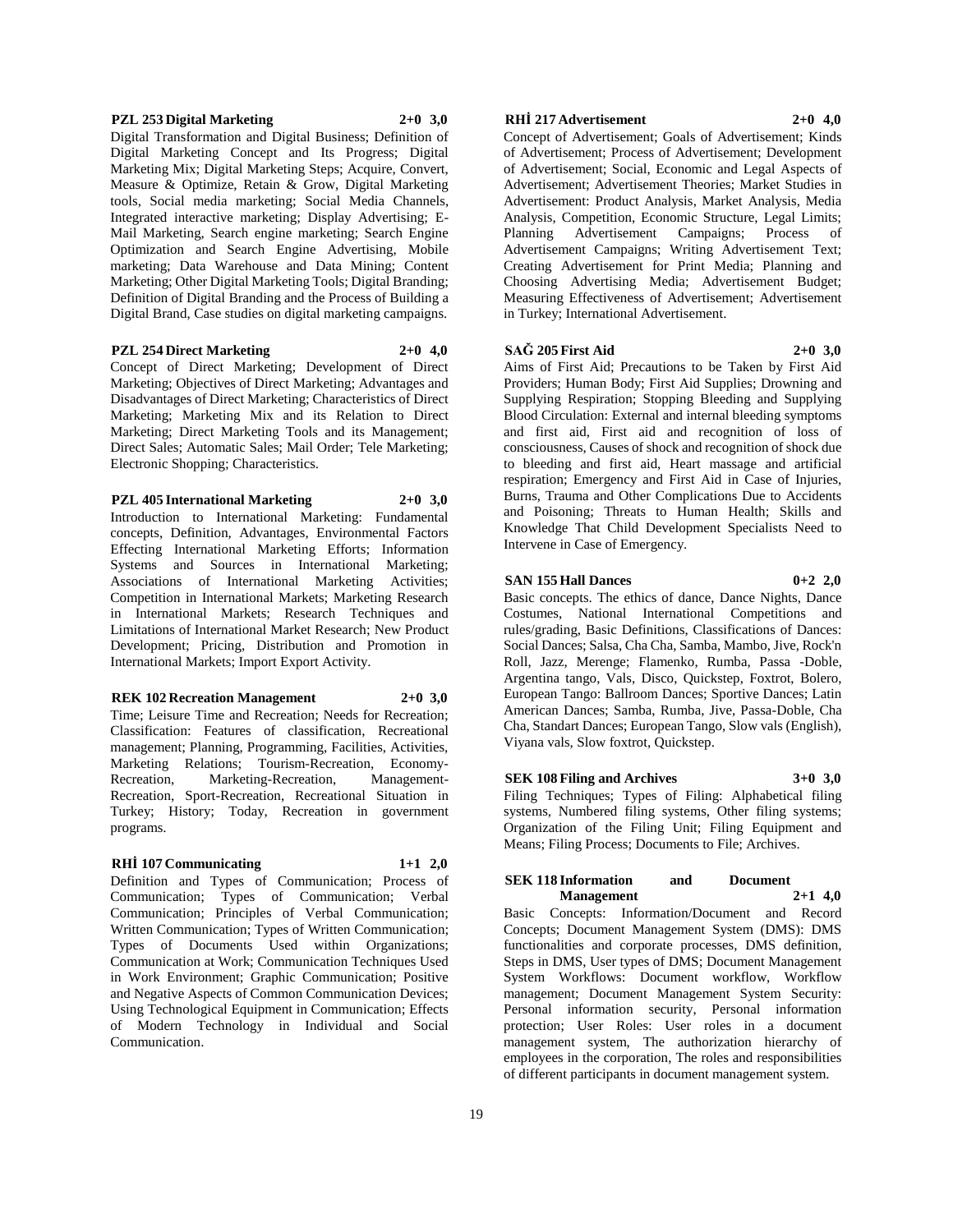## **SEK 119 Basics of Secretarial Skills 2+0 2,0**

Who is a Secretary? Concept of Secretary in Contemporary Business Organizations; Personality of a Secretary; Skills Needed in a Successful Secretary.

#### **SEK 120 Office Management 3+0 4,0**

Management and Office Management; Responsibilities of an Executive; The Organization of an Office; Characteristics and Officers; Planning; Choosing Employees; Types of Employment; Supervision; Physical Environment in an Office; Ergonomics; Delegation of Power and Responsibility; Methods of Increasing Productivity in the Office, Organizing office Staff; Planning Human Labor; Charging; Organizing Office Environment; Organizational Structure of Office and Classification; Management of Office Forms; Office System Improvement Studies; Using Time Effectively in Offices.

## **SEK 121 Keyboard Techniques 1+2 3,0**

Page Arrangement of Documents: Horizontal'Vertical straightening; Documents and Style in Documents; Correcting Mistakes; Writing from a Rough Draft; Tables; Inserting Text into the Table; Table Drafting Programs; Internal and External Organization of Correspondence; Typing in a Foreign Language; Multiple Pages; Letters; Numbering the Pages.

## **SEK 123 Basics of Protocol 2+0 3,0** Protocol and Rules of Protocol; Organizational and Professional Protocol; Etiquette in Protocol; Preparing a Protocol List; Written Protocol; Seating Protocol; Preparing Meeting Documents; Taking Minutes of a Meeting; writing Reports of a Meeting; Preparing Letters of for Various Occasions; Welcoming Visitors.

## **SEK 225 Business Correspondence 1+2 3,0**

Communication and Written Communication; Oral Communication Written Communication; Distinguishing Features: Written communication of form and content; Spelling; Types of Correspondence: Official Correspondence; Business Correspondence; Special types of Correspondence; Preparing a resume; Writing a Report; Special Forms and Content; Styles of Professional Correspondence and their Features.

#### **SEK 227 Effective Speech 1+2 2,0**

Planning an Effective Speech; Determining the Aim of the Speech; Different Stages of a Speech; Factors to be Considered in Planning a Speech; The Message; The Audience; The subject Matter; The Effects of Nonverbal Behavior on the Speech; Gestures and Facial Expressions; Developing Self-confidence; Persuasive Speech; Class Exercises.

**SEK 228 Presentation Techniques 2+0 3,0** Presentation Methods; Narration, Discussing, Question'Answer; Presentation and Stages of Presentation; Using Effective Presentation Techniques: Animation,

Projection; Preparation for Presentation: Brain storming, Developing aims, Clarifying main ideas, Designing activities for active participation, Presentation time, Preparing presentation flowchart, Getting attention, Ending; Common Errors in Presentations; Selection of Visual and Auditory Means; Using Computers in Presentations; Presentation Software: PowerPoint; Visual Literacy; Creating Visuals; Interpreting Visuals.

## **SEK 229 Contemporary Management Approaches 3+0 4,0**

Management Science; Creativity and Creativity Management; Time Management in Business; Career Management; Stress and Stress Management; Benchmarking; Total Quality Management; Crisis and Crisis Management; Outsourcing; Customer Relationship Management; Virtual Organizations; Learning Organizations; Employee Empowerment; Determining Business Strategies.

#### **SEK 230 Speed Reading Techniques and Shorthand 1+1 3,0**

Shorthand; Ability of Use Shorthand in the Office; Speed Reading and Techniques of Developing faster Reading Skills for the Office; Developing Memory Skills and Recall Techniques; Skimming and Scanning in Reading.

**SEK 231 Officce Ergonomics 2+0 3,0** Ergonomics: Introduction and definitions, The concept of work and its history, Development stages of industry, Work criteria of ergonomics; Human and Performance: Performance capacity, Gender differences in performance levels, Physiological and psychological factors in work; Fatigue and Break: Fatigue, Fatigue in work, Fatigue measurements, Work breaks, Break times; Influence of Environmental Factors in Work: Environmental factors, Motivation; Air Conditioning: Human body temperature, Apparent temperature, Effects of heat comfort in workers, Ideal temperature environment, Work in hot and cold environment; Noise; Lighting; Hazardous Materials in Workplace; Ergonomic Arrangements in Work and Workplace; Structural Features of the Workplace: Industrial buildings and ergonomics.

## **SEK 232 Meeting Management 2+0 3,0**

What is meant by Meeting?; Aims of Meetings; Types of Meetings: Informing meetings, Problem solving meetings, Creative meetings, Training meetings, General meetings; Characteristics of Meetings: Number of people, Subject matter, Frequency, Motivation; Organizing a Meeting: Agenda, Aim, Time and Schedule, People, Meeting Environment; Meeting Process: Reporting, Keeping Minutes at the meeting; Post Meeting Process: Writing Meeting Decisions, Distribution of the Meeting Report.

**SEK 233 Crisis and Stress Management 1+1 3,0** Crisis: Sources, Types; Preparation and Protection; Crisis Management; Recognizing the Factors Causing Crisis; Crisis Management Process; Developing Adaptation Mechanisms; Choosing Different Crisis Management Approaches; Stress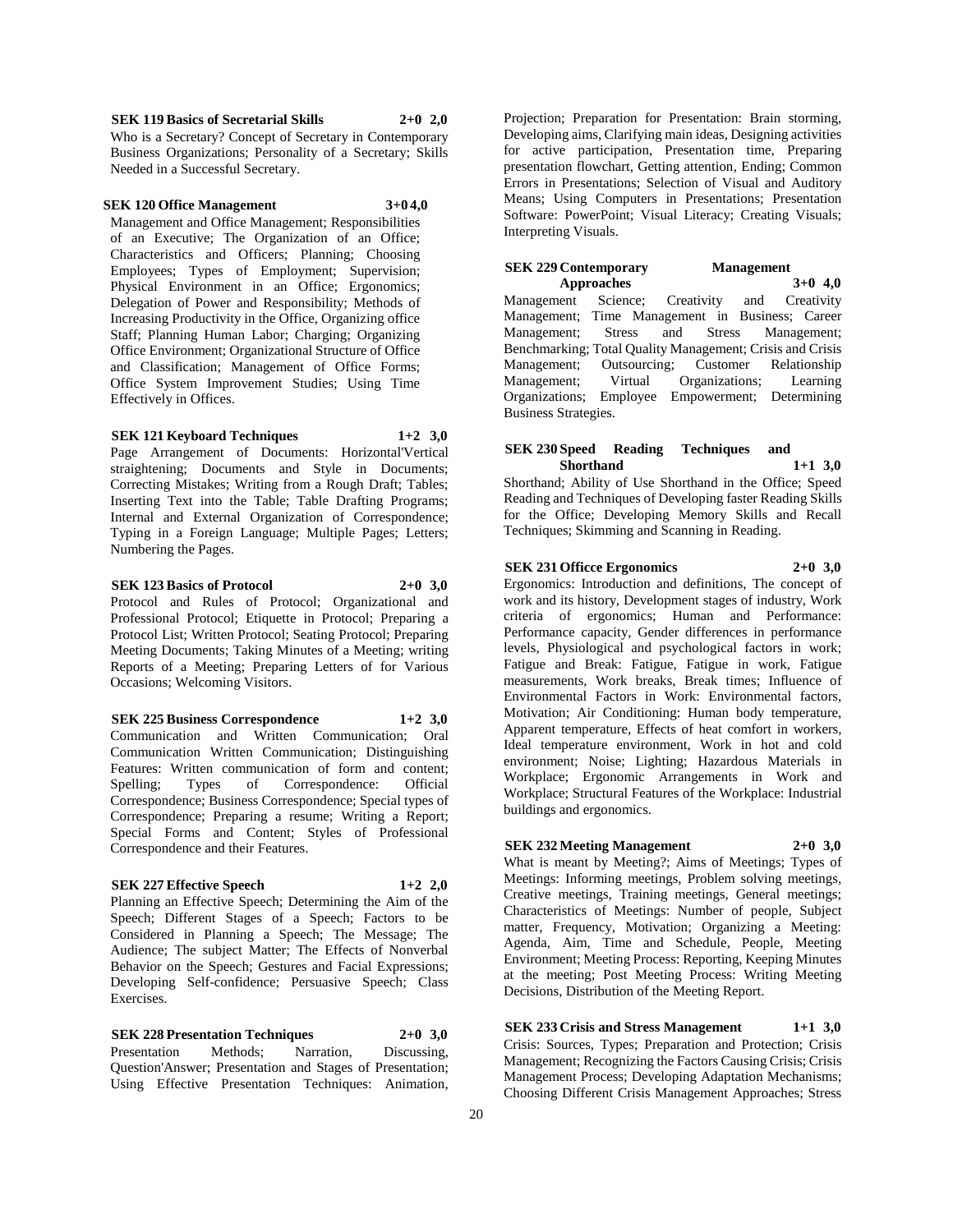Factor and Crisis; Organizational Stress; Stress Management; Effects of Stress on the Individual and the Organization; Coping with Stress as an Individual and as an Organization, Effects of stress on the individual and the organization, personality and stress.

**SEK 234 Executive Secretarial Training 2+1 4,0** Secretary in an Organization; Responsibilities of the Executive Secretary; Personal and Professional Characteristics of an Executive Secretary; Contribution of the Executive Secretary to the Administrative Function; The Role of Executive Secretary in Efficient Management.

### **SEK 238 Case Analysis 3+0 3,0**

Discussing Office Management; Creating Cases to be Discussed and Processed; Sample Problem Solving and Understanding the Process of Problem Solving; Understanding Possible Problem Areas; Correcting Mistakes; Developing Ability for Problem Solving and Creative Solutions.

## **SEK 240 Office Management Practices 0+3 3,0**

Office management in practice: executive assistants' position in organizations, present day importance, effects on effective use of time in institutions, occupational knowledge that must be possessed, changing of the office management organizations according to different institutions, executive assistance practices, executive assistants' area of responsibilities, differences between take on tasks and roles and differences encountered, group discussions about problems about office management investigation through examples and people, discussions and solutions.

**SEK 241 Vocational English I 2+0 3,0**

Speaking: Introducing self and others, Giving information about work, Formal requests, Offering help, Responding to complaints, Making explanations, Accepting/Refusing a suggestion, Expressing own ideas, Expressing expectations/pleasure and displeasure, Apologizing, Express an excuse, Telling a past event; Listening and Writing: Correct punctuation and spelling, CV writing, Writing formal letters about complaining/thanking/placing an order, Note taking, Telling events in written form with chronological order; Reading Comprehension: Distinguishing passive and active voice, Adjective clauses, Conjunctions of time, Conjunctions of purpose, Conditional sentences and indirect speech in written texts, Comprehending domain specific terminology and abbreviations.

## **SEK 242 Vocational English II 2+0 3,0**

Speaking: Expressing sadness/regret/necessity/obligation, Comparing situations, Responding to suggestions, Making suggestions, Reporting a completed project in oral form, Making explanations, Telling upcoming work plans, Scheduling an appointment on the phone, Talking about estimations and possibilities, Making estimations, Expressing numbers/rates and percentages, Expressing deadlines, Expressing advantages and disadvantages of an opportunity, Making comparisons; Listening

Comprehension: Comprehending face-to-face and phone conversations, Abbreviations, Comprehending domain conversations; Writing: Conforming to punctuation and spelling rules, Note taking, Writing an agreement, Listing a plan for specific work, Preparing documents for export and .<br>import.

## **SNT 155 History of Art 2+0 2,0**

History of Civilization and Evolution of Art: Prehistory to Present: Concepts and Terminology in Art with Samples: Interrelation among Art-Religion and Society; Effects of Religion on Artistic Development; Reflections and Interpretations of Judaism, Christianity and Islam on Art; Renaissance: Emergence, Effects, Artists, Works of Art; Architecture and Plastic Arts; Art in the 19th and 20th Centuries: Relevanceof the main historical events of the period.

#### **SOS 118 Behavioral Sciences 2+0 3,0**

Introducing the Behavioral Sciences; Introduction to Sociology and the Sociological Method; The Emergence of Science of Sociology and Sociological Theories; Society and Social structure; Culture; Socialization; Social Groups; The Family; Social Stratification and Social Change; Technology and Environment; Psychology of Lifelong Development; Motives and Emotions; Sensation and Perception; Learning; Psychology of Personality and Personality Theories; Deviant Behaviors and Conformity; Social Effects on Behavior; Attitudes; Application Areas of Psychology and Some Measurement Tools Used in Psychology.

## **SOS 120 Organizational Behavior 2+0 2,0**

Introduction to Organizational Behavior and Scientific Foundations of Organizational Behavior; Historical Development of Organizational Behavior; An Individual and Personality in an Organization; Attitudes and Job Satisfaction; Foundations of Personal Differences; Biographical Characteristics; Abilities and Learning; Organizational Culture; Groups and Group Process in Organizations; Working with Groups; Techniques in Organizations and Participants Management; Motivation Process and Theories of Motivation; Leadership and Theories of Leadership; Conflict in Organizations; Stress and Stress Management; Organizational Environment and Technology; Organizational Change; Organizational Development; Team Working and Team Making Process; Power and Political Behavior in Organizations.

# **SOS 130 Social Behavior and Protocol 2+0 3,0**

Rules of Social Behaviors: Components; Law, Ethics so on; Rules of Social and Institutional Behaviors: Social Ceromonies and Celebrations: Social and Institutional Visits and Gifts: Rules of Visits; Official and personal/social visits; Presenting gift and flower; Invitations and Feasts: Public and Insstitutonal Protocol: Definition and types; Basic protocol rules; Public and institutional protocol practices: Meetings; National and official celebrations; Institutional ceremonies; VIP; Protocol of Institutional Behaviour: Subordinatesuperior relations; Relations with customers; Basic Rules in Human Relations.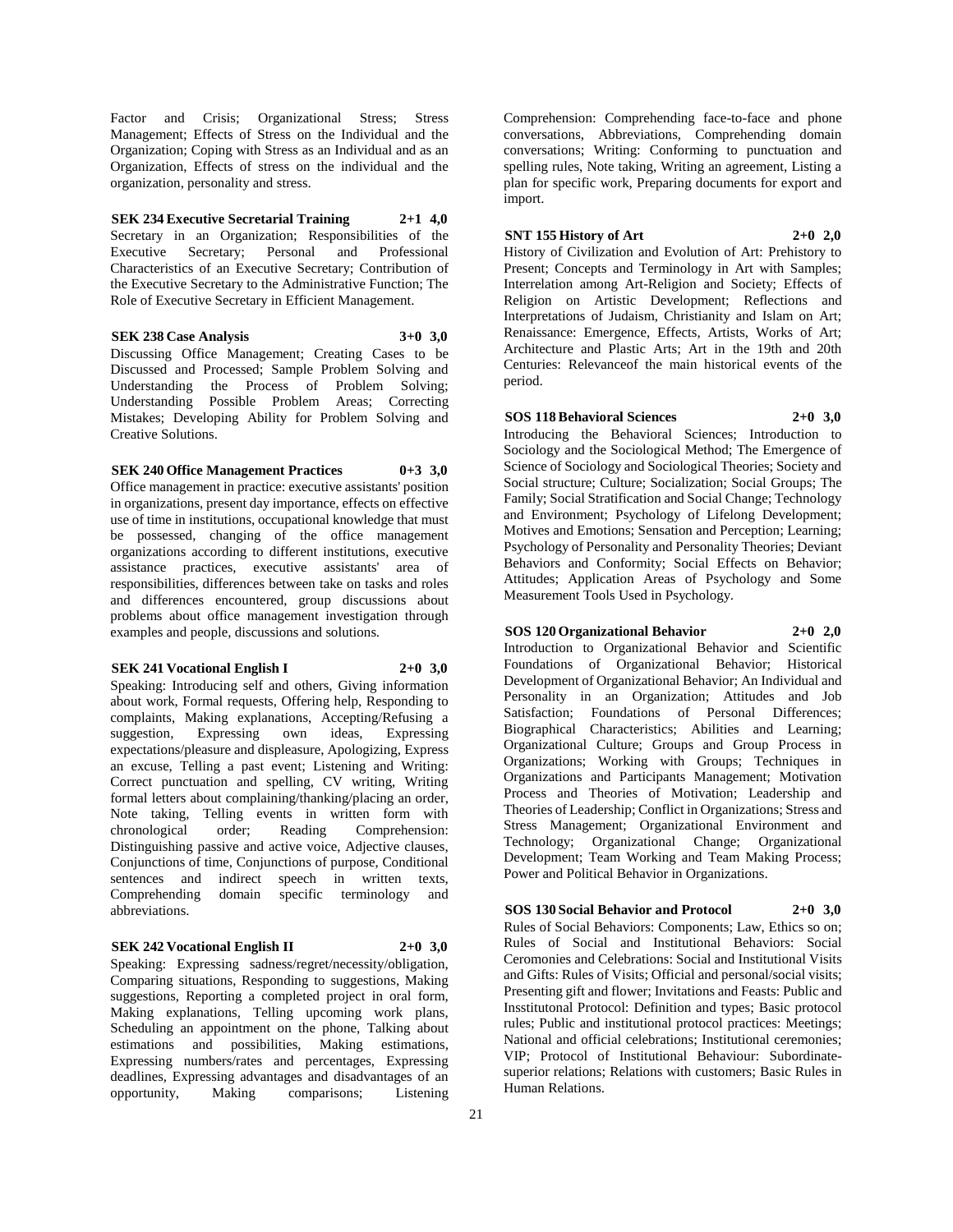#### **SOS 155 Folkdance 2+0 2,0**

Dance in Primitive Cultures; Dance in Earlier Civilizations; Dance in the Middle Age and Renaissance; Dance in the 18th and 19th Centuries; Dances of the 20th Century; Ballet; Turkish Dances; Emergence of Folkdance; Anatolian Folkdance: Classification, Accompanying instruments; Methods and Techniques of Collecting Folkdance; Problems in Collecting Folkdance; Teaching of Folkdance; Adapting Folkdance for Stage: Stage, Stage aesthetics and Choreography, Orientation and choreography.

#### **TAR 165 Atatürk's Principles and History of Turkish Revolution I 2+0 2,0**

Reform efforts of Ottoman State, General glance to the stagnation period, Reform searching in Turkey, Tanzimat Ferman and its bringing, The Era of Constitutional Monarchy in Turkey, Policy making during the era of first Constitutional Monarchy, Europe and Turkey, 1838-1914, Europe from imperialism to World War I, Turkey from Mudros to Lausanne, Carrying out of Eastern Question, Turkish Grand National Assembly and Political construction 1920-1923, Economic developments from Ottomans to Republic, The Proclamation of New Turkish State, from Lausanne to Republic.

#### **TAR 166 Atatürk's Principles and History of Turkish Revolution II 2+0 2,0**

The Restructuring Period; The Emergence of the fundamental policies in the Republic of Turkey (1923-1938 Period); Atatürk's Principles, and Studies on Language, History and Culture in the period of Atatürk; Turkish Foreign Policy and Application Principles in the period of Atatürk; Economic Developments from 1938 to 2002; 1938-2002 Period in Turkish Foreign Policy; Turkey after Atatürk's period; Social, Cultural and Artistic Changes and Developments from 1938 to Present.

#### **THU 201 Community Services 0+2 2,0**

The course aims to integrate the students with the community and enable them to utilize the knowledge they have accumulated in their courses. The students participate in different community projects such as helping young students at their study periods or after school study sessions , aiding the elderly in nursing homes, helping disabled individuals with various tasks, helping Social Services and aiding children with their education etc. The students also try to work in projects which raise environmental awareness.

## **TİC 106 International Trade Theory 3+0 4,0**

Classical Theory of International Trade:Absolute advantage theory, Comparative advantage theory; Internetional Trade Theory based on Supply and Demand, Formation of International relative prices, Analysis with Social Unconcern Curve, General equilibrium in economy; Factor Equipment Theory, Basic result from theory, Theorems from Heckscher-Ohlin Model, Testing theory; New theorems for explaining International Trade; International Trade Theory and Economic Growth Analysis; Increase in factor supply, Technological development, Growth, Trade boundaries and

welfare relation, Becoming destitution growth, Improvement and Comparative advantage.

**TİC 201 Accounting in Foreign Trade 2+0 4,0** Accounting Documents Used in Foreign Trade; Accounting of Exchange Transactions; Export Finance; Export Accounting; Financial Techniques Used in Foreign Trade; Bill of Exchange; Acceptance of Bill of Exchange; Terms of Payment in Foreign Trade; Payment on Receipt of Goods; Payment on Receipt of Invoice; Stock Exchange Transactions; Deposits Transactions.

**TİC 207 Economic Geography 3+0 3,0** Economic Geography; Factors Effecting the Economy; Agriculture; Geography; World Food Sources; Using Forests and Protection; Mines; Energy Sources; Geography; Industry; Geographic Connection; Population; Migration; Causes of Population Increase; Urban and Rural Areas;, Economic and Geographic Structure in Turkey.

#### **TİC 209 Vocational English I 3+0 3,0**

Introducing Oneself; Using 'used to? for Habitual Actions in the Past; Asking for Directions; Imperatives; Comparisons using adjectives; Giving Instructions; Modal Verbs: Future with 'going to? and 'will?; Making Requests: Using 'would? and 'could?; Writing Apology and Thank you Letters; Gerunds and Infinitives; Compound Nouns; Countable and Uncountable Nouns; Relative Clauses of Time; Adverbial Clauses of Time.

## **TİC 210 Vocational English II 3+0 3,0**

Describing Possibilities; Past and Present Tenses; If-Clauses with 'will? and 'may?; Use of Adjectives and Adverbs in Describing People's Qualities; The Passive with and without 'by?; Adverbial Clauses; Use of Relative Clauses in Describing Movies, Books and People; Giving Definitions and Explaining Meanings; Reported Speech; If-Clauses with 'could, 'would?, and 'might?; Finding out about Likes, Dislikes, and Wishes; Causatives.

#### **TİC 211 Foreign Trade Financing 3+0 3,0**

The concept of foreign trade and the structure of foreign trade, the concept of export and analyzing export within the process, free zones, offshore trade and offshore banking, types of sales used in export in export planning., financial aspects of payment types used in exporting, national and international institutions financing the export, export finance provided by Eximbank, alternative methods that can be used in export financing, risks and the sources of risks in foreign trade, methods of avoiding from risks in foreign trade payment methods used in importing, alternative methods that can be used in import financing, foreign exchange transactions in foreign trade

**TİC 215 Export and Import Techniques 3+0 5,0** Export; Legal Aspect of Export; Delivery Methods in Foreign Trade (INCOTERMS); Export Procedures in Turkey; Subsidies in Export; State Policies in Export; Export Financing; Export Market Research; Export Credit Guarantee; Export Credit Insurance; Custom's Procedures;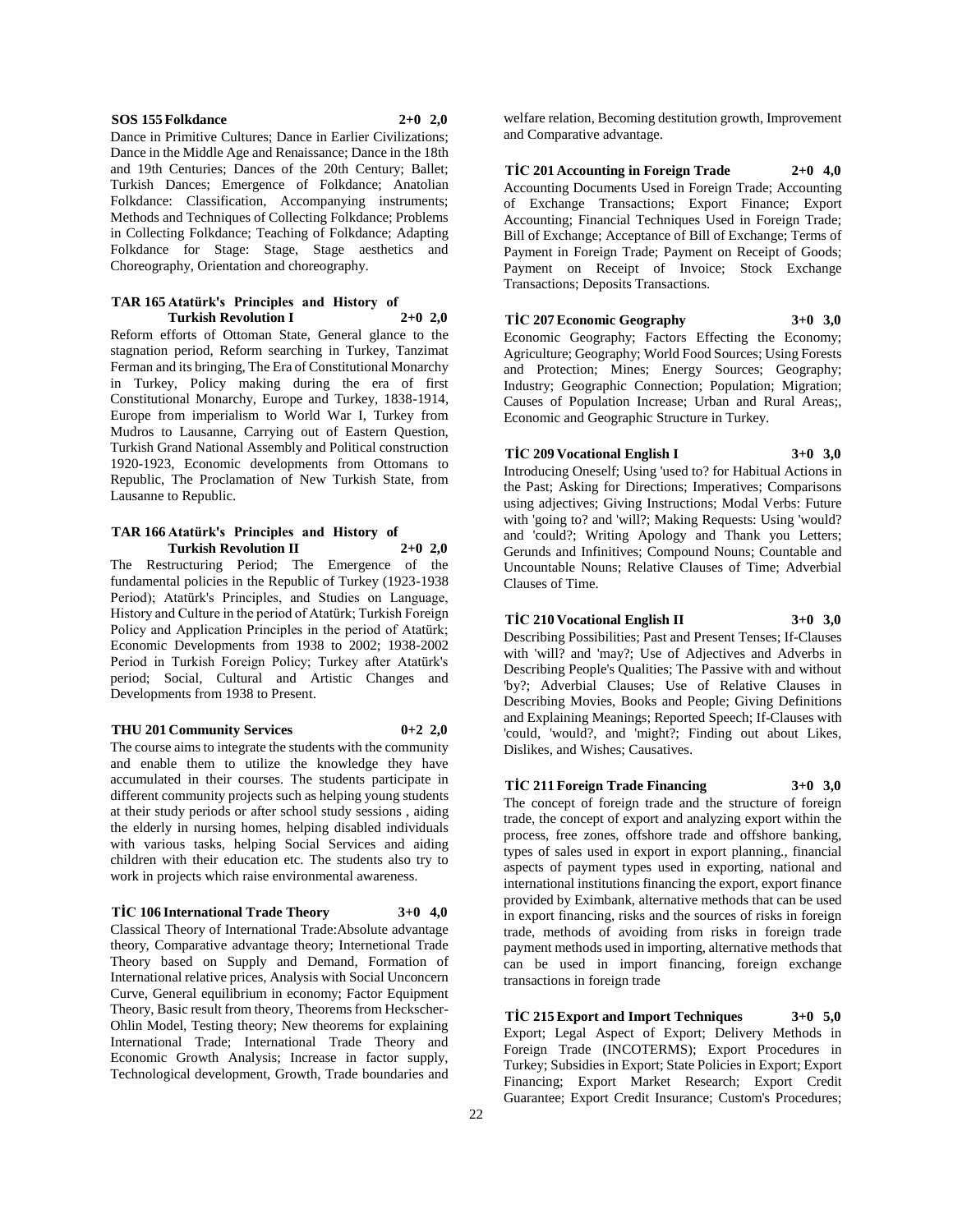Custom's Declaration; Case Studies; Export Management; Significance of export for Turkey; Definition of Import; Characteristics; Significance of Imports in Foreign Trade; Legal Aspects of Importing; Imports Documents; Terms of Payment in Import; Import Procedure; Customs and Exchange Procedures; Import License; Import Quota; Import Procedure for Subsided Investments; Standardized Import Policy; Significance of Imports for Turkish Economy.

## **TİC 217 Information Technology in Foreign Trade 3+0 4,0**

Computer, Internet and Information Age; Benefits of the Internet for Foreign Trade Firms; Modernization of Customs and BILGE System: Presentation of the BILGE program, The transactions that can be made in the BILGE System, Those who are authorized to access the BILGE system; Modules of BILGE System: Access paths to the BILGE system, Data entrance halls and internet, Summary declaration module, The detailed declaration module, Tariff and accounting module; The Use of EDI and Its Benefits: Registration and approval of customs declaration by EDI; Package Software Applications and Filling in Customs Declarations; E-Government Applications.

## **TİC 227 Foreign Trade English 2+2 5,0**

Meet and Greetings; Repetition the Tenses: Present tense, Past tense, Future tense; Official and Business Correspondence Rules; Terms Related to International Economics and Foreign Trade; International Documents Used in Foreign Trade: Commercial documents, Offical documents, Roaming documents, Insurance documents; Target Market Analysis; Oral and Written Communication with Customer; Case Study in Foreign Trade.

## **TİY 308 Republic Era Turkish Theatre 2+0 3,0**

Republic Era Turkish Theatre: Political, Social, Cultural Art Life; Theatre Concepts; Western Theatre; Theatre Perception; Effects of Western Theatre on Turkish Theatre; Dramatic Types; Acting Methods, Directing, Playwriting, Dramatic Styles; Theatre Buildings; Directing Techniques; Analyzing Developments of Theatre; Theatre Education; State Theatres; Private Theatre Companies.

## **TKY 204 Total Quality Management 2+0 2,0**

Quality Concept; Historical Evolution; Strategic Quality Concept; Quality Dimensions; Factors Effecting Product and Service Quality; Quality Management and Evolution of Management; Characteristics of TQM as a Management System; Preparing TQM; Tools Using TQM; TQM in Turkey; TQM, ISO 9000 Quality Assurance Systems and Quality Circle Applications for Problem Solving.

**TKY 207 Quality Management Systems 2+0 3,0** Quality: Basic concepts; Quality approaches; Quality and productivity; Quality and cost; Total Quality Management (TQM); International quality system; Standard and Standardization; Benefits of standardization; Setting the standards; Importance of the standards in manufacturing and service sectors: Certification and accreditation: Turkish Institute of Standards Certification Procedures; International

standardization procedures ; Management Quality and Standards: Importance and definition of TS EN ISO 9001 and 22000 Quality Management Systems; Fundamentals of TS EN ISO 9001 and 22000 Quality Management Systems; TS EN ISO 9001 and 22000 Quality Management Systems Certification Procedures; Environmental Standards: Definition and importance of environmental standards; TS EN ISO 14001 Standard; Environmental management system requirements; Implementation stages of environmental management standards; Waste recovery and recycling.

#### **TRZ 112 Hotel Management 2+0 4,0**

Tourism and Hospitality Industry; Historical Development and Features; Definition and Classification of Hotel Enterprises; Hotel Investments and Financing; Where to Built Hotels; Cost of Investment; Finance and Funds; Providing Capital by Hotel Credits and Demands for Credit; Calculations of Productivity; Management of Hotels and Management Functions; Job and Task Descriptions; Organizing Hotel Enterprises, Model of Organizational Function; Establishment of Hotel Organizations and Features of Organization Types.

## **TRZ 114 Introduction to Tourism 2+0 3,0**

The Concepts of Tourism and Tourist; Types of Tourism; Basic Factors effecting the Evolution of Tourism: The tourism sector; Tourism supply; Components of touristic product; Demand in tourism; Factors effecting tourism demand; Interrelationship between Tourism Economical; Social and Physical Environment; Tourism in Turkey; Evolution of tourism in Turkey; Structure of tourism system and tourism organizations in Turkey; Tourism problems in Turkey; Sustainability in Tourism: Future trends in tourism; International tourism trends; Future trends in tourism in Turkey.

**TRZ 118 Front Office Management 2+1 4,0** Management Principles of The Front office Management; Security In Front office Operations; Security Principles For Whole Hotel; Management of Front office Reservations; Reception; Front Cash; Operations of Telephone Center And Process of Control; Price of Room Sales; Techniques of Room Sales And Reporting; Estimated Reports; Analysis of Expenditures And Revenues; Techniques of Reporting; Planning of Job Flow In Shift Systems; Systematic Control Processes For All Facilities; Managing And Auditing Personnel With Uniform; Integrating Services Performed By Personnel With Uniform Into Services Provided Inside The Hotel; Managing And Auditing Services of Night Shift; Contents And Auditing of Night Services In Front office; Transferring Services To The Morning Shift Smoothly; Hygiene of Front Office Personnel And Hygiene of Front office Work Area.

#### **TRZ 131 Principles of Nutrition and Menu Planning 2+1 3,0**

Features of Food Necessary for Healthy Nutrition; Daily Food Requirements for Balanced Nutrition; Principles of Nutrition; Food and Their Features; Definition of Menu Plan;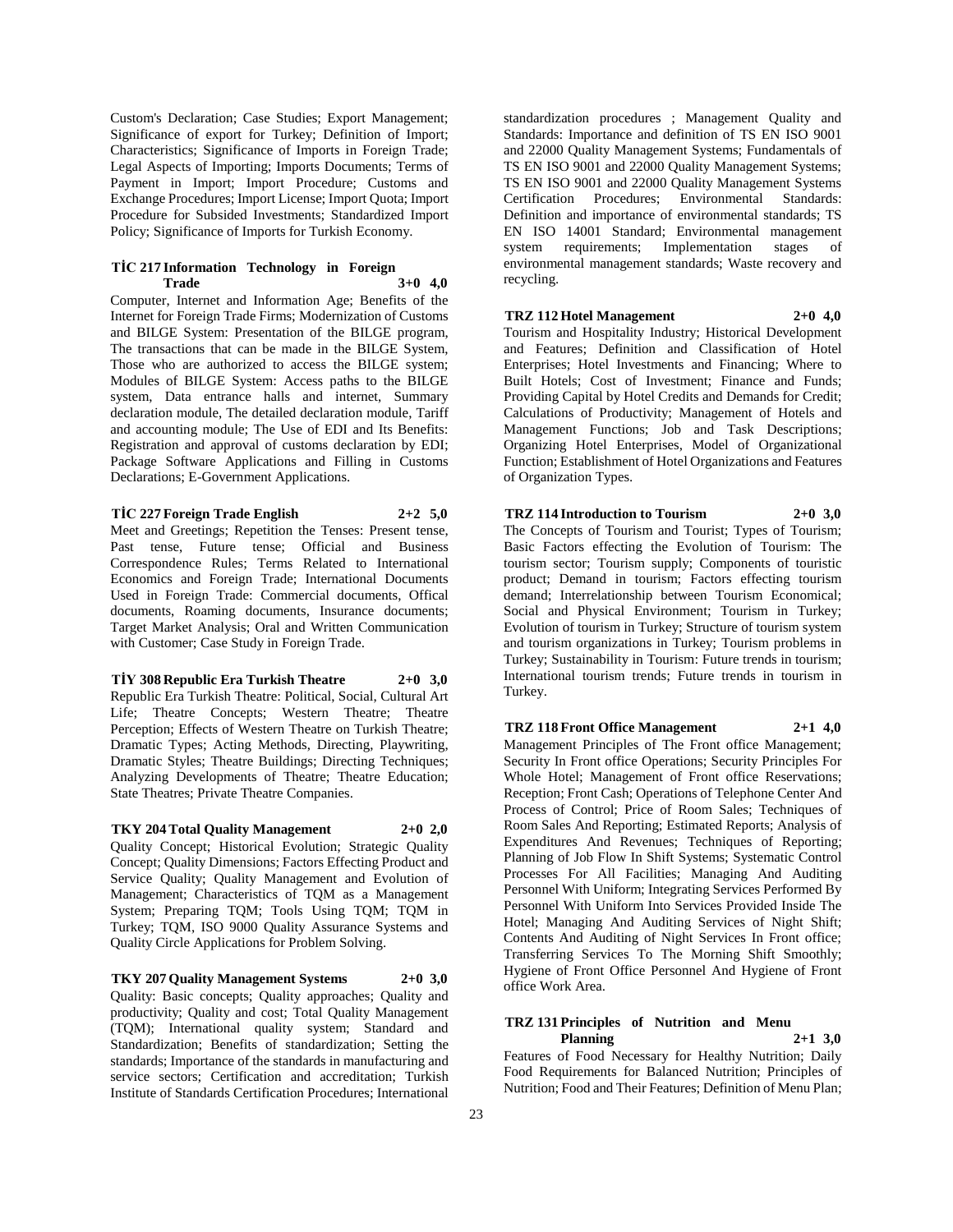Factors Effecting Menu Planning; What is Menu Planning?; Which Food Should be Included in the Menu?; Preparing Menus; Standard Recipes and Portions Suitable for Social and Economic Status of Guests; Identifying Pleasure and Preferences of Customers; Menu Applications and Converting Them into Standard Recipes.

#### **TRZ 132 Kitchen Services 2+1 3,0**

General Structure of the Tourism Industry; Food and Beverage Establishments: Definition, Purpose; Significance and Types; Management; Kitchen Management and Organization; Basic Kitchen Planning; Menu Planning and Development; Menu Creation Process in Food Preparation (Recipes on the Preparation of Standards); Food and Drinks Preparation and Preparation; Kitchen Hygiene.

**TRZ 134 Special Interest Tourism 2+0 3,0** Basic Concepts and Features of Special Interest Tourism; Groups of Special Interest; Features of Groups Joining Special Interest Tours; Scopes of Special Interest Group Activities; Types of Special Interest Tourism: Sports Tourism, Cultural Tourism, Ecological Tourism and Nature Tourism..

**TRZ 136 Current Subject in Tourism 2+0 3,0** Impacts of Tourism on Physical Environment; Economic Impacts of Tourism; Social Impacts of Tourism; Tourism and Education; Labor and Social Security Rights and Problems of Employees in Tourism; Practical Problems of Tourism Establishments; Ethics; The Implementation of Technological Developments in Tourism; Consumer Problems and Rights in Tourism; Crisis and Its Management in Tourism; All Inclusive System: Advantages and disadvantages in tourism; Practical Problems of Tourism Enterprises: Quality, Satisfaction, Business management; Security and Terrorism in the Tourism Sector; The Future of Tourism in Turkey.

**TRZ 138 Housekeeping Management 2+0 3,0** Introduction to Housekeeping and Working Areas; Housekeeping and Service Industry: Lodging; Hospitals; Cleaning Firms; Business and Shopping Centers;<br>Housekeeping Management Functions: Planning, Housekeeping Management Functions: Organization, Coordination, Control; Housekeeping and Human Resource Management: Recruiting, Selecting, Hiring, Orienting, Training, Scheduling, Motivating and disciplining; Communication and Documents in Used Communication; Material Management in Housekeeping Department; Budgeting in Housekeeping: Decoration; Customer Safety; Methods of Hygienic Cleaning and Care; Laundry Services; Quality in Housekeeping.

## **TRZ 147 Hygiene and Sanitation in Hotel Industry 2+0 3,0**

Basic Concepts: Cleaning, Hygiene, Sanitation, Disinfection, Microorganisms; Areas that Require Hygiene at the Hotel Premises; Architectural Design of Hygienic Environments in the Hotel Industry; Tourists and Employee Health; Personnel Hygiene; Water Hygiene; Laundry Hygiene; Hygiene in Spas and Hamams; Swimming Pool Hygiene; Pest Control;

Cleaning Methods and Techniques; Disinfection and Sanitization Products; Natural Hygiene Methods.

**TRZ 208 Environmental Issues and Tourism 2+0 3,0** Importance of Environment for Development of Tourism; Tourism and Its Environmental Effects; Effects of Tourism Activities on Natural Environment; Ecological Risk Analysis and Planning of Tourism; Importance of Environment in Terms of Continual Tourism; Tourism and Balance of Environment in Terms of Continuing Tourism; Tourism and Balance of Environment; Tourism and Environment Policies in Turkey; National and International Standards for Tourism Sector; Internal and External Environment of Property; Municipalities and Environment in Tourist Regions.

**TRZ 217 Tourism Marketing 2+1 3,0**

Basic Concepts in Marketing and Tourism Marketing; Market Segmentation in Tourism Companies; Strategies for Market and Marketing; Classification Strategies for Selecting Target Markets; Marketing Strategies; Components of Marketing Mix: Product, Price, Distribution and Promotion; Marketing Research by Using Various Research Methods; Modern Marketing Techniques for Tourism Enterprises; Data-based Marketing; Relational Marketing; Marketing on the Internet.

#### **TRZ 223 Tourism Law 2+0 3,0**

Tourism Law; International Tourism Organizations; Travel Agency as Business; Principals of Employing Foreigners in Tourism; Principles of Marina and Marina Administration; Application Fundamentals for Foreign Yachters; Encouragements in Tourism Investments; Crediting Principles for Tourism; Description of House Pensions and Crediting Principles; Qualifications Required for Procedures for the Allotment of Real Properties for Tourism; The Law of Construction for Tourism Investments and Its Application; Laws and General Justification; Regulations; Certification of Second Houses.

#### **TRZ 225 Travel Agencies 2+0 3,0**

Reservations of Transportation Companies; Reservations of Airlines, Reservations of Maritime Lines, Reservations of Railways, Reservations of Travel Agencies; Reservation Systems Used by Transportation Companies, Stages of Operation in Reservation Systems, Domestic and International Reservations of Travel Agencies Related to Hotels and Tour Operators; Reservation Systems of Domestic and International Tourism and Their Applications, Being Enable to Use Reservation Systems among Reservation Systems Used in Travel Sector.

#### **TRZ 226 Automation of Food and Beverage Services 2+1 4,0**

General Information on Hotel Automation; Hotel Automation; Advantages of Using Automation; Computers and Computer Aided Services; Use of Computers in Management Planning; Use of Computers in Production Planning; Use of Computers in Sales Planning; Methods for Using Technology for Food and Beverage Enterprises; Equipment Used in Office Work; Devices Necessary for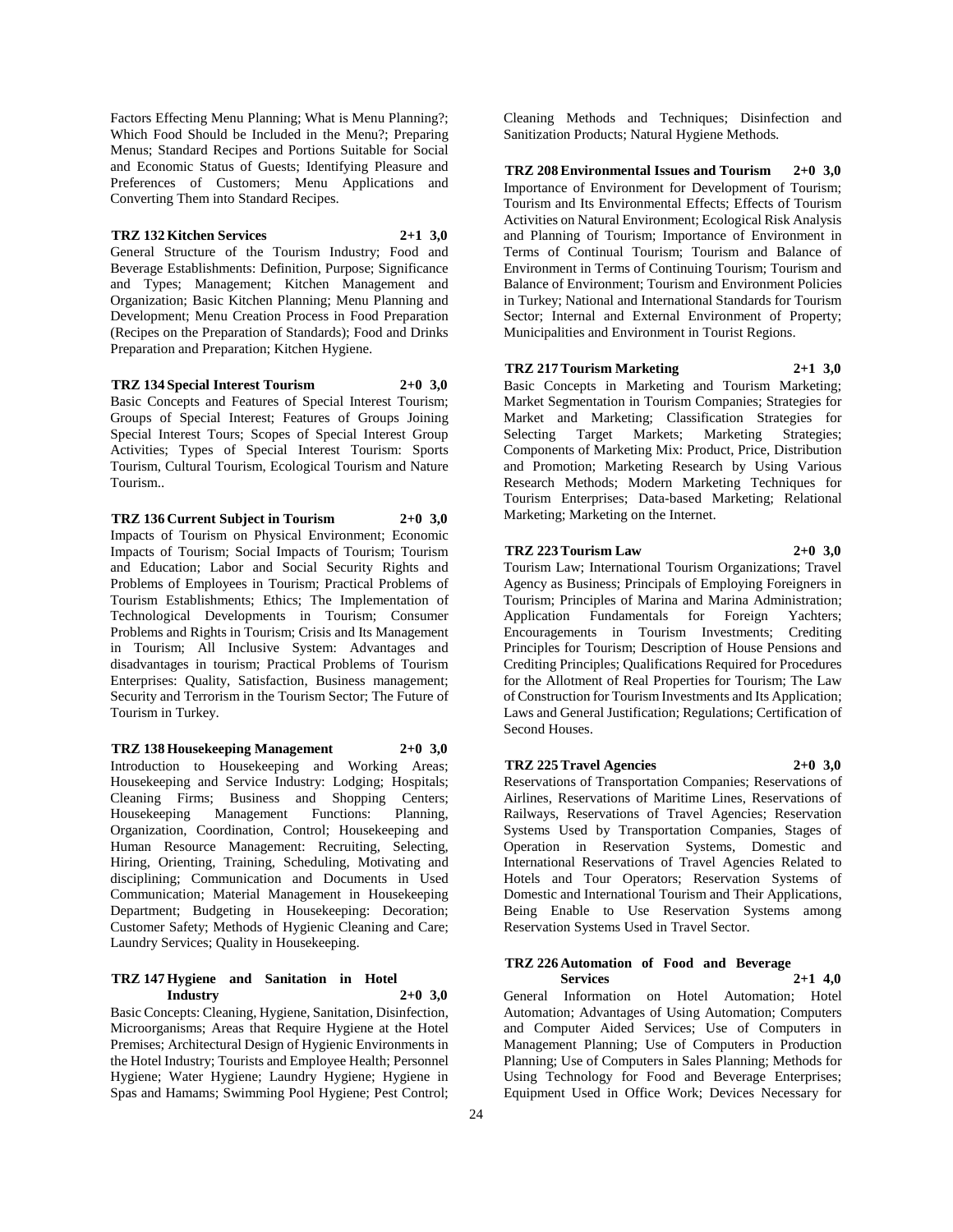Conferences and Seminars; Programs Used in Sales and Marketing; Ensuring Continuity and Productivity of Devices Used in Units

# **TRZ 246 Tourism Marketing 2+0 2,0**

Concept of Tourism Marketing; Development and Importance of Tourism Marketing; Structure of Market in Tourism; Tourist Behavior; Tourist Products and Service Policies; Promotion Studies in Tourism; Destination Management in Tourism; Marketing Planning in Tourism; Strategic Planning and Management in Tourism; Marketing Controlling and Performance Measurement; Marketing Research in Tourism; Global Tourism Strategies; Meeting Tourism Planning; importance of Communication in.

**TRZ 263 Food and Beverage Management 3+0 4,0** Food and Beverage Industry Food and Beverage Services: Importance, businesses services given, part of the Organizational Structure of the Food and Beverage, Food and Beverage Business Management, Managerial Levels and Skills, Management Process, Budgeting, Menu Planning: Menu development, and Pricing; Food and Beverage Cost Control System: Definition, Objectives and stages, The labor cost control; Production (Kitchen): Definition and importance of the kitchen, Production planning; Food Production Systems.

### **TRZ 270 Sales and Pricing in the Hotel Business 2+1 3,0** Methods of Identifying Room Prices; Studies for Increasing Room Occupancies; Forecasting Formulas and Reporting; Room Sales-Marketing Activities; Reaching Market Segments and Advertisement; Selling to Intermediates; Processing Selling Negotiations; Yield Management in Hotels; Basic Principles in Marketing; Time Analysis; Definition of Yield Management; Information Systems in Hotels and Place of Yield Management; Applied Models of Yield Management in Hotels.

**TRZ 277 Management of Banquet and Catering 2+0 3,0** Definition and Importance of Services Given In and Out of Catering Organization; Definition and Importance of Catering Services; Banquets and Catering Services; Types of Management in Banquets; How to Organize the Best Banquet; Techniques for Economic Use of Materials; How to Organize a Profitable Banquet?; Information about Pleasures and Preferences of Customers; Types of Management to Satisfy These Pleasure and Preferences; Functions of Management; Sales and Marketing of Banquet and Catering Services; Issues Related to Reaching Targets; How to Reach Prospective Customers.

**TRZ 279 Conference and Activity Services 3+0 4,0** Social, Economic and Cultural Dimensions of Convention and Fair Tourism in the World and in Turkey; Development of International Social, Economic and Cultural Dimensions of Convention and Fair Tourism; Convention and Fair Organization and Management; Operation and Purposes of the Institutions Organizing Conventions; Preparation Techniques and the Processes of Organizing a Convention;

Financial Dimension of Conventions and Organizations, and Keeping Accounts.

## **TRZ 282 Front Office-Housekeeping Services**   $A$ utomation

General Concepts Related to the Program; Characteristics of Programs; Differences Between Programs; Operating Methods for Programs; Use and Techniques; Front Office Programs: Booking procedures, Hotel check in and checkout procedures; Pre-accounting Procedures; Night report processing; Floor Services Programs; Rooms Transactions; Laboratory and Industry Applications; Front Office Automation Programs; Housekeeping Services Automation Programs.

## **TRZ 286 Housekeeping Applications 2+2 4,0**

Importance of Housekeeping; Work Rules and Tasks in Housekeeping; Relationship between Housekeeping and other Departments; Key Control; Cleaning Methods; Public Area Cleaning; Office Cleaning; Guestroom Cleaning: Preparing to clean, Making the bad, Dusting, Cleaning the bathroom, Vacuuming, Inspection, Turndown services; Surface Cleaning: Glass, metal, wood, textile surfaces; Stain Removal; Fight Against Pests; Decoration; Communication with Customers; Security.

#### **TRZ 287 Tour Design 2+0 3,0**

The Concept of Tour Design: The structure of travel industry; Tour Operators and Travel Agencies; The Process of Tour Design; Package Tour: Praperation and operation of types of tour packages; Tour Demands: The features of tour demand, The Factors Affecting Tour Demand; Industrial Purchasing in Tour Design; Agreement Methods with Suppliers; Calculation of Tour Costs: Items in Tour Costs, The Methods used in calculation; Tour Pricing: Types of tour pricing; Marketing the Tours: Marketing planning, Market segmentation and selecting target markets.

#### **TRZ 288 Services 0+3 3,0**

Food and Beverage Service: Service staff, Grading, Job descriptions, Personnel uniforms, Behavior and character traits; Food and Beverage Service: Service Equipment, Service utensils; Service Types: Classical and Modern French service, British Service, Russian and American Service, Breakfast and Buffet Service, Service Levels, Drinks and Service: Serving Non-Alcoholic Beverages and Alcoholic Beverages.

## **TRZ 289 Tourism English 2+2 5,0**

Meet and Greetings; Review of the Tenses: Present Tense, Past Tense, Future Tense; Tourism Enterprises: Accommodation, Travel agencies, Food and beverage; Basic Concepts in Tourism: Basic concepts in travel agencies, Basic concepts in hotel, Basic concepts in Food and Beverage Establishments; Forms Used in Communication; Oral and Written Communication with the Customer; Hotel, Restaurant and Flight Reservation; Dealing with Problems; Case Study in Tourism.